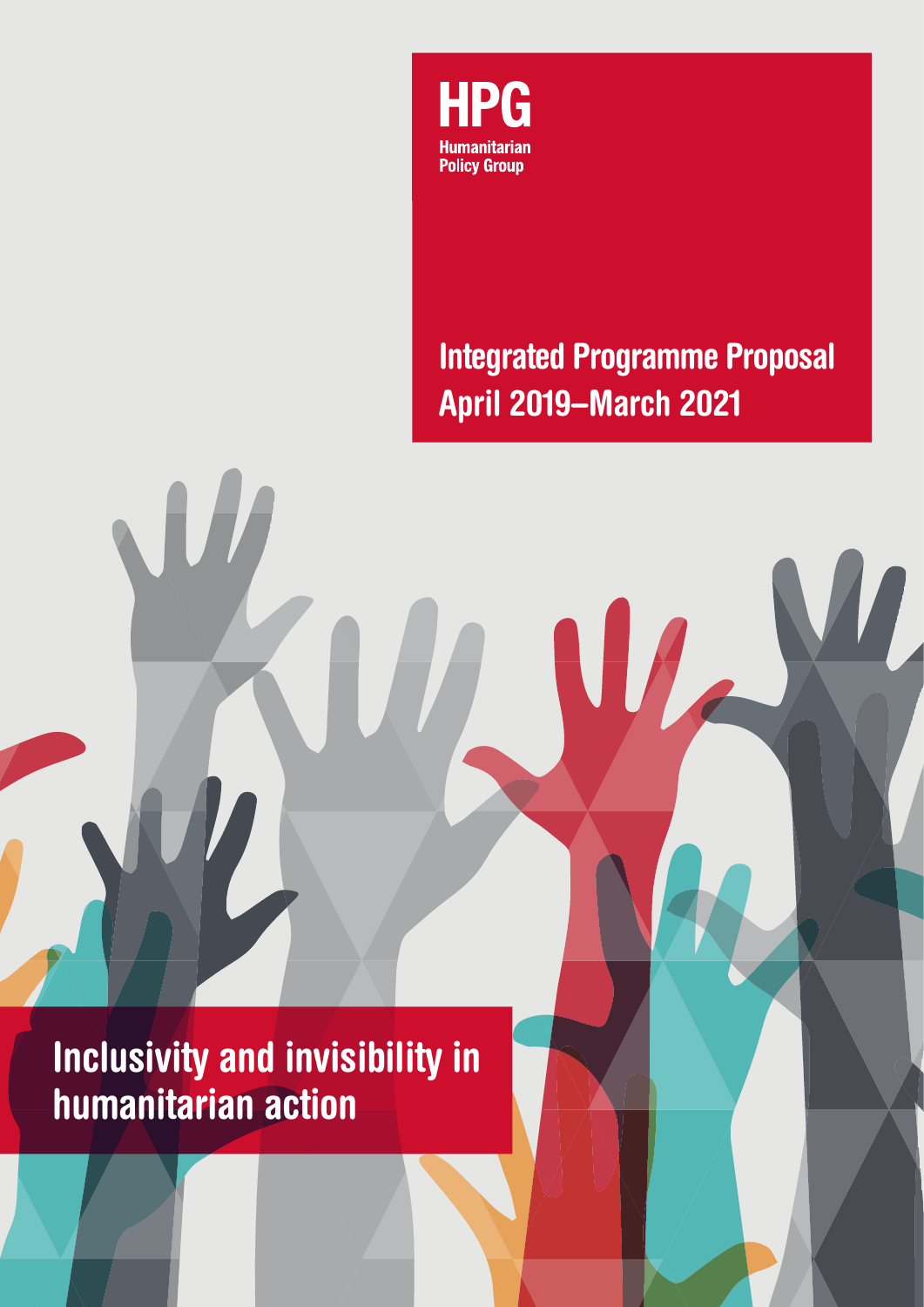# **Contents**

## [3](#page-2-0) [Introduction](#page-2-0)

3 [Inclusivity and invisibility in](#page-2-0)  [humanitarian action](#page-2-0)

# [6](#page-5-0)

## [Falling through the cracks:](#page-5-0)  [inclusion and exclusion in](#page-5-0)  [humanitarian action](#page-5-0)

- 6 [Background and rationale](#page-5-0)
- 6 [Research framework and](#page-5-0)  [methodology](#page-5-0)
- 7 [Project activities](#page-6-0)
- 7 [Project timeline and deliverables](#page-6-0)

## [9](#page-8-0) [How gender roles change in](#page-8-0)  [displacement](#page-8-0)

- 9 [Background and rationale](#page-8-0)
- 9 [Research framework and](#page-8-0)  [methodology](#page-8-0)
- 10 [Project activities](#page-9-0)
- 11 [Project timeline and deliverables](#page-10-0)

# [12](#page-11-0)

[The humanitarian 'digital](#page-11-0)  [divide': understanding the](#page-11-0)  [impact of technology on](#page-11-0)  [crisis response](#page-11-0)

13 [Research framework and](#page-12-0)  [methodology](#page-12-0)

13 [Project activities](#page-12-0)

14 [Project timeline and](#page-13-0)  [deliverables](#page-13-0)

# [15](#page-14-0)

# [Advocating for humanity:](#page-14-0)  [opportunities for improving](#page-14-0)  [protection outcomes in](#page-14-0)  [conflict](#page-14-0)

15 [Background and rationale](#page-14-0) 

16 [Research framework and](#page-15-0)  [methodology](#page-15-0)

16 [Project activities](#page-15-0)

16 [Project timeline and](#page-15-0)  [deliverables](#page-15-0) 

## [18](#page-17-0)

[Humanitarian Practice](#page-17-0)  [Network \(HPN\)](#page-17-0)

## [19](#page-18-0)

[Policy engagement and](#page-18-0)  [representation](#page-18-0)

# [20](#page-19-0)

[Academic engagement and](#page-19-0)  [learning](#page-19-0) 

20 [Disasters](#page-19-0)

20 Senior-Level Course on [Conflict and Humanitarian](#page-19-0)  [Response \(with LSE\)](#page-19-0) 

## [21](#page-20-0)

[Public affairs and rapid](#page-20-0) 

## [response](#page-20-0)

22 [Rapid response](#page-21-0)

22 [Reprinting](#page-21-0)

[23](#page-22-0) [Annexes](#page-22-0)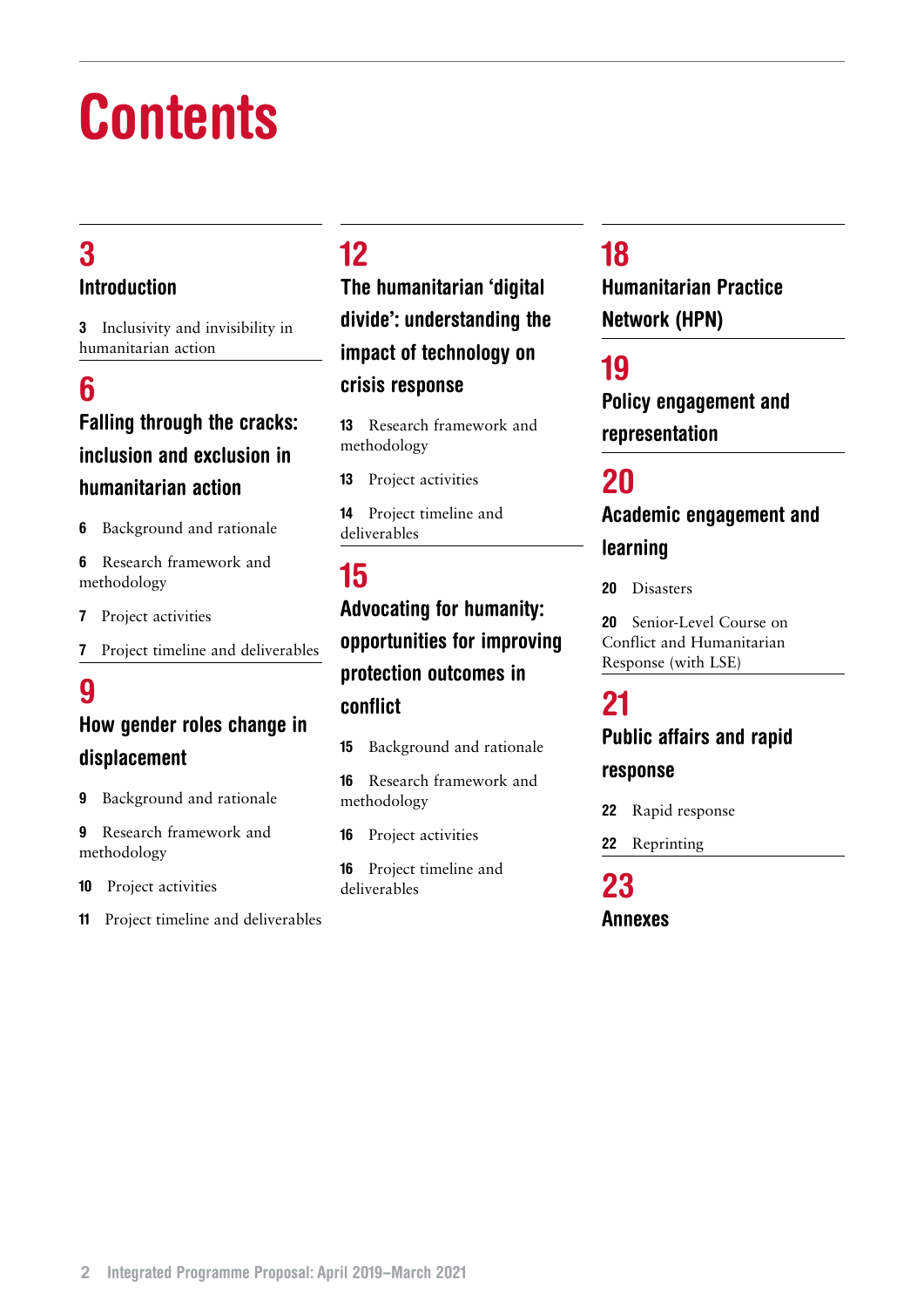# <span id="page-2-0"></span>Introduction

This is the fourteenth Integrated Programme (IP) of work proposed for funding by the Humanitarian Policy Group (HPG) at the Overseas Development Institute (ODI). The projects presented here constitute the core of HPG's research work in 2019–21, combining policy-relevant research and engagement, humanitarian practice, academic engagement and a vigorous and extensive communications and dissemination programme of public and closed-door events, conferences and media work. HPG's overall aim is to inform and inspire principled humanitarian policy and practice and enhance the effectiveness of humanitarian action in saving lives and alleviating suffering.

The research agenda proposed here is the result of a process of horizon-scanning, consultation and scoping research. While each Integrated Programme of research aims to build upon the strengths of previous years, IPs are also designed to capture the emerging concerns of humanitarian actors and respond to new trends. The research topics contained here were selected based on the expertise of the HPG team, consultations with our Advisory Group and discussions with HPG's partners. Preliminary literature reviews were used to shape the proposals that follow below.

## Inclusivity and invisibility in humanitarian action

'Leaving no one behind' has become a core development priority since the adoption of the Sustainable Development Goals (SDGs) in 2015. While the idea of addressing suffering and need wherever it exists is enshrined in humanitarian principles of humanity and impartiality and operationalised in UN General Assembly Resolutions, the *Code of Conduct for the International Red Cross and Red Crescent Movement and NGOs in disaster relief* and in the Core Humanitarian Standard, genuinely needsbased assistance has eluded the humanitarian sector for decades.

Ahead of the World Humanitarian Summit (WHS), the UN Secretary-General published an *Agenda for humanity* calling on the humanitarian sector and its leaders to focus particular attention on the internally displaced, and those with specific vulnerabilities linked to age, gender, disability, religion, political opinion or social identity. The *Charter on inclusion of persons with disabilities in humanitarian action* adopted at the WHS, the new Core Humanitarian Standard and other related initiatives all have inclusion as a key goal.

Despite these rhetorical commitments, the humanitarian system is still falling short in its aim to provide needs-based assistance and protection to those suffering from the effects of conflict and disasters. We are still either failing to see or choosing to neglect specific categories of need, or simply cannot adapt our ways of thinking and working to accommodate differentiated needs and vulnerabilities. The way we now think about and implement protection suggests that we have become unwilling or unable to engage with parties and groups who have responsibility for or a direct role to play in civilian protection. In 2018, both the *State of the humanitarian system* study by ALNAP and the IFRC's *World disasters report* provide ample and sobering evidence that women and girls, older people and people with disabilities, people living in besieged areas and the internally displaced are among the most notable examples of our collective deficiencies. As a result, people, even whole communities, are under-counted and underserved, and their needs misunderstood or overlooked.

This set of proposals for HPG's Integrated Programme of research for 2019–21 critically analyses the ability of the humanitarian sector to deliver on its stated commitment to impartiality. We focus on the key obstacles to – and enablers of – a more inclusive aid system, analysing why certain groups or individuals are excluded from assistance; exploring the relationships between changing gender norms and assistance and vulnerability in displacement; exploring the emerging impacts of new technology in improving or undermining the system's ability to address those furthest behind; and assessing historical and contemporary practices of humanitarian advocacy and protection on behalf of those most at risk in conflict. In doing so, we are building on research in the previous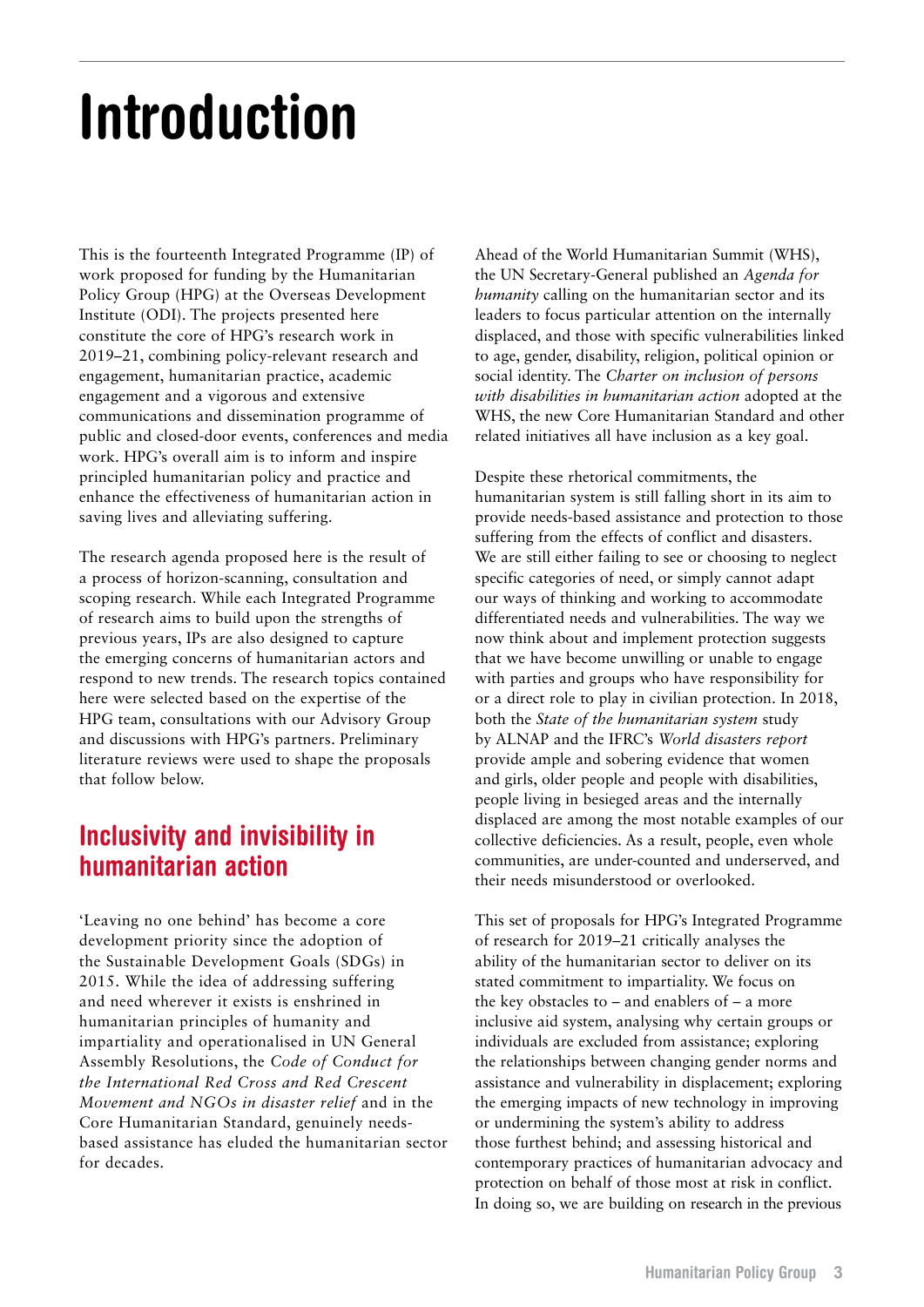IP on local responses to crises, which identified where and how local responses supplemented, complemented or even replaced international assistance and protection. In undertaking these four projects, we will as far as possible seek to work through and with local research partners.

The first project – 'Falling through the cracks: inclusion and exclusion in humanitarian action' – examines the contextual and systemic factors dictating how 'vulnerability' is constructed and operationalised in humanitarian assistance, why certain categories of vulnerability are consistently privileged over others and why humanitarian agencies operating in emergencies find it difficult to both understand how needs differ across groups and identities, and to incorporate those differences into their programming. Focusing on internally displaced people (IDPs) in a number of crisis contexts, the research will examine concepts of vulnerability and need, assessment and targeting, and whether a more systemic approach to greater 'inclusion' in aid delivery is desirable and possible.

Increasing policy and critical attention to gender in crises and humanitarian response has not been matched by improvements in programming. Our second project, 'How gender roles change in displacement', will explore how gender norms shift in situations of displacement, and the implications of these changes for humanitarian work. This project aims to understand the factors driving these changes; the opportunities and vulnerabilities they create for men, women, boys and girls; and what gender-aware emergency interventions should look like.

New and emerging technologies are driving farreaching change across human society, including in the humanitarian sector. Our project on 'The humanitarian "digital divide": understanding the impact of technology on crisis response' builds on previous HPG research on humanitarian reform and ongoing work on digital technology, data, blockchain, cash transfers and financing to assess the impact of new technology-driven models of humanitarian action on inclusion and coverage. The project examines how new and maturing models for humanitarian action are more or less inclusive of different affected groups, with a view to generating specific recommendations for maximising the impact of these approaches on impartial and needs-based assistance.

Building on HPG's longstanding research on protection, the final IP project, 'Advocating for humanity: opportunities for improving protection outcomes in conflict', looks at current practice in protection advocacy, and examines the role and evolution of humanitarian organisations' engagement with parties to conflicts and other groups with responsibility for protecting civilians

caught up in violence and war. The project's central proposition is that, while advocacy aimed at protecting affected populations is both necessary and should be standard practice for international humanitarian organisations, organisations are often not strategic in their approach to it, may lack the appropriate skills or resources and may be deprioritising such work in their operations.

As in previous years, the research projects described here will be accompanied by extensive policy engagement and an energetic communications and dissemination programme, with tailored communications plans designed to ensure that research findings reach key audiences in accessible and useable formats. HPG will continue to seek to further expand the team's presence and outreach beyond Europe and North America and to diversify our programme of public events in disasterand conflict-affected countries and crisis capitals. We will seek to further consolidate the Group's reputation as an important source of expertise for journalists, editors and producers and increase and expand our engagement with the international media. We will also continue to develop multimedia products, such as podcasts, webinars, online interviews and discussions. HPG researchers participate extensively in external and overseas engagements; as in previous years, funding is sought to enable this to continue. Funds are also sought to allow rapid engagement with current or emerging issues as they arise, and the production of policy briefs to guide policy-makers and practitioners in their responses to unfolding crises. HPG will aim to compile and consider its research findings across all four IP projects by publishing a synthesis paper at the end of the research cycle.

HPG will also continue its engagement with humanitarian practitioners through the publishing and events programmes of the Humanitarian Practice Network (HPN), a global forum for policy-makers, practitioners and others working in the humanitarian sector to share and disseminate information, analysis and experience. HPN publications – *Humanitarian Exchange* magazine, commissioned Network Papers on specific subjects and Good Practice Reviews – form the heart of HPN's output. HPN also manages an active programme of public events in London and in other locations around the world.

HPG will also maintain its links with the global academic community through editorship of *Disasters* journal, and via the Senior-Level Course on Conflict and Humanitarian Response, taught in conjunction with the London School of Economics and Political Science (LSE).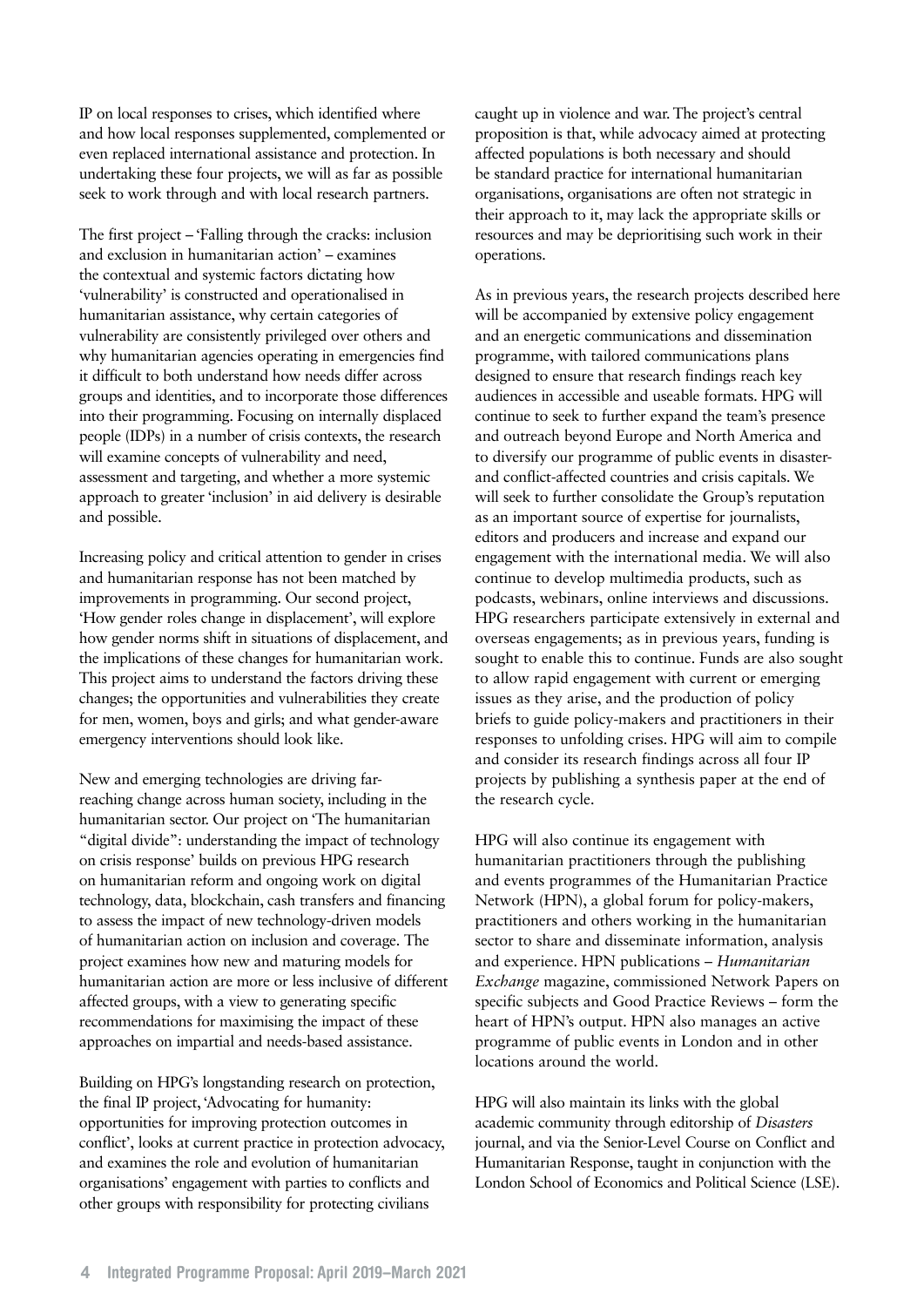# Table 1: Integrated Programme 2019–2021 summary budget

| Inclusivity and invisibility in humanitarian action                                                  | 2019-20    | $2020 - 21$ | <b>Total</b> |
|------------------------------------------------------------------------------------------------------|------------|-------------|--------------|
| <b>Research</b>                                                                                      |            |             |              |
| Falling through the cracks: inclusion and exclusion in humanitarian action                           | £213,050   | £233,433    | £446,483     |
| How gender roles change in displacement                                                              | £241,700   | £195,145    | £436,845     |
| The humanitarian 'digital divide': understanding the impact of<br>technology on crisis response      | £234,950   | £208,925    | £443,875     |
| Advocating for humanity: opportunities for improving protection<br>outcomes in humanitarian response | £222,730   | £229,645    | £452,375     |
| <b>Synthesis</b>                                                                                     | £71,575    | £171,215    | £242,790     |
| <b>Total research</b>                                                                                | £984,005   | £1,038,363  | £2,022,368   |
| Non-research                                                                                         |            |             |              |
| <b>Humanitarian Practice Network</b>                                                                 | £230,910   | £235,770    | £466,680     |
| Policy engagement and representation                                                                 | £218,805   | £216,115    | £434,920     |
| Public affairs, rapid response and media                                                             | £164,390   | £165,950    | £330,340     |
| Senior-level course on conflict and humanitarian response (LSE)                                      | £20,000    | £20,000     | £40,000      |
| <b>Disasters</b>                                                                                     | £10,000    | £10,000     | £20,000      |
| Reprinting                                                                                           | £5,000     | £5,000      | £10,000      |
| <b>Total non-research</b>                                                                            | £649,105   | £652,835    | £1,301,940   |
|                                                                                                      | £1,633,110 | £1,691,198  | £3,324,308   |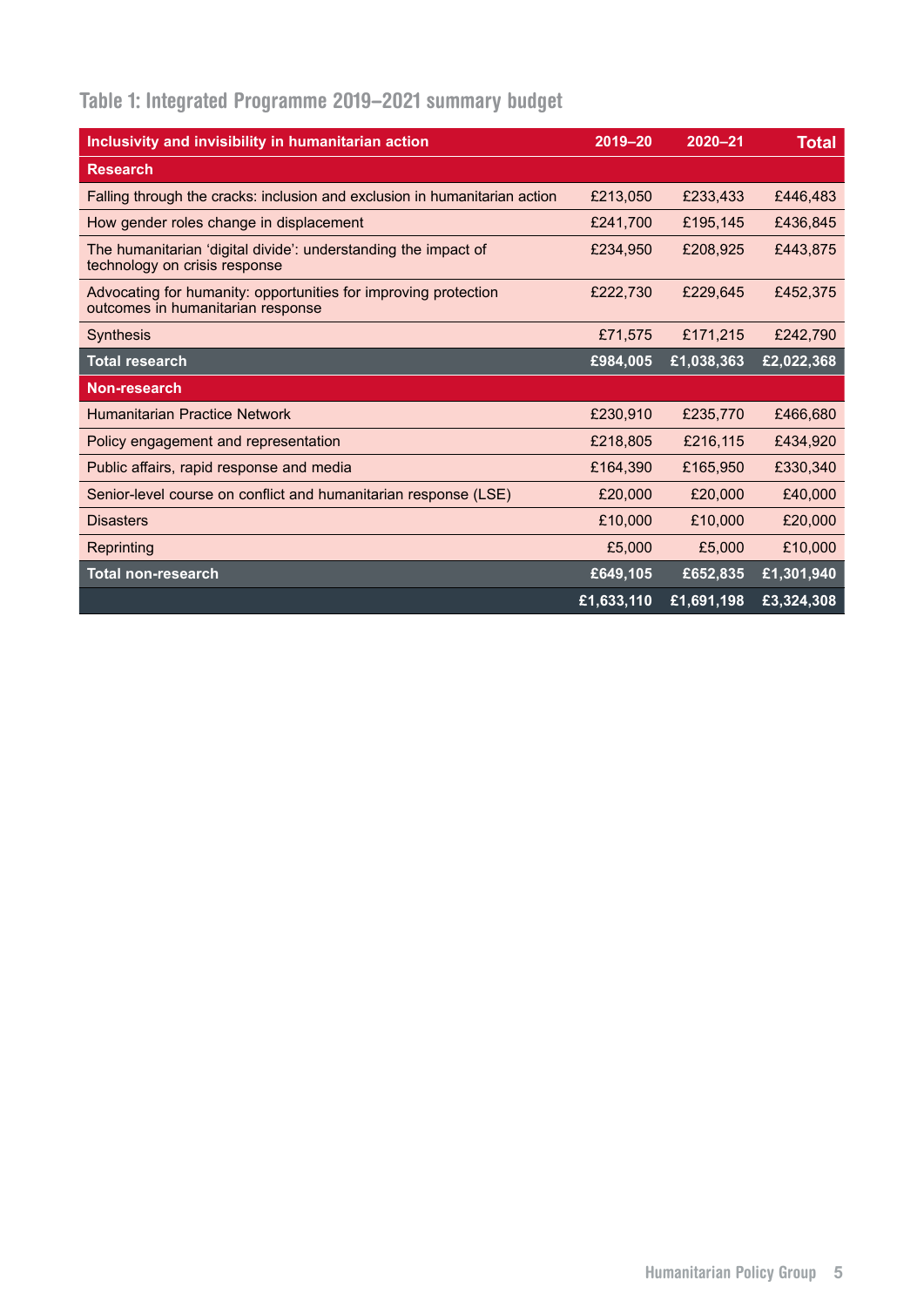# <span id="page-5-0"></span>Falling through the cracks: inclusion and exclusion in humanitarian action

# Background and rationale

Among the outcomes of the World Humanitarian Summit have been initiatives calling for more inclusive humanitarian action, including the *Charter on inclusion of persons with disabilities in humanitarian action*. This call resonates with the Sustainable Development Goals, and the UN Secretary-General's call to 'leave no one behind'. Initiatives such as the Humanitarian Charter and the Core Humanitarian Standard, and efforts to mainstream gender, disability and protection, have all made progress towards more inclusive humanitarian action. However, major challenges remain.

While the principle of impartiality is intended to ensure that humanitarian action is carried out on the basis of need alone – with no distinction of nationality, race, gender, religious belief, class or political opinion – organisations make daily decisions about who is visible and invisible, who is counted, who is perceived as 'vulnerable', and who can access the right assistance, protection and services. The inclusion of particular vulnerable groups in humanitarian programming – such as people living with disability or older people – is still a weakness, and humanitarian agencies operating in emergencies still find it difficult to address the needs of 'new' categories of 'vulnerability' – or for that matter to think outside the restrictive categories of 'vulnerability' and embrace a more holistic and flexible approach to people's needs in crises.

## Research framework and methodology

This project revisits key – and still unresolved – questions of assessment, impartiality and inclusion raised by HPG 15 years ago in *According to need? Needs assessment and decision-making in the* 

*humanitarian sector*. 1 Through a focus on needs in internal displacement settings, we will explore how vulnerability is conceived and operationalised, and therefore how needs are perceived and understood. The research aims to understand the concept of vulnerability in humanitarian action, and explore why material assistance, service delivery and protection programmes often fail to consider certain groups or individuals that end up being excluded from humanitarian action. The research is therefore both about who is excluded and included and why, and why particular needs are addressed and others are not. As such, the research will examine concepts of vulnerability and need, assessments (needs assessments and context analysis) and targeting decisions and practices, as well as the practical business of aid delivery. Issues of power, interests and incentives will feature throughout (including the interests of governments and armed groups in humanitarian action, the implications of using intermediaries, donor policies, the policies and interests of aid agencies and the role of the media.

The two central research questions for this study are:

- What and whose needs are included and excluded and by whom in humanitarian action?
- What does an inclusive approach to humanitarian action look like?

Additional research questions include:

- How has the concept of vulnerability and inclusive humanitarian action evolved? How are vulnerability and inclusion perceived differently by different humanitarian organisations and by communities (including national and local actors as well as institutions)?
- How are vulnerabilities and needs assessed and addressed? How is the concept of

1 See <https://www.odi.org/sites/odi.org.uk/files/odi-assets/publications-opinion-files/285.pdf>.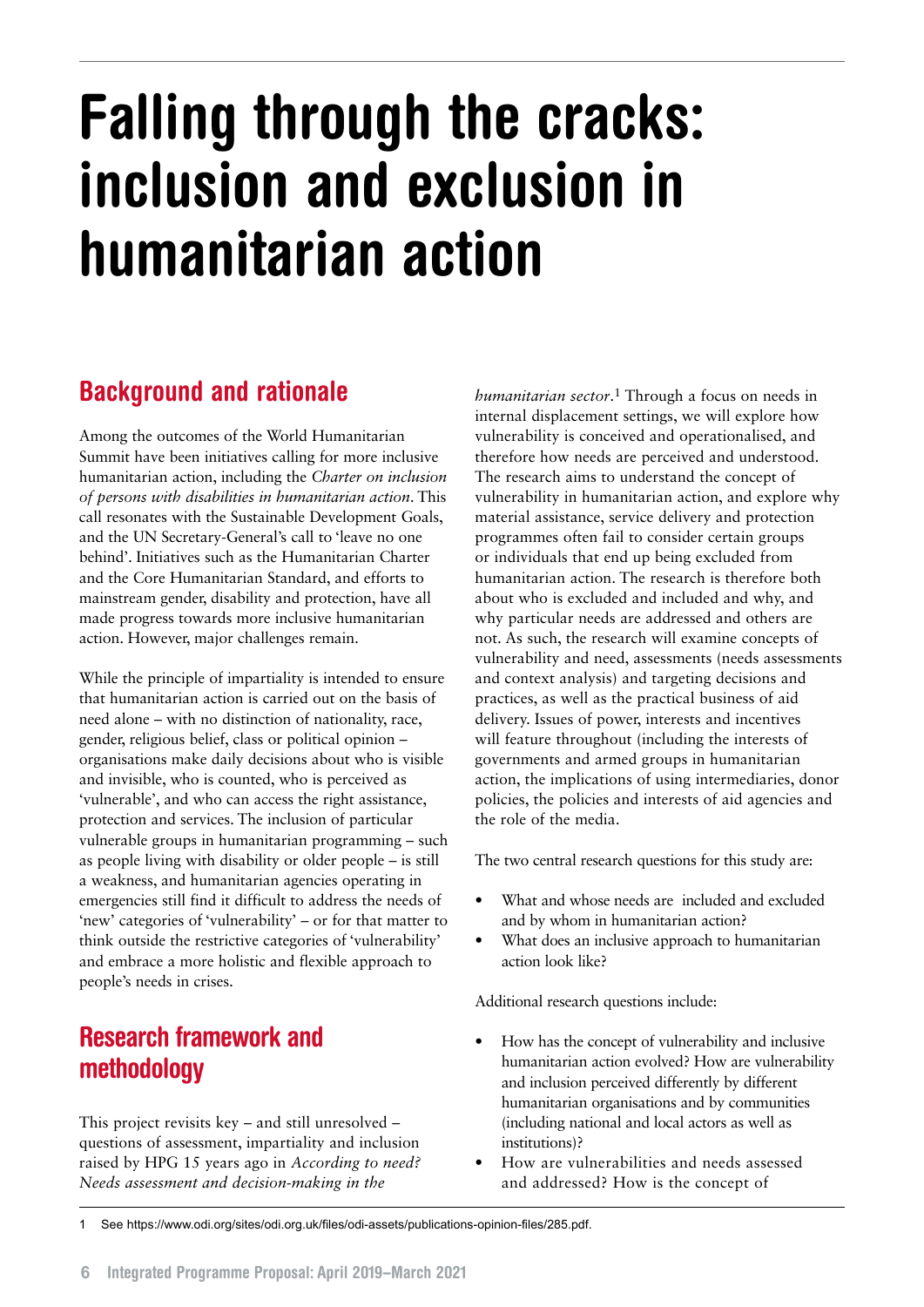<span id="page-6-0"></span>'intersectionality' operationalised in humanitarian action?2

- What are the barriers to addressing people's individual and collective needs during emergencies (including priority setting, organisational structures, partnerships, donor policies and funding)? How are different interests and incentives influencing decisions and practices of exclusion and inclusion?
- How have past and current efforts (gender, protection mainstreaming) contributed to more inclusive humanitarian action? What are good practices in policies, approaches, assessments, targeting and programme design and implementation to improve inclusion in humanitarian action?

## Project activities

The project will start with a conceptual study looking at vulnerability within the humanitarian system, based on a review of the literature and practice on concepts of vulnerability, needs and inclusion and their use in policy frameworks, assessments, targeting and programming. Case studies will concentrate on internal displacement settings (focusing on internally displaced persons, returnees and individuals in communities hosting IDPs and returnees) in selected humanitarian contexts, looking at policies and practices of inclusion and exclusion, including who is counted and not counted, who is perceived as vulnerable and how the multiplicity of perspectives on vulnerability impacts on response and whether those considered vulnerable can access the assistance and services they need.

IDP contexts that have experienced peaks of violence may be most illuminating, such as the Democratic Republic of Congo (DRC), the Central African Republic (CAR), Nigeria, South Sudan, Myanmar and Pakistan, and will be considered for the two central case studies. Resources permitting, we will also consider issues of vulnerability and inclusion in disasters in the Pacific and Asia. A third case study could align with one case study country in the IP project on 'How gender roles change in displacement crises', to link HPG's analysis of gender-responsive programming to wider, systemic issues of inclusion.

The methodology will include workshops with academics/experts in the case study countries, local organisations, in particular those working with isolated or marginalised people (indigenous people, ethnic minorities, people living with disability, the elderly) and human rights organisations; an analysis of humanitarian organisations' targeting approaches; focus group discussions and qualitative interviews with individuals from affected populations, field staff and assessment teams, both as key informants and research subjects.

Two main streams of work and analysis will contribute to the final report. One will focus on understanding how and to what extent the humanitarian sector, both international and local, is supporting more inclusive humanitarian action. The second will use the case studies and wider consultations to identify practices from both the humanitarian and development spheres that could be scaled up, and policies that could enable more inclusive humanitarian action. These will be examined through comparative analysis of the case studies, as well as research workshops and desk reviews. The research will link to ongoing global policy debates on independent needs assessments as part of the Grand Bargain, and will inform not only how to better join up assessments but also how to improve the quality of assessments and response. More generally, the research will explore current debates on the quality of aid and accountability to affected populations, as well as how the focus on value for money and aid effectiveness is affecting inclusion and coverage in humanitarian action.

## Project timeline and deliverables

The project will run between April 2019 and March 2021. It will include the following phases:

- **• Phase 1** (April–September 2019). In this phase, the project team will carry out a review of relevant literature and draft an initial paper reflecting on the concepts of vulnerability and inclusion, and how they have been applied within the aid sector. The team will also finalise the methodology and case study countries during this phase.
- **• Phase 2** (September 2019–September 2020). In this phase, HPG will conduct the fieldwork, documenting and analysing findings in two or

<sup>2</sup> The concept of intersectionality is predicated on the notion that 'various dimensions of social stratification – including socioeconomic status, sex, gender, ethnicity, race, age and others – can add up, or cumulate, to great disadvantage for some groups of people' (Hankivsky et al., 2010, p. 8).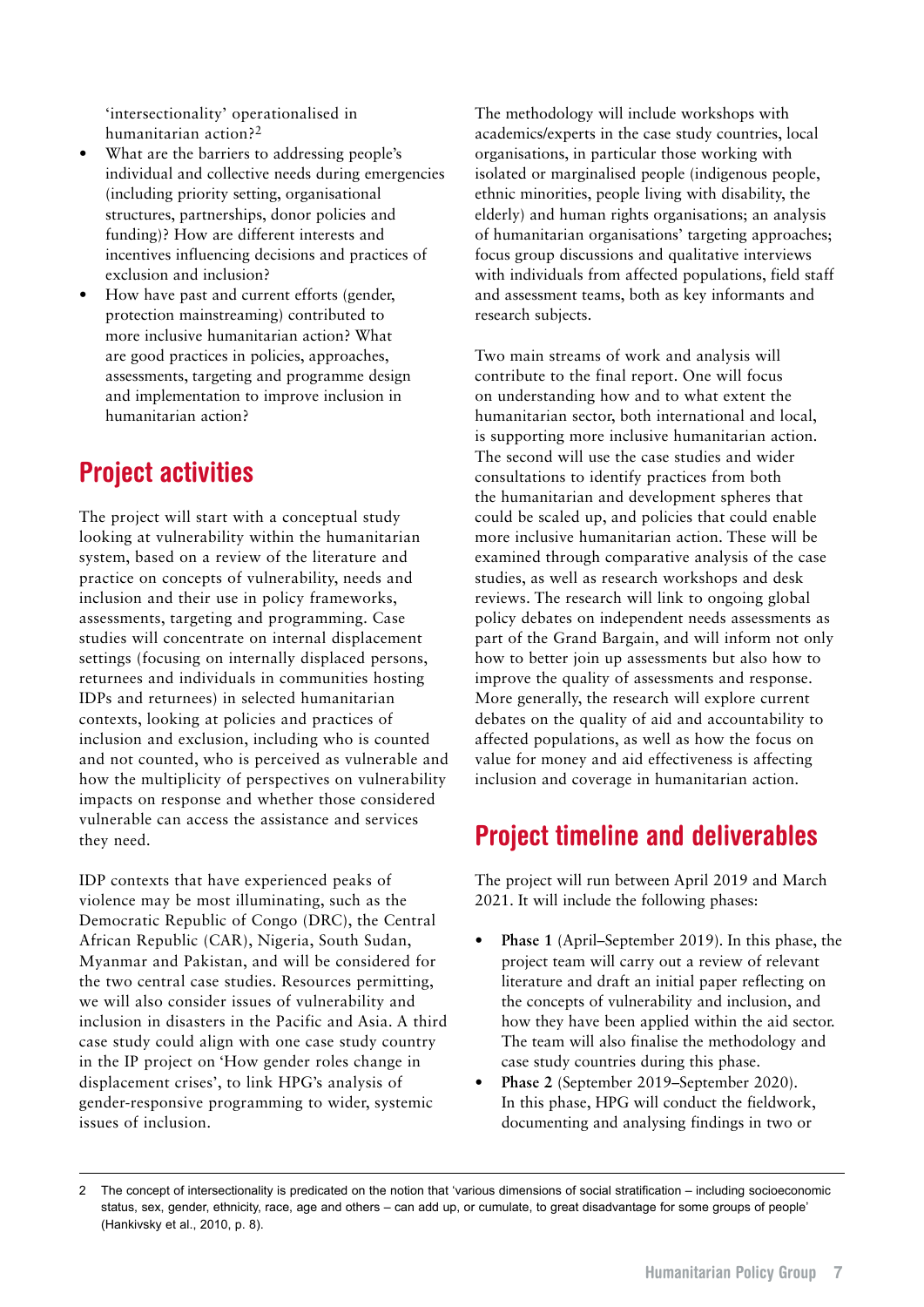three working papers and publishing initial findings in a policy brief.

**• Phase 3** (September 2020–March 2021). In this phase, we will conduct research workshops and desk reviews to look at good practice in inclusion, and how it might be more broadly applied. An initial policy brief will provide a preliminary

cross-case study analysis highlighting the central policy issues to be examined in the final report. This policy brief and the additional desk reviews and research workshops will inform a final report based on the findings of the case studies. A policy brief on a specific policy theme will be published as a final output of the project.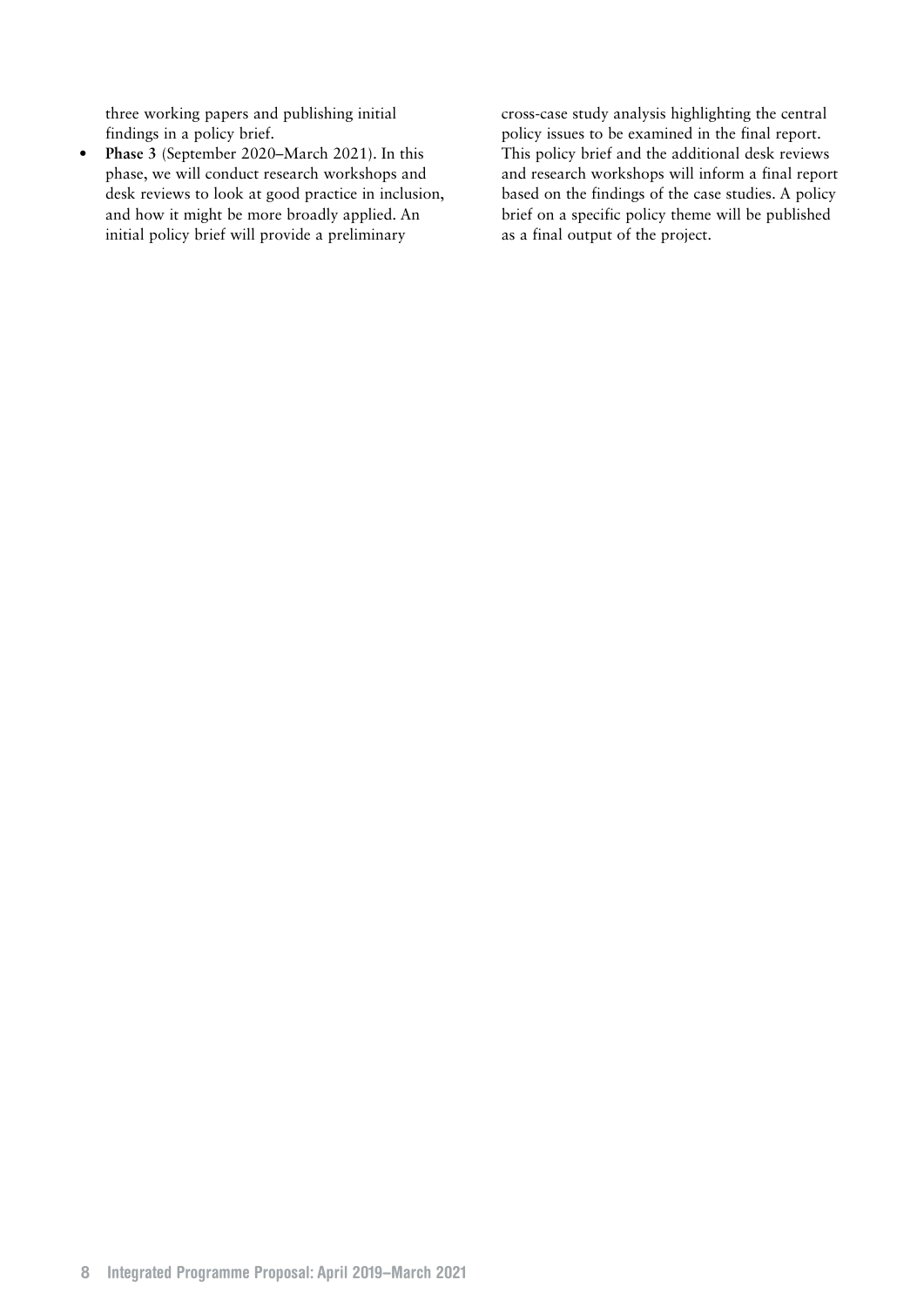# <span id="page-8-0"></span>How gender roles change in displacement

# Background and rationale

Gender-sensitive programming and gender mainstreaming have been topics of debate for years. In 2007, the Inter-Agency Standing Committee (IASC) and the Norwegian Refugee Council (NRC) established the Gender Standby Capacity Project (GenCap) to promote gender-equality programming. In 2010, the UN reiterated the need 'to mainstream a gender perspective into humanitarian assistance, including by addressing the specific needs of women, girls, boys and men in a comprehensive and consistent manner'. Five of the 32 core commitments endorsed by the 2016 World Humanitarian Summit refer to gender, including the commitment to 'ensure that humanitarian programming is gender responsive'. Recent work by HPG has highlighted the need to take gender into account when thinking about how to make aid more dignified in the Rohingya response. Donors including Canada, Norway and Sweden are pursuing 'feminist' aid policies, and aid agencies are putting gender-responsive programming at the core of their operations. A series of consultations and donor conferences related to gender-responsive programming will culminate in the Women Deliver conference in Vancouver in 2019.

Despite this global attention to gender in crises and humanitarian response, gender programming is often poor, and driven by preconceptions of women and vulnerability. Gender roles and gender inequalities are often treated as a technical issue, to be addressed by targeting women with goods or training: they are rarely seen as the outcome of established power relations, religion, culture, social factors and economic determinants. It is hard to find examples where humanitarian interventions, which include among their objectives the promotion of greater gender equality, have been based on any study of how gender roles and norms have changed during the crisis.

There is an abundance of literature detailing the relationship between gender, conflict and forced

displacement, but this work has rarely made an impact on humanitarian policy and programming because it is often difficult to see how to use theoretical analysis to improve practice. There are understandable challenges, for humanitarian and emergency actors in particular. Gender norms are the creation of power relations in society which it takes time for outsiders to adequately understand. Addressing power relations within a society may also be perceived as a threat to the smooth running of humanitarian operations, and a problem outside the mandate of humanitarian agencies, which feel more comfortable in dealing with the technical symptoms of unequal power relations. There is also no consensus over the ethical question of how far international organisations in particular should see crises as an opportunity to use their resources to drive changes in the cultural norms and values of affected societies.

These challenges are rarely discussed explicitly; this research project aims to give concrete illustrations of how gender dynamics are changing, to analyse some of the implications for humanitarian and emergency action and to foster an open discussion on the challenges and ethics of incorporating gender understanding in programming in meaningful ways.

# Research framework and methodology

HPG will undertake a two-year research project exploring how gender norms change in displacement crises, and the implications of these changes for humanitarian work. The project aims to understand the underlying factors that shape gender norms and roles in particular crisis contexts, and to explore how crises create changes in these underlying factors and in gender dynamics, leading in turn to changes in gender norms and roles. The project will analyse how a dynamic understanding of gender relations helps identify opportunities and vulnerabilities in displacement settings, for men, women, boys and girls,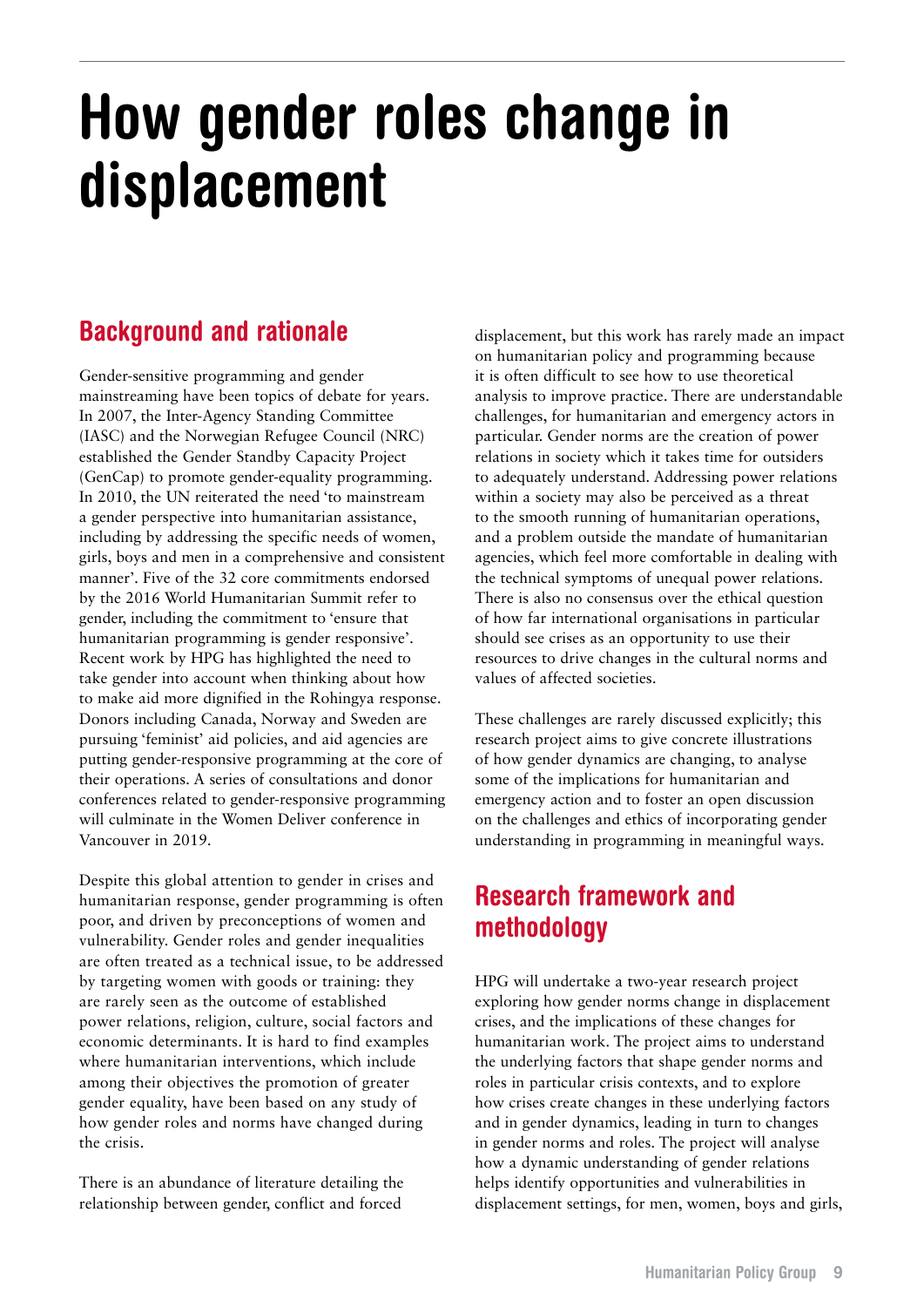<span id="page-9-0"></span>and what gender-responsive emergency interventions could and should look like.3

Although these themes are relevant for all crises, the project will use displacement settings as the focus of analysis because changes in gender roles are likely to be more apparent in contexts where people's material lives and social organisation have undergone significant change. The study will also look at one situation of return, to see how far gender norms reverted back to the status quo ante for both displaced and host populations, or whether changes to gender norms and roles occurring in displacement endured.

Three broad research areas are proposed, as set out below.

- How have gender power relations, roles and norms changed in and after the crisis?
	- What were the factors shaping gender roles before the crisis?
	- How and why have these factors and gender power relations changed as a result of the crisis?
	- What changes have occurred in gender norms and roles – and for whom?
	- How do the hopes and aspirations of men, women, boys and girls change over time, and how far has the displacement crisis contributed to these changes?
	- Has aid programming or the presence of aid organisations had any influence on gender relations, norms and roles?
	- What new opportunities and problems do such changes create for men, women, boys and girls?
	- What other factors (e.g. education, age) affect how roles and norms change for men, women, boys and girls as a result of crisis?
- What are the implications for humanitarian agencies of changes in gender roles and norms?
	- What gender research and analysis (e.g. assessments, tools, frameworks, etc.) have been used or undertaken by humanitarian agencies? What issues were identified by these approaches? How far have changes in gender relations, norms and roles been identified?
	- In what ways are agencies incorporating gender issues into their programming? Are there issues arising in their assessments or analysis that have not been taken on board in the design and implementation of their activities?
- What should the role of the humanitarian sector be in the face of unequal gender norms?
	- To what extent do the existing structures and procedures of humanitarian interventions guarantee gender-sensitive design?
	- What are the possible unintended negative impacts of addressing gender norms and roles? How can they be addressed?
	- What good practice exists (including in development), and how might current humanitarian interventions best be adjusted in the light of a more detailed understanding of changing gender roles?
	- What kinds of objectives are appropriate for humanitarian agencies around gender norms? Is gender equality possible or desirable as a humanitarian outcome?

## Project activities

The research will be undertaken in three phases. The project will first review the rich body of theoretical and operational literature on addressing gender and humanitarian crises, so as to build on existing analysis and identify new research gaps. This will include an examination of the extensive literature on how gender norms change in displacement, and how gender-aware programming has developed over the past decades – from gender-sensitive and gender-responsive to gender mainstreaming and gender-transformative. Comparisons will be made between the literature in the development and humanitarian worlds.

In the second phase, a case study methodology will be used to get at the in-depth empirical evidence needed to explore culturally-specific gender norms. Detailed empirical research with displaced populations will help in understanding what gender roles look like in practice and how they are changing, including as a result of the displacement crisis. The main tool will be individual interviews rather than focus group discussions, although FGDs may be used initially to tease out the idealised norms that will then be tested in the individual interviews. Where possible, other methodologies will be used to hear displaced people's voices directly, for example through the collection of audio diaries. In order to understand the impact of the displacement crisis on gender roles, the research will also explore two other processes of change: changes in people's lives as their age or status changes; and

<sup>3</sup> There is growing acceptance in many areas that gender identity is not necessarily binary. However, it is beyond the scope of this study to consider non-binary gender identity in displacement crises. Whatever the limitations of a binary approach, this research project will be discussed in terms of men/women and boys/girls, partly because such binary categories dominate how people are defined in such situations.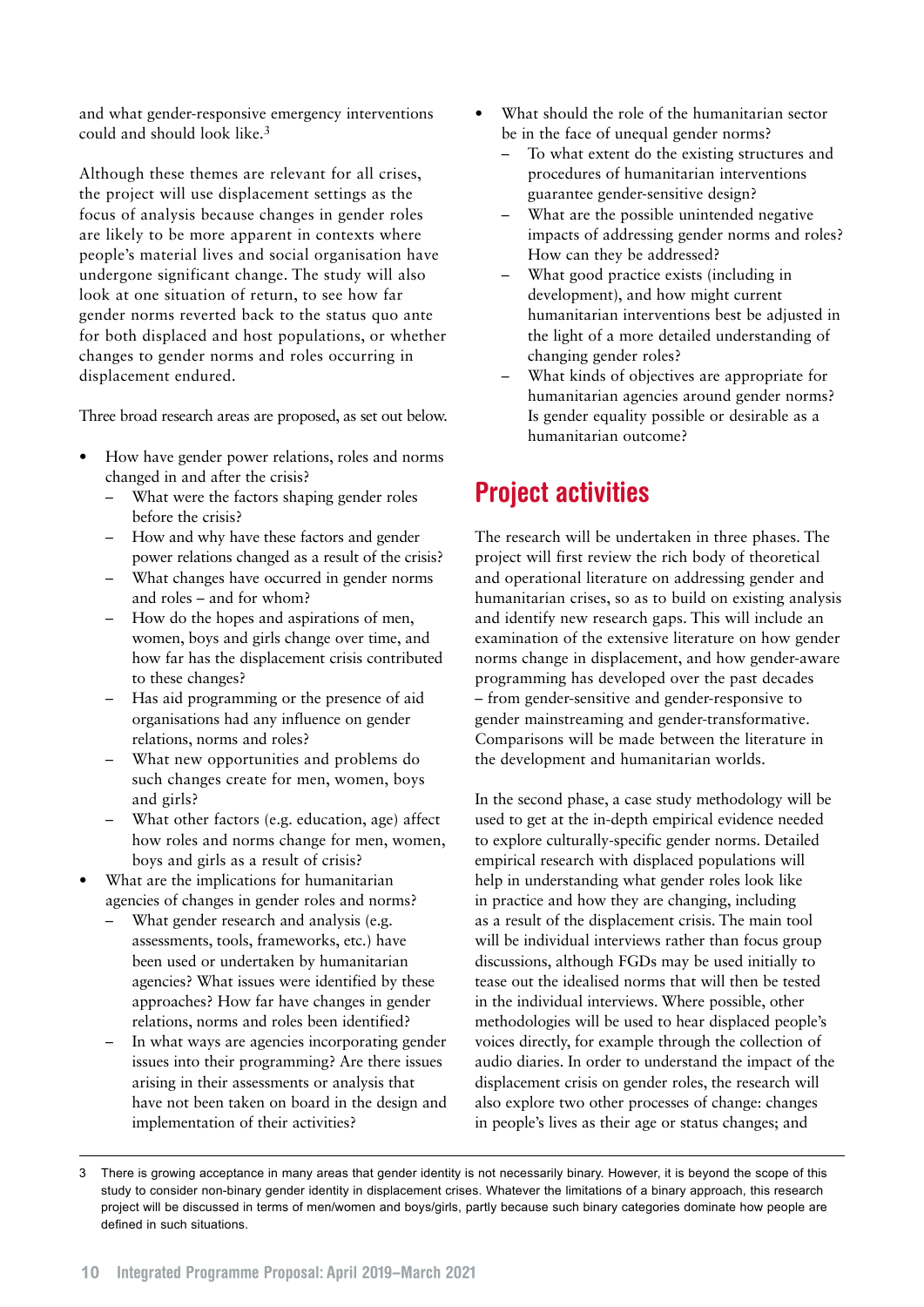<span id="page-10-0"></span>inter-generational changes unrelated to displacement. A variety of interview tools and analytical steps will be used, including time-mapping of a single day, collecting life stories focusing on the periods immediately before, during and since the displacement and asking people to compare their lives with those of previous and future generations (e.g. a woman will compare her life with her mother's and with the life she expects her daughter to have when she has children). We will also seek to compare gender norms and roles with those in the host population, and look for exceptions to norms and how gender norms are 'enforced' or can be evaded.

These and further methodologies will be developed in consultation with colleagues in ODI who specialise in gender, including the Gender and Adolescence: Global Evidence (GAGE) and Advancing Learning and Innovation on Gender Norms (ALIGN) programmes.

Two case studies will be undertaken, one of which will look at a return situation, and will focus on how far changes to gender roles and norms during displacement have continued on return. Possible case studies include refugees from CAR in Cameroon or from South Sudan or DRC in Uganda, based on HPG's established research links. Where possible, HPG will work with both local research and operational partners. The proposed return case study will look at returnees to Federally Administered Tribal Areas (FATA) in Pakistan. If resources allow, a third case study in another ongoing displacement context will be undertaken. Researchers will work with the IP project 'Falling through the cracks: inclusion and exclusion in humanitarian action', to allow for collaboration and analysis of findings across the two projects.

The third phase of the project will use existing literature and case study findings to discuss the ethics and practicalities of gender-responsive or gendertransformative humanitarian action. Researchers will interview international and local aid agencies and hold workshops and roundtables in several countries to generate a direct dialogue between refugee and returnee men and women, operational humanitarian actors, and policy-makers and academics working on these questions. A summary of the discussion at each roundtable will be published.

## Project timeline and deliverables

The project will take place between April 2019 and March 2021. It will include the following phases:

- **• Phase 1** (April–September 2019). The project team will publish the literature review, finalise the case studies and begin forming relationships with local research and operational partners.
- **• Phase 2** (October 2019–September 2020). The project team, along with local partners, will carry out the case studies and write two or three working papers and policy briefs, alongside ongoing engagement activities, including in case study countries.
- **• Phase 3** (October 2020–March 2021). The project team will conduct a series of roundtables for refugees, practitioners, donors and academics, and summaries will be written and published. The project will conclude with a final report, and one or more policy briefs on topics emerging from the research.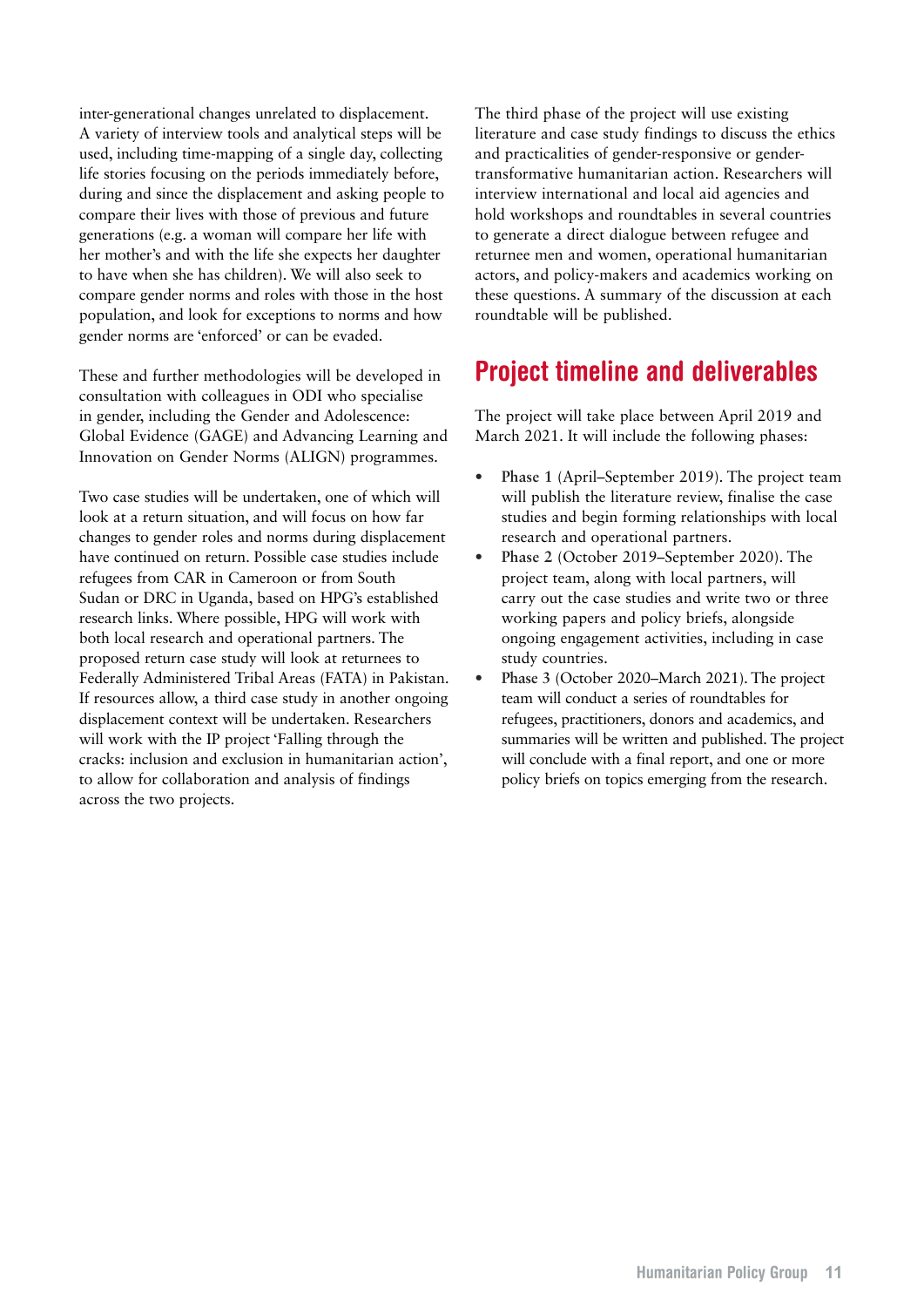# <span id="page-11-0"></span>The humanitarian 'digital divide': understanding the impact of technology on crisis response

Rapid technological change is affecting every aspect of society, including humanitarian action. The way aid is delivered and the form it takes has changed in key ways over the past decade, often underpinned by technology such as mobile phones, social media and data analytics. Digital technologies are leading to new approaches to humanitarian action, such as crowdmapping and crowdfunded social movements, often driven by dissatisfaction with the shortcomings of the 'traditional' humanitarian system and a generation that expects a more socially engaged corporate sector. This proliferation of technology-driven approaches to delivering and financing humanitarian action has the potential to transform, democratise and disrupt the current international system.

For many humanitarian actors on the ground, and many people affected by crisis, it is not clear how significant a difference these advances have really made in increasing the coverage and inclusivity of humanitarian assistance. Are these changes enabling assistance to reach more people more equitably, or are they reinforcing ingrained sectoral biases and blind spots, or creating a humanitarian 'digital divide' by favouring those affected populations able to access technology? Are those technologies lauded for improving the agency of and accountability to affected populations having that effect at all?

As we move into the 'fourth industrial revolution',4 this project aims to assess the impacts of technologydriven approaches on humanitarian aid and outcomes. Through detailed case studies and analysis, the research will look at different types of technologydriven approaches. It will focus on those initiatives that represent a breakthrough or have significant scale and investment, with a view to assessing their impact on inclusion and coverage. It then draws out lessons for emerging, nascent approaches that are

currently being piloted. The analysis will be used to assess the ways in which humanitarians should engage with established and emerging approaches, to ensure a focus on inclusion. The aim will be both to improve humanitarian practice and to inform future engagement with technology-driven approaches.

The research will explore the following themes:

- Data collection and information exchange: using digital tools to gather data, process it and apply it to improving aid distribution. This could include established approaches such as crowdmapping (for example the volunteer mapping networks Ushahidi and Open Street Map, which aggregate relevant data on crises from multiple open sources), and emerging approaches including artificial intelligence, blockchain and drones.
- Collaboration and coordination: the role of social media and crowdfunding approaches in new forms of operational relationships and partnerships. This is well established in the growth of grassroots movements such Worldwide Tribe, working with European refugees, CanDo crowdfunding for Syrian grassroots organisations and Southern volunteer movements such as Humanitarian Aid International in India. The emerging counterpart might be sharing economy approaches such as Airbnb for refugee hosting.
- Accountability: including initiatives that prioritise the agency of and accountability to affected populations, or that enable performance- or outcome-based funding through digital tools. Established initiatives include humanitarian 'call centres' or hotlines, while emerging approaches might include Ground Truth Solutions' Humanitarian Voice Index or ReliefWatch, a proposed peer review rating system for humanitarian services.

<sup>4</sup> Klaus Schwab, *The Fourth Industrial Revolution* (London: Penguin, 2017) [\(https://www.weforum.org/about/the-fourth-industrial](https://www.weforum.org/about/the-fourth-industrial-revolution-by-klaus-schwab)[revolution-by-klaus-schwab](https://www.weforum.org/about/the-fourth-industrial-revolution-by-klaus-schwab)).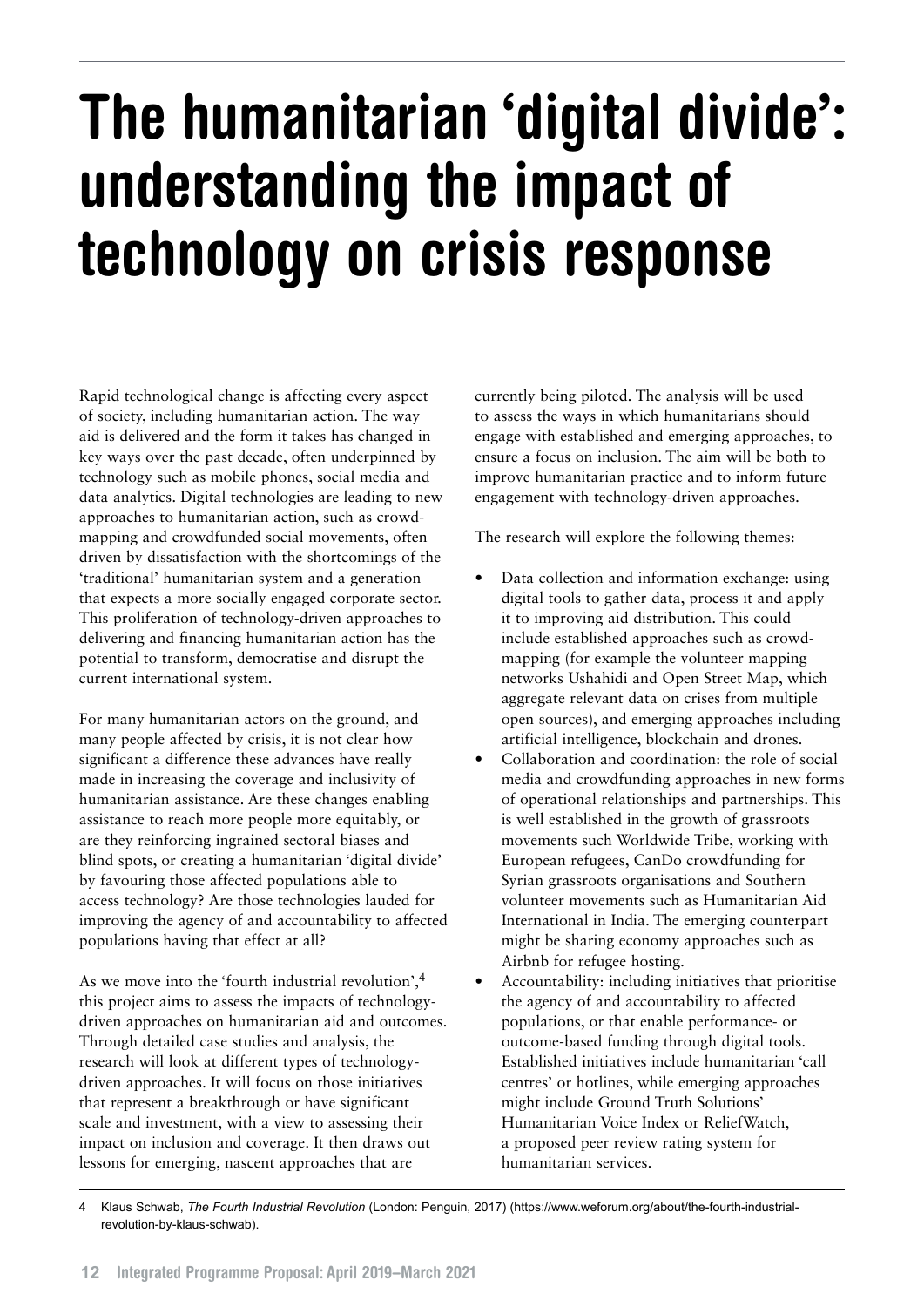# <span id="page-12-0"></span>Research framework and methodology

Building on HPG's previous IP research on reimagining the humanitarian system, which explored the possibilities of alternative forms of humanitarian action, and ongoing HPG work on digital technology, blockchain, cash transfers and new forms of financing, this research will address the question: 'What has been the impact of new technology-driven approaches to humanitarian action on inclusion?'. A number of sub-questions will be explored in analysing this overarching research question:

- How has new technology changed the humanitarian sector?
- Who has been included as a result of these technologies? Who has been excluded?
- What do these technologies mean for the humanitarian sector moving forward?
	- What do they tell us about the future of accountability?
	- What do they tell us about the future of information/data-gathering?
	- What do they tell us about the future of organisational culture?
- How might the sector adapt its approaches to digital technologies in the future?

The research will take a thematic case study approach to consider issues of information, organisation and accountability across different technologies, and with improved inclusion and coverage as objectives. The research will have a global focus, including perspectives from local, national and regional humanitarian actors. Data from practitioners and crisis contexts will be used to analyse the impact of technologies in responding to disaster and conflict/protracted crises respectively. Comparative analysis of different technologies in the same or similar contexts may also be useful to the analysis.

The case studies will focus on specific technology areas, such as social media, biometrics and spatial mapping, to explore the following questions:

- What is the technology, what was it meant to do and what has it actually achieved? What mature and emerging examples of the technology are in use?
- What factors contributed to the success/failure of this technology?
- Who has it succeeded for, i.e. who has been included/ excluded, and what are the implications for gender, age, disability, ethnicity and income level?
- What were the challenges and unforeseen consequences of this technology?
- What were the risks in its use and how were they mitigated?
- What are the future implications of this technology for the humanitarian sector?

In particular, the research will consider how humanitarians should address privacy, data ethics and protection issues and other unintended negative impacts due to the misuse of data and technology, and what implications there might be for humanitarian actors due to new partnerships (e.g. with the private sector) as a result of applying digital solutions.

HPG's proposed research will go beyond the often positive coverage of technology-driven initiatives in the media and 'innovation literature' to document key trends and consider the evidence for impact from secondary sources and field research on established approaches. It will analyse the positives, negatives and risks of selected emerging approaches, and consider the potential for them to bring about truly transformative change – but also where they might not live up to the hype.

# Project activities

The research will start with a literature review and initial consultations to define what we consider to be established and emerging approaches based on existing research and practice on technological change and innovation in humanitarian action. We will develop a methodology for analysing the impact of these approaches on coverage and inclusivity using qualitative interviews, focus group discussions and secondary desk research with practitioners, policy and technology experts and, where appropriate, affected people and local/national actors in crisisaffected countries.

We will select two or three in-depth case technology areas to inform analysis of the research themes – data gathering/information exchange; collaboration and coordination; and accountability – to build a contrasting picture from different perspectives. These may be complemented by smaller case studies on other technologies that can usefully contribute towards answering the research questions.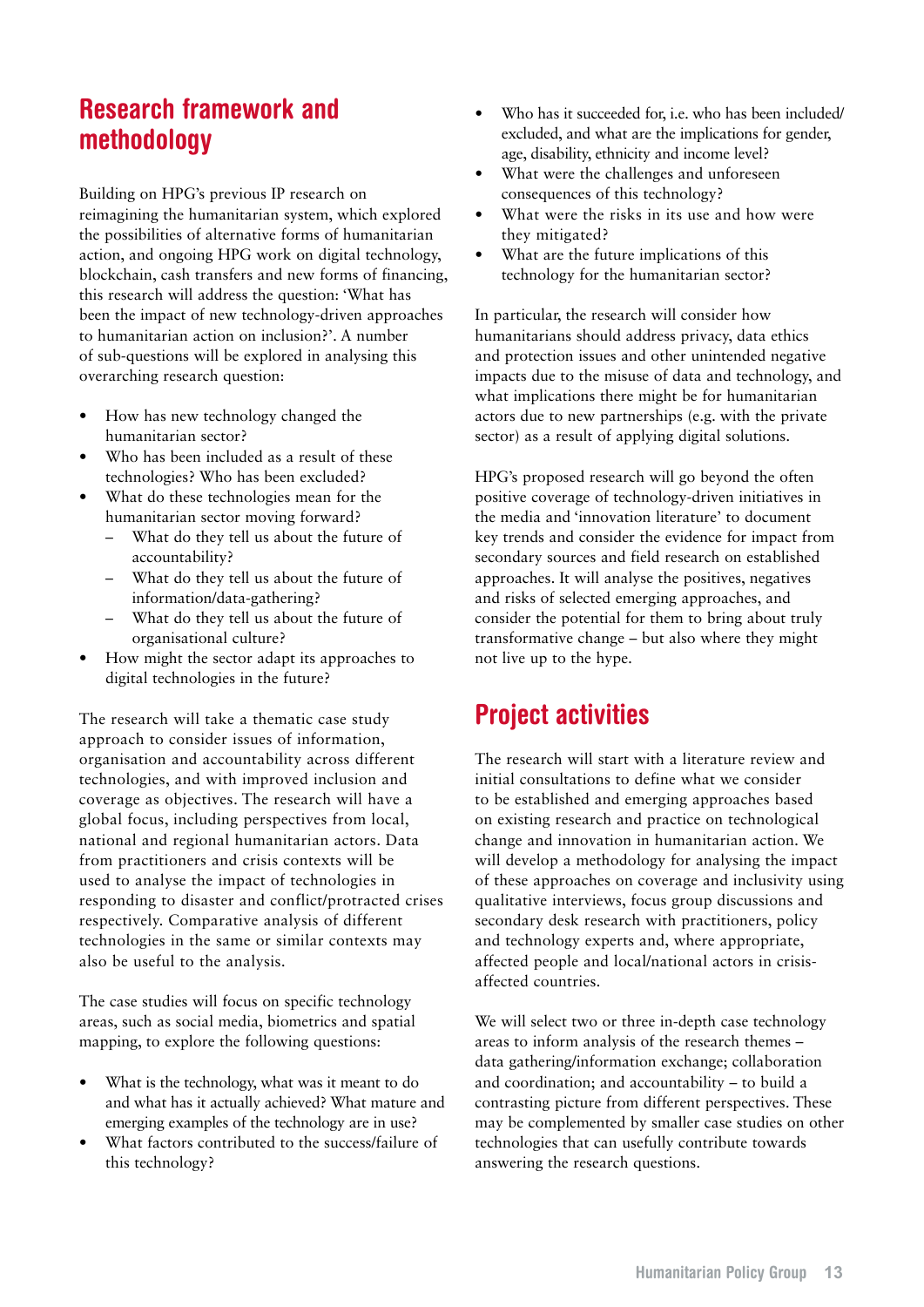<span id="page-13-0"></span>The final report will analyse the case studies and bring together global- and crisis-level perspectives on technology and inclusion to develop insights into the policy and practitioner implications of the research. This will be complemented by further desk research and consultations.

# Project timeline and deliverables

The project will take place between April 2019 and March 2021. It will include the following phases:

**• Phase 1** (April–September 2019). In this phase, the project team will undertake a rapid initial mapping of existing approaches and a literature review, in order to define the scope of new approaches, develop the research methodology and prioritise case studies, to inform a first

working paper and policy brief. The team will engage with academics, experts and practitioners, and relevant initiatives such as the World Economic Forum workstreams on humanitarian investing and digital technologies.

- **• Phase 2** (September 2019–September 2020). In this phase, the case study and technology choices and methodology will be finalised, and fieldwork conducted. Two/three working papers will document findings and analysis from each case study.
- **• Phase 3** (September 2020–March 2021). In this phase, research workshops, interviews and desk reviews will synthesise findings on how inclusivity is addressed by both mature and emerging technology approaches, and how practitioners and policy-makers should engage differently. This will inform a final report and policy brief.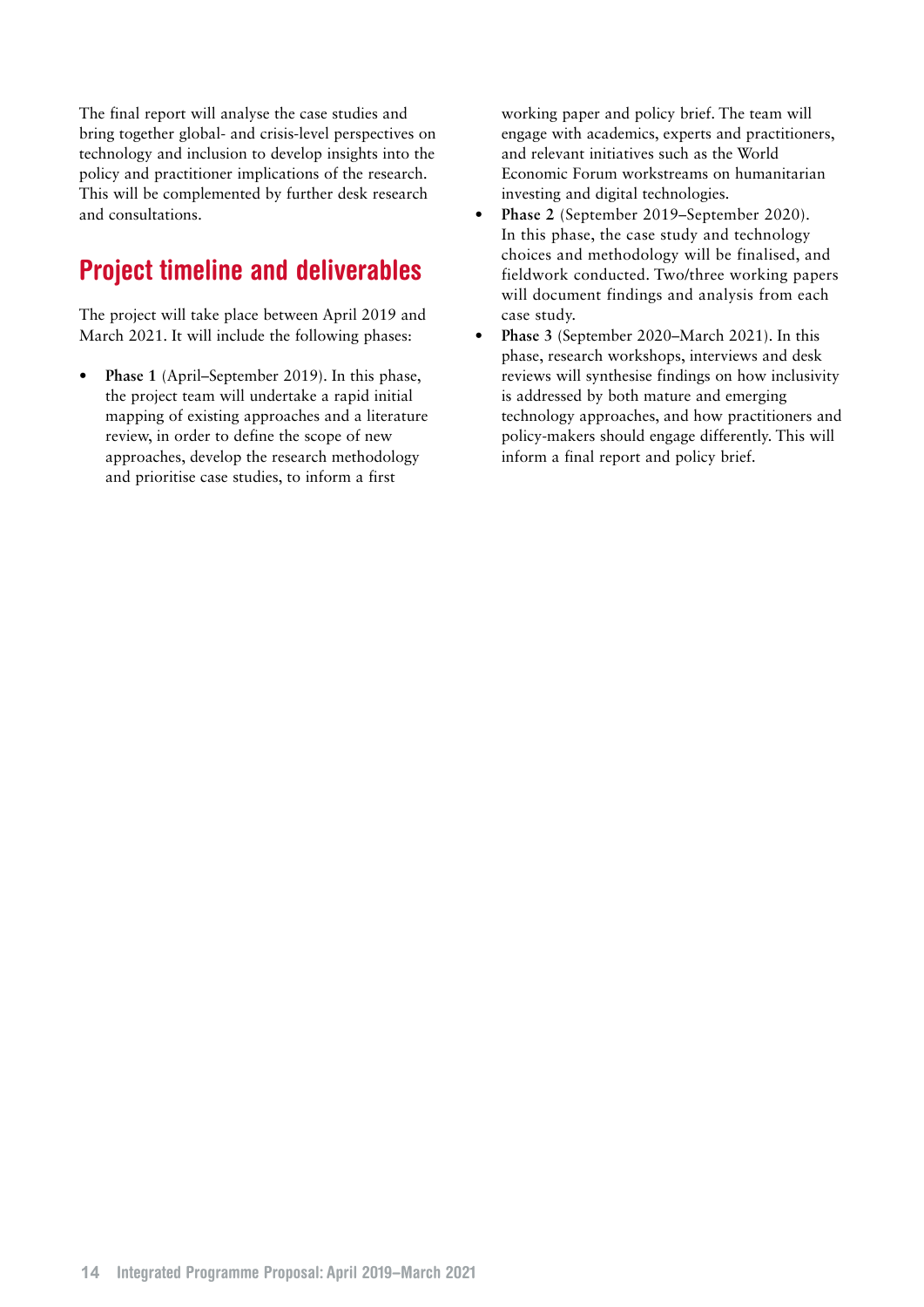# <span id="page-14-0"></span>Advocating for humanity: opportunities for improving protection outcomes in conflict

# Background and rationale

International humanitarian organisations have long engaged in advocacy aimed at securing the protection of conflict-affected populations. Based on the relevant bodies of humanitarian, human rights and refugee law, such advocacy<sup>5</sup> has taken multiple forms, from quiet diplomacy to public condemnation. While the humanitarian imperative and legal bases are clear, analysis suggests that humanitarian actors may be deprioritising this traditional advocacy role.6 But in the face of today's ever-more complex conflicts, and given the evolving global geopolitical climate, are international humanitarian organisations advocating strategically and effectively to alleviate the suffering and displacement that mar the lives of millions of civilians in Yemen, Syria, the DRC, South Sudan and elsewhere? Where they are, are such efforts working? Have approaches to protection advocacy changed, and if so how and to what extent?

Advocacy for better protection outcomes for affected populations is being thwarted by a number of factors – both internal and external to the humanitarian sector. In recent years, states including Syria, Saudi Arabia, Sudan, Israel, Russia, Nigeria and Pakistan have disregarded international law and their responsibilities therein by creating a pattern of 'acceptable' practice, often justified as efforts to counter terrorist threats. The US, UK and other Western states responsible for creating the international protection architecture have been – including through their own behaviour in

overseas conflicts – rolling back the international norms and standards that they helped to negotiate, or are showing increasing reluctance to challenge others due to political, economic or other interests. Repeated deadlock at the UN Security Council has effectively afforded impunity to those states that violate international law. As a result, the high-level political support that humanitarian organisations require to bolster their protection advocacy has been either ineffective or simply absent. Meanwhile, there are major challenges related to understanding the shifting agendas of non-state actors and navigating the complex network of legal and political counterterrorism measures to mitigate the physical and reputational risks involved.

Many international humanitarian organisations seem at a loss as to how to respond to these complex challenges; appear to be increasingly emphasising protection as a technical approach and a separate area of specialisation; or have seemingly consciously downgraded their protection advocacy efforts for fear of the risks – physical, financial and reputational – involved. This may be contributing to an overall confusion regarding how organisations conceptualise protection, and a sense among some humanitarian actors that protection advocacy should be left to protection experts or the handful of protectionmandated organisations. For those undertaking such advocacy, it is unclear to what extent their messages are based on the priorities identified by affected populations. Overall, advocacy on protection concerns appears increasingly weak at a time when it is more important than ever.

<sup>5</sup> Different organisations use different terms – humanitarian diplomacy, advocacy, negotiation and engagement – to describe the interaction of humanitarian actors with parties to a conflict and others with access to and control over crisis-affected populations. The research will aim to define what these terms mean to – and how their meaning is interpreted and perceived by – different groups in different response contexts. We use the term 'advocacy' for the purposes of this proposal.

<sup>6</sup> Inter-Agency Standing Committee, *Independent Whole of System Review of Protection in the Context of Humanitarian Action*, 2015.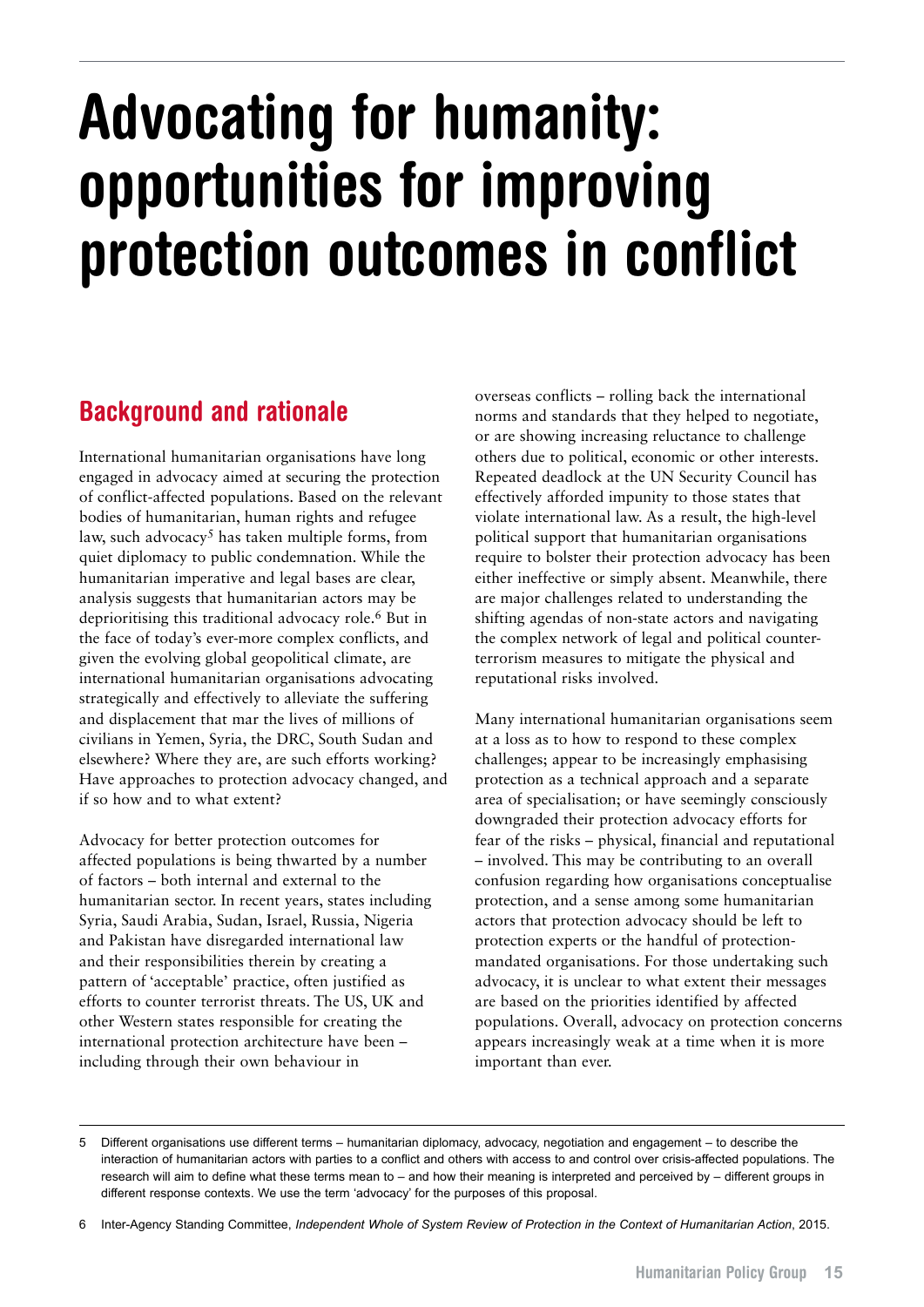# <span id="page-15-0"></span>Research framework and methodology

The central proposition of this project is that, in its many forms, advocacy aimed at protecting affected populations is both necessary and should be standard practice for international humanitarian organisations. While advocacy on protection concerns remains critical in humanitarian responses, evidence suggests that organisations are often not strategic in their approach, may lack the appropriate skills or resources and may have deprioritised such work in their operations.7 Although such advocacy is important in all situations of humanitarian crisis, this project assumes that such efforts are particularly critical in armed conflicts or situations of generalised violence because of the gravity of threats to civilians and the challenges in advocating for their protection. The project also recognises the critical role that national and local humanitarian organisations play in advocating for better protection outcomes for affected populations, and the risks these organisations face.

This project will take a constructive, solutionsoriented approach, asking critical questions about the different kinds of advocacy on protection that international humanitarian organisations are undertaking today; exploring the challenges, risks and obstacles they face in doing so; and formulating realistic proposals for how to mitigate them. It will also consider opportunities for advocacy that are as yet unexploited, including how humanitarian actors can best support the efforts of local and national organisations and affected populations. Crucially, taking a pragmatic approach, the project will explore the potential and actual impact of this engagement, what tactics or strategies work, what capacities or skills are required or need to be augmented, what strategic collaborations or partnerships could magnify current efforts, and what results can be achieved.

Central research questions include:

What is the current purpose and practice of protection advocacy by humanitarian organisations, and what do they consider their role to be? What are the expected outputs and outcomes? What tactics work, and what don't?

- Where and how does protection advocacy fit within the priorities of the broader institutional or inter-agency humanitarian response?
- To what extent is advocacy by humanitarian organisations informed by the priorities of affected populations?
- What are the key challenges to and risks in engaging on protection concerns in conflicts? How can they be better prepared for and mitigated?
- What opportunities and partnerships within and outside the humanitarian system and at national, regional and global levels – can be formulated or drawn upon to maximise impact?

# Project activities

Building on previous HPG research,<sup>8</sup> this project aims to distil learning from both the past and the present to inform better practice today. Through an iterative process, the project team will work in close collaboration with humanitarian organisations. These partnerships are intended to be mutually beneficial – enabling the project team to document and analyse experience, and enabling project partners to draw on the analysis and learning in real time. Three case studies will explore a historical example, a current and evolving humanitarian context, and an institutional case.

The project team will seek to engage a variety of stakeholders throughout the project at global, regional and national levels, including 'traditional' protectionmandated organisations and protection specialists, key experts in mediation, diplomacy and advocacy in conflict contexts, as well as other disciplines such as human rights, political affairs and peacebuilding and academia. These senior stakeholders will be invited to engage with the project through specific activities including participation in a steering group, in a series of roundtables and consultations and, where willing and interested, through authorship of publications including blogs and policy briefs.

# Project timeline and deliverables

The project will take place between April 2019 and March 2021. It will include the following phases:

<sup>7</sup> Global Protection Cluster, *Centrality of protection in humanitarian action: GPC 2017 review*, 2017; ALNAP, *Evaluation of protection in humanitarian action*, 2018.

<sup>8</sup> This includes HPG research on protection advocacy (2006), civil–military coordination on protection (2010–12), humanitarian negotiations with non-state armed actors (2011–13), access in conflict (2015–17) and local protection strategies (2017–19).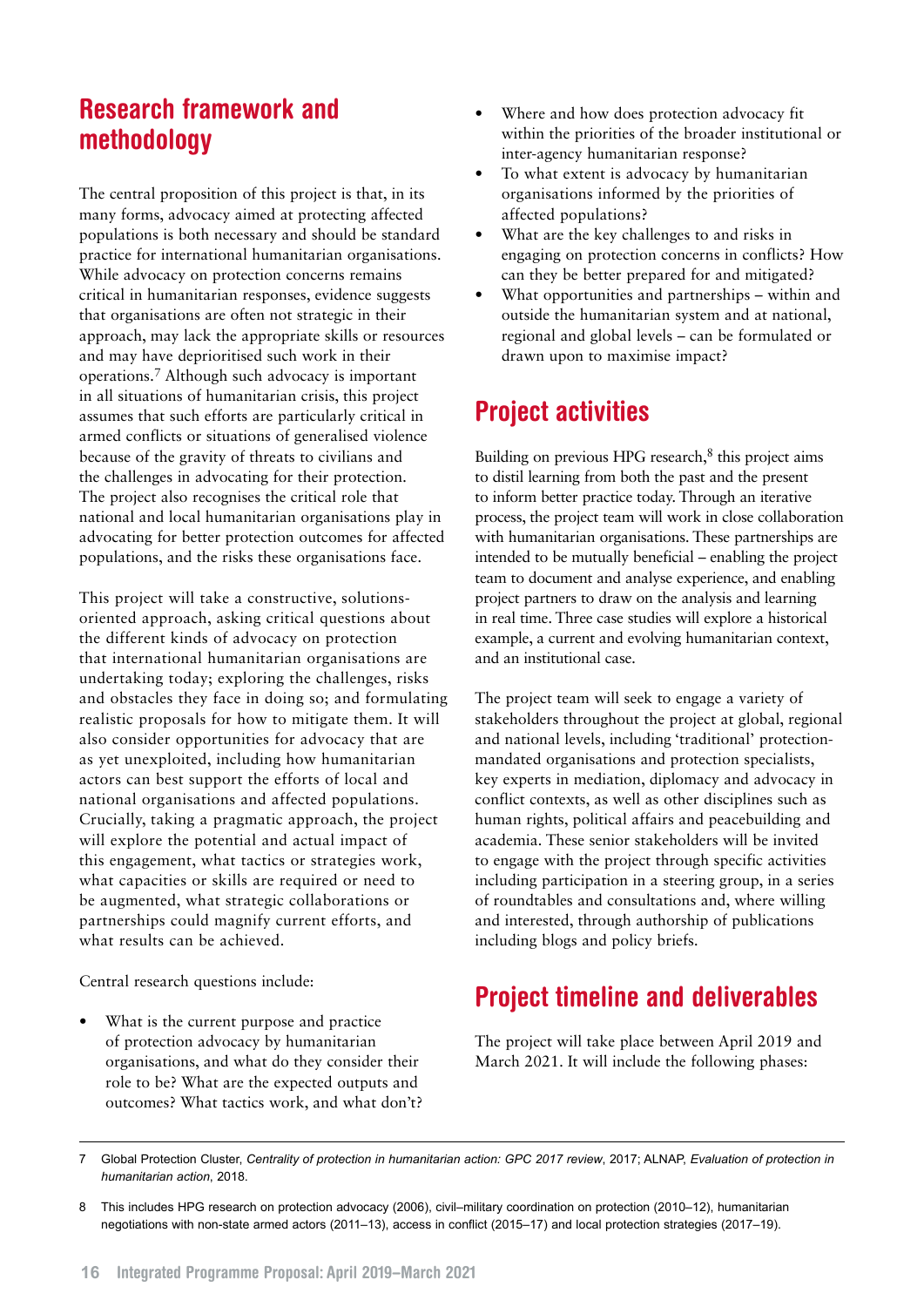- **• Phase 1** (April 2019–September 2019). In this phase, the research team will convene the project steering group and conduct a preliminary desk review, including a literature review complemented by stakeholder interviews. An opening roundtable discussion will be convened, and the team will determine case studies and establish partnerships for delivering them. This phase of work will conclude with the publication of a desk review synthesising existing analysis and learning on this theme.
- **• Phase 2** (September 2019–September 2020). In this phase case study work will begin with initial field visits. The historical case study will be published, alongside a second roundtable to discuss emerging findings. The team also plans to publish a blog or think-piece based on learning so far.
- **• Phase 3** (September 2020–March 2021). In this final phase the project team will conclude the two remaining studies on a current humanitarian crisis and the institutional case study, convene a final roundtable and publish the final project report.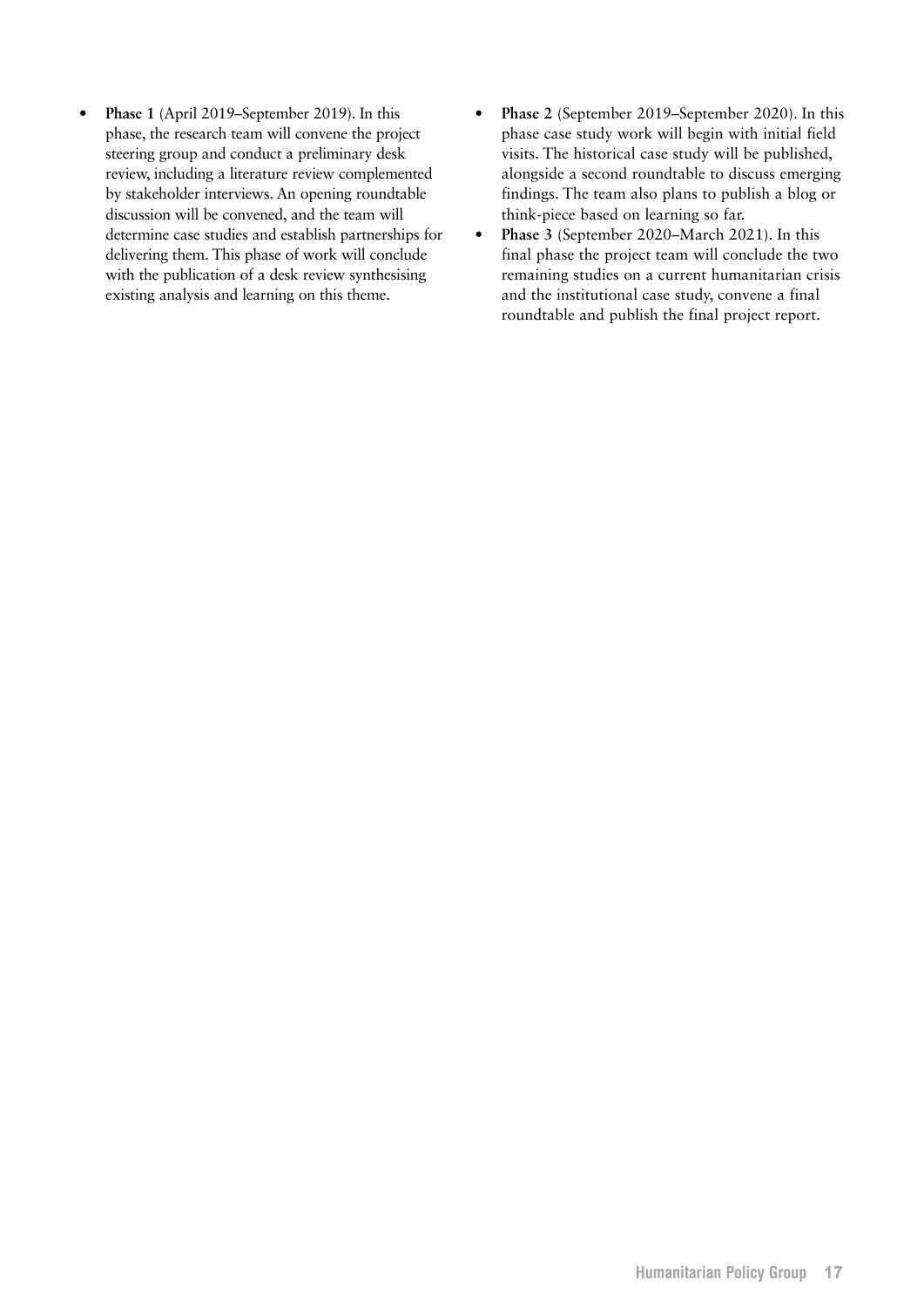# <span id="page-17-0"></span>Humanitarian Practice Network (HPN)

Humanitarian Practice Network (HPN) is a global forum for policy-makers, practitioners and others working in the humanitarian sector to share and disseminate information, analysis and experience. Its specialised resources – *Humanitarian Exchange*  magazine, Network Papers and Good Practice Reviews (GPRs) – aim to contribute to improving the performance of humanitarian action by encouraging and facilitating knowledge sharing and contributing to individual and institutional learning. HPN publications and online articles and blogs are written by and for practitioners, and play a unique role in examining policy developments and distilling and disseminating practice. HPN is valued for its objectivity, analysis, accessibility and relevance; its print and online activities provide an important resource to support improved practice and learning in the sector. To maximise efficiency and minimise costs, HPN is run by an experienced but part-time team consisting of a dedicated HPN Coordinator supported by HPG's Managing Editor and the communications team.

HPN's members are part of a network of several thousand policy-makers and practitioners around the world. To build on the strength of HPN's membership and add value to the network, over the next IP cycle HPN will:

- Encourage increased member engagement with the network, including opportunities for debate at targeted events and online.
- Continue to increase and diversify network membership. Activities will include promoting the network during visits to the field and at key global events and regional conferences. Partnerships with regional and sector-wide networks, academic and training institutions and online information/ media groups will also be strengthened, and new partnerships forged.

Continue to explore and expand the use of media techniques – such as online streaming, webinars, whiteboard videos and infographics – to ensure that HPN's analysis and learning reaches members in formats that meet their preferences and needs.

During 2019–21 HPN will maintain a focus on publishing as its core activity. Potential topics for *Humanitarian Exchange* include making humanitarian action work for girls and women, the humanitarian catastrophe in Yemen, responding to Ebola in the DRC and the humanitarian crisis in Venezuela. Future Network Paper topics we are interested in exploring with potential authors include consolidating the findings from a range of research on addressing the needs of disabled people during humanitarian crises, and a compilation of the experiences and lessons from the work of the Local to Global Protection Initiative. HPN and ALNAP will complete and disseminate a new joint GPR on humanitarian practice in urban areas, including commissioning a whiteboard animation and the development of a dedicated microsite.

The HPN website ([www.odihpn.org\)](http://www.odihpn.org), which was revamped in 2016, provides an archive of HPN publications, a microsite for GPR 9 on Disaster Risk Reduction, and other key documents and reports. Because most editions of *Humanitarian Exchange* are now devoted to particular themes, we publish articles on other aspects of humanitarian practice on our website. These articles enable us to interact with more practitioners, cover a wider range of topics and maintain interest in and engagement with the website. HPN also maintains links with other humanitarian websites, including AlertNet and ReliefWeb, and we will continue sending regular e-alerts to members to notify them of new publications, products and events.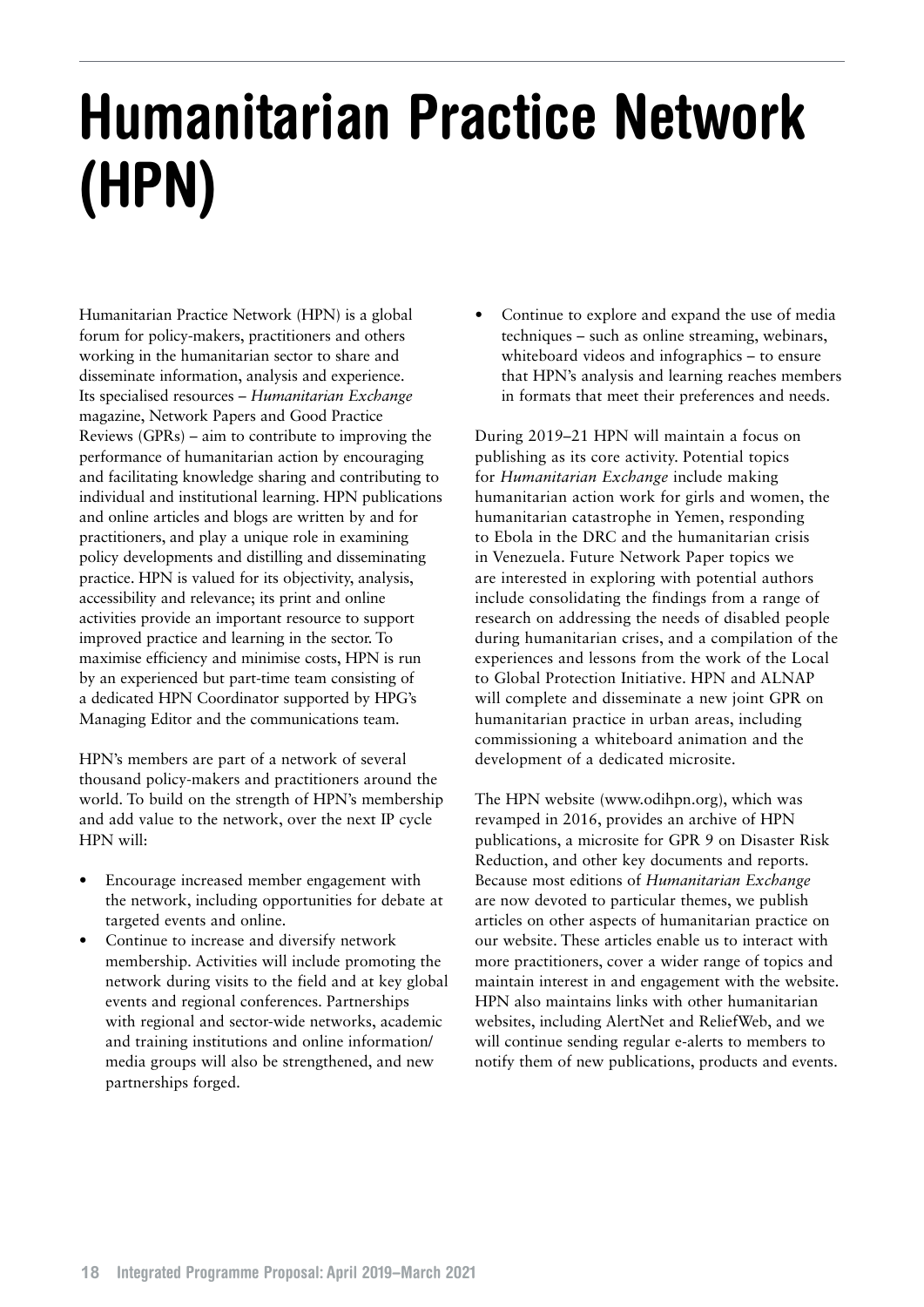# <span id="page-18-0"></span>Policy engagement and representation

HPG's international influence is reflected in the range of its policy advice and engagement, providing expertise to governments, foreign affairs departments, policymakers, legislative committees, NGOs and international multilateral organisations. HPG's expertise has been sought on a wide range of issues, including cash programming, the private sector in humanitarian assistance, and migration and displacement, and we regularly provide advice, analysis and guidance on a range of humanitarian crises in which the group has particular expertise, including Syria, Yemen, CAR and Sudan and South Sudan.

During the 2019–21 IP, HPG will focus on such engagement in two ways. First, as part of strategic engagement activities within each IP research project, HPG will convene different groups of external stakeholders to provide high-level steerage to the project, to validate findings in case study countries and to help derive wider analysis and recommendations in the final phase of the research. For example, for the 'Advocating for humanity' project, HPG will aim to convene senior-level negotiators to better understand the trade-offs involved in engaging with parties and other groups on access and protection. In the 'humanitarian

"digital divide"' project, this will involve engagement with the technology community to keep pace with the fast-moving application of new technologies to humanitarian action.

Second, HPG will continue its policy engagement on topics related to its Integrated Programme 2017–19, 'From the ground up: understanding local humanitarian action'. Previous IPs, and topics where we have considerable research and expertise, for example on international humanitarian law and its application, markets in crises and market-based interventions, private finance and humanitarian investing, counter-terrorism and bank de-risking, non-traditional donorship and system reform. In each of these cases, we will offer advice and guidance to communities of practice, and engage with global conferences and networks including the World Economic Forum, the World Humanitarian Action Forum and the Regional Organisations Humanitarian Action Network (ROHAN).

The cost of the annual Advisory Group meeting will also be included as part of the policy engagement budget, instead of splitting it among the different projects in the Integrated Programme.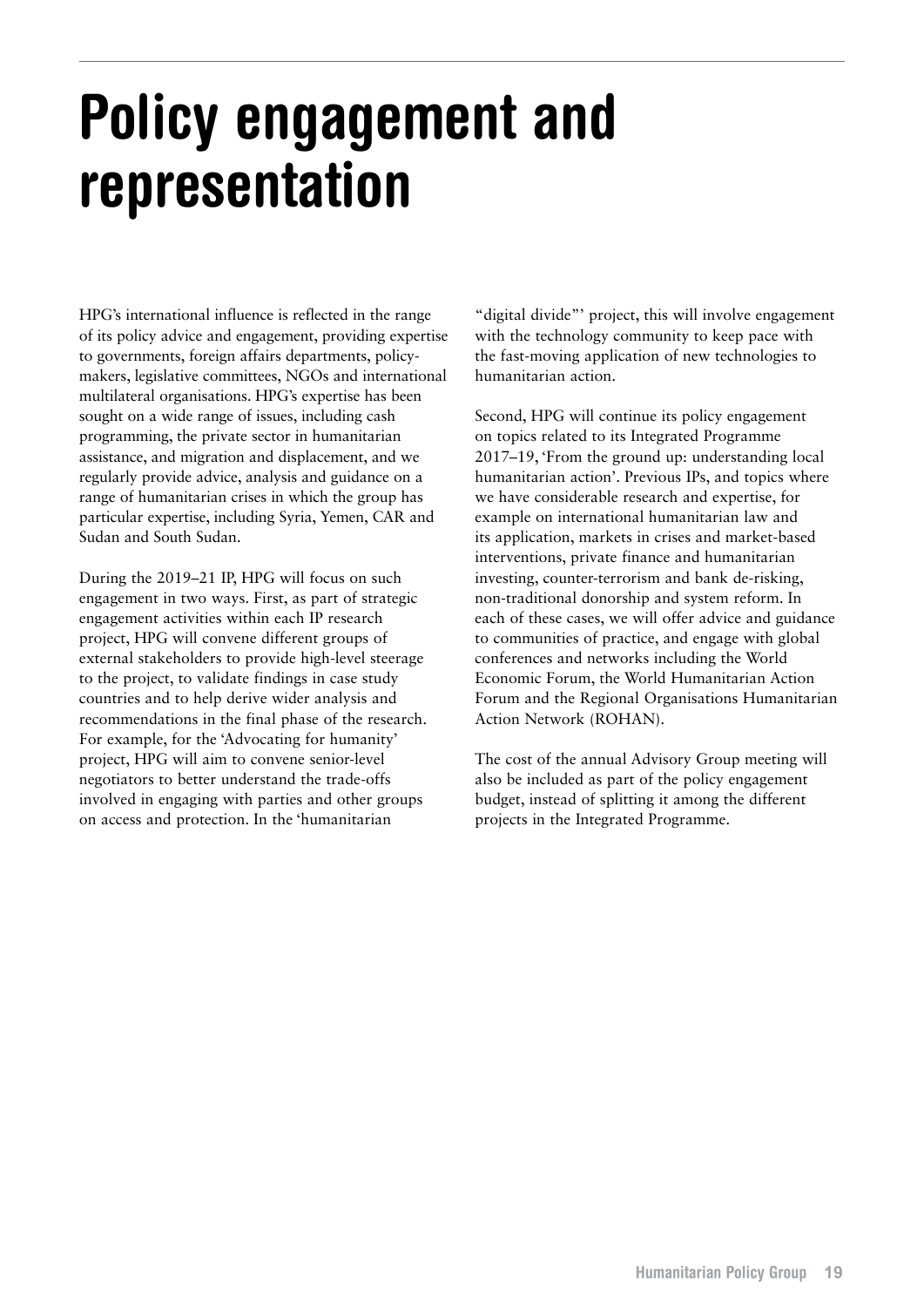# <span id="page-19-0"></span>Academic engagement and learning

## **Disasters**

*Disasters* journal constitutes one of HPG's most important links with the international academic community. The journal has continued to perform strongly, with more than 100,000 downloads over 2018, including notable increases in countries including Kenya, Uganda, Bangladesh and Jordan. The journal's Impact Factor has continued to increase year-on-year (from 0.742 in 2014 to 1.596 currently). During 2017–18, the journal published eight regular issues and four virtual ones, including a special issue marking the journal's fortieth anniversary. Issues planned for 2019 include collections on humanitarian governance, the future of disaster studies and resilience.

## Senior-Level Course on Conflict and Humanitarian Response (with LSE)

The past decade has seen a surge in efforts to support countries affected by and recovering from conflict – and consequently a growth in the number of professionals working in humanitarian aid, development and post-conflict recovery. These professionals are faced with a myriad of challenges associated with the transition from conflict to peace, yet rarely have the opportunity to reflect on the critical concepts and policy dilemmas involved.

To address this gap, HPG, in partnership with the London School of Economics and Political Science (LSE), teaches an annual Senior-Level Course on Conflict and Humanitarian Response in London. Intended for mid-career and senior professionals, the course provides an opportunity for people in the sector to learn and reflect on critical issues in humanitarian response. Designed to foster peerto-peer learning, the course features lectures by distinguished, senior academics and practitioners, alongside group discussions and exercises. Participants include NGO country directors, senior UN and donor staff, experienced consultants and former military personnel.

HPG researchers also teach several segments as part of a Masters Course run by the Center for Conflict and Humanitarian Studies at the Doha Institute in Qatar.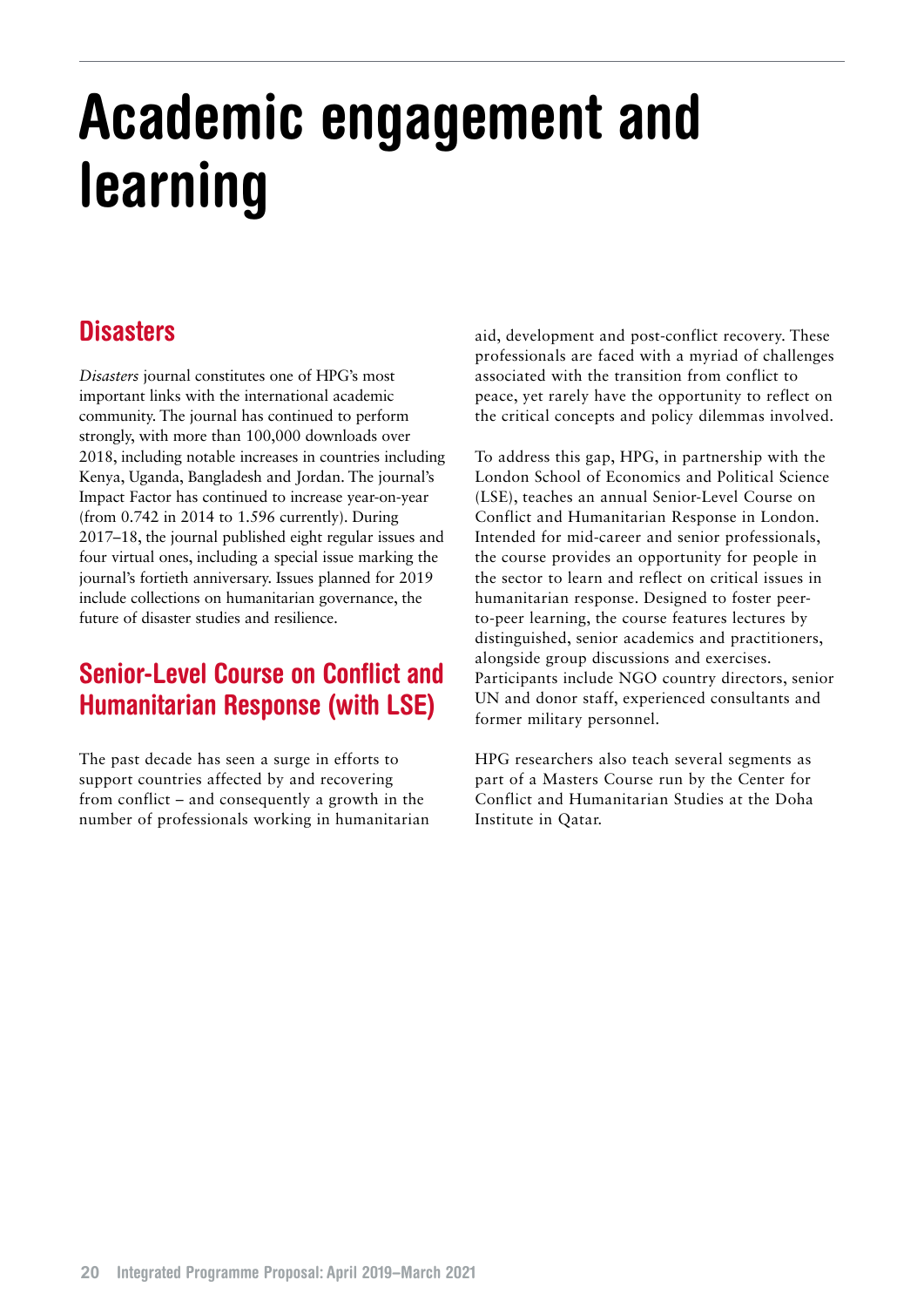# <span id="page-20-0"></span>Public affairs and rapid response

HPG's public affairs strategy aims to influence debates on a range of humanitarian issues by communicating research and analysis to policy-makers, practitioners, the media and the general public. Our public affairs work seeks to proactively shape the debate through targeted dissemination of our research findings and responding to key humanitarian issues and events that emerge in the external environment. The key components of this engagement are our events programme, innovative communications tools, such as podcasts and multimedia, and engagement with specialist, local and global media.

We run a vibrant and diverse programme of events, wellattended in person and online, available in recordings and covered by national, regional and international media. The Group's research projects for the next stage of the IP (elaborated above) will form the core of the events programme, and will feature HPG researchers and other engaging speakers, including policy-makers, practitioners and leading figures from the humanitarian sector. Events will be produced to the highest standards and will be chaired by professional broadcasters, foreign affairs correspondents and experts from the sector. They will seek to set the agenda on key humanitarian topics or respond to urgent debates within the sector.

The events programme will also feature the wellestablished input of HPN. HPN events will be designed to improve the performance of humanitarian action by encouraging and facilitating knowledgesharing and contributing to individual and institutional learning. They will feature extensive participation from practitioners in the field through online engagement tools, such as online streaming, video-conferencing and live-tweeting.

Where appropriate, events will be conducted under The Chatham House Rule to provide opportunities for candid discussion and reflection. Examples from the 2017–19 IP cycle include roundtable discussions on aspects of local humanitarian action, a public event on the importance of mental health in humanitarian crises and roundtables related to humanitarian financing and investment.

HPG researchers also participate extensively in external and overseas events and other engagements. In the 2017–18 financial year, HPG contributed to 88 events in 16 countries. This involved providing expertise to policy-makers, as well as delivering lectures, seminars and talks and attending symposia, workshops and conferences. Where possible, we attempt to recover expenses from the organisers of the events in question, but the costs of attending – and crucial investments in exploratory meetings and discussions around new and emerging issues – often cannot be recouped. This requires that we set aside a relatively modest budget for this purpose.

Another key element of HPG's public affairs strategy is its work with the media, which has featured prominently in the UK and international press throughout the previous IP cycle, with over 300 media hits in the 2017–18 financial year. The Group makes significant media contributions, including broadcast interviews, blogs, commentaries, op-eds, articles and discussions in the national and international press. HPG's work will increasingly seek to proactively shape and lead the media debate on key humanitarian topics. HPG's experts have featured in major international outlets such as Al Jazeera, the BBC, the *New York Times* and many national news outlets. We will seek to consolidate the Group's reputation as an important source of expertise for journalists, editors and programme-makers.

Bespoke communications plans tailored for each IP project will help ensure that we are targeting our key stakeholders with research findings and policy recommendations conveyed in accessible and diverse formats. We have also continued to explore new and dynamic communications media, such as infographics and videos, and these channels will become a much more integral part of communications plans, along with other engaging and visually striking products such as photo essays, animations, web-based publications and interactive data visualisations. To help make this a reality, we will also seek to integrate communications elements into field trips, providing opportunities to source communications content.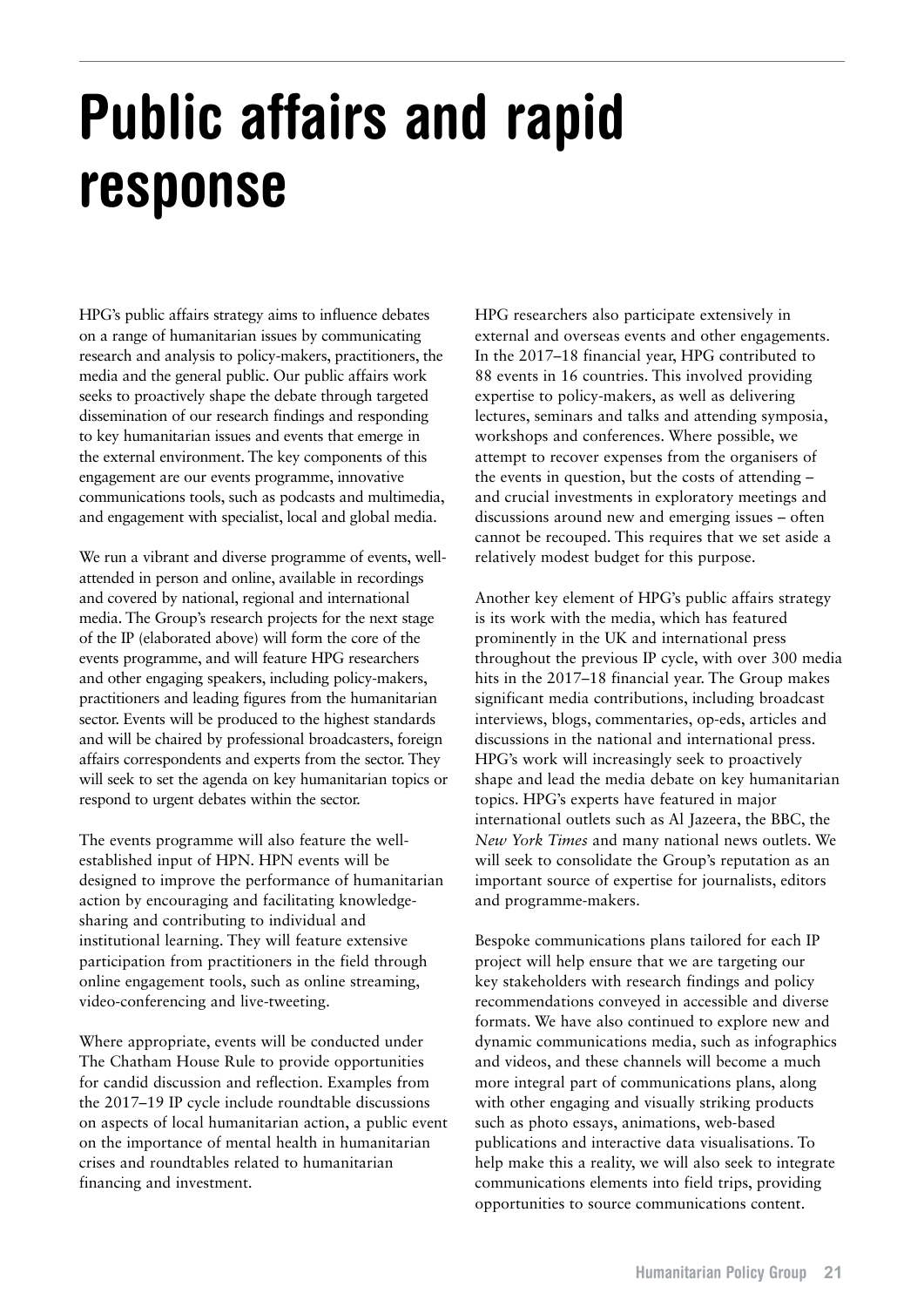## <span id="page-21-0"></span>Rapid response

As in previous years, we propose to allocate funds to allow rapid and real-time engagement with topical or developing issues as they arise. Typically, this involves convening reactive roundtable discussions and public events and the production of 'crisis briefs' on a particular topic or crisis context. In producing these briefings, HPG covers issues and developments where we feel our particular expertise allows us to make a significant and immediate analytical contribution to developing situations and 'live' issues. This allows HPG to help shape the debate, build understanding and influence thinking, perceptions and decisionmaking in real time.

HPG also has an important convening role within the sector, providing a protected space for frank and open discussion of live crises as they unfold. These

roundtables provide a rare opportunity for donors, policy-makers and practitioners to share their views in a private, confidential forum governed by The Chatham House Rule. Reflecting the value of these events within the sector, HPG has been asked to convene further roundtables where appropriate, in London and potentially in locations close to the crisis under discussion.

# **Reprinting**

HPG seeks to reduce avoidable costs by limiting the number of copies of its publications produced in the first printing. The reprinting budget enables us to lower the overall amount of printing by covering the costs of reprinting additional reports as needed. These funds are also used to cover the costs of carrying out design work on new formats.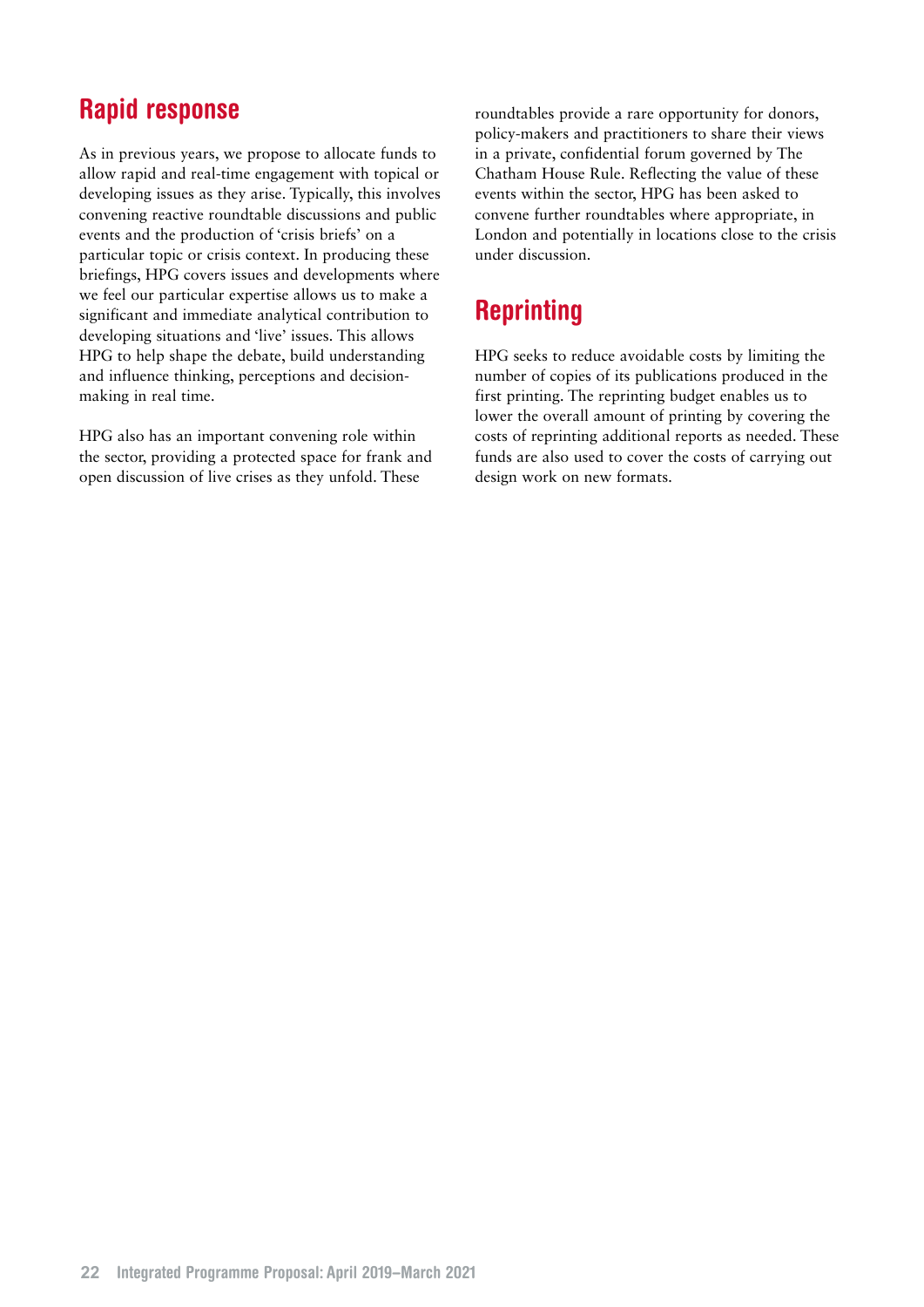# <span id="page-22-0"></span>Annexes

## Annex 1: Falling through the cracks: inclusion and exclusion in humanitarian action

|                                      | 2019/2020               |                            |                             | 2020/2021       |                            |                             | <b>Total</b><br>budget |
|--------------------------------------|-------------------------|----------------------------|-----------------------------|-----------------|----------------------------|-----------------------------|------------------------|
|                                      | <b>Quantity</b>         | <b>Unit</b><br><b>Cost</b> | <b>Total</b><br><b>Cost</b> | <b>Quantity</b> | <b>Unit</b><br><b>Cost</b> | <b>Total</b><br><b>Cost</b> |                        |
| <b>Internal staff costs</b>          |                         |                            |                             |                 |                            |                             |                        |
| <b>Christina Bennett</b>             | 10                      | £995                       | £9,950                      | 10              | £995                       | £9,950                      |                        |
| <b>Senior Research Fellow</b>        | 83                      | £870                       | £72,210                     | 116             | £880                       | £102,080                    |                        |
| <b>Research Fellow</b>               | 6                       | £810                       | £4,860                      | 11.5            | £820                       | £9,430                      |                        |
| <b>Senior Research Officer</b>       | 81                      | £670                       | £54,270                     | 54.5            | £680                       | £37,060                     |                        |
| <b>Research Officer</b>              | 39                      | £560                       | £21,840                     | 26              | £570                       | £14,820                     |                        |
| Programme Manager                    | 14                      | £320                       | £4,480                      | 8               | £340                       | £2,720                      |                        |
| Editor                               | 3                       | £490                       | £1,470                      | 10              | £490                       | £4,900                      |                        |
| <b>Publications</b>                  | 3                       | £320                       | £960                        | 6               | £340                       | £2,040                      |                        |
| Strategic communications             | 4                       | £550                       | £2,200                      | 6               | £560                       | £3,360                      |                        |
| <b>Digital communications</b>        | $\overline{2}$          | £320                       | £640                        | 11              | £340                       | £3,740                      |                        |
| Communications                       | $\mathbf{1}$            | £320                       | £320                        | 12              | £340                       | £4,080                      |                        |
| <b>Subtotal</b>                      |                         |                            | £173,200                    |                 |                            | £194,180                    | £367,380               |
| <b>Research partners</b>             |                         |                            |                             |                 |                            |                             |                        |
| <b>Research partners</b>             | 3                       | £5,000                     | £15,000                     | 3               | £5,000                     | £15,000                     |                        |
| <b>Subtotal</b>                      |                         |                            | £15,000                     |                 |                            | £15,000                     | £30,000                |
| <b>Travel and convening</b>          |                         |                            |                             |                 |                            |                             |                        |
| <b>Flights</b>                       | $\overline{4}$          | £1,200                     | £4,800                      | 3               | £1,200                     | £3,600                      |                        |
| Accommodation and<br>subsistence     | 47                      | £250                       | £11,750                     | 26              | £250                       | £6,500                      |                        |
| Ground travel - Airport transfer     | 8                       | £50                        | £400                        | 6               | £50                        | £300                        |                        |
| Ground travel - In country           | $\overline{\mathbf{4}}$ | £150                       | £600                        | $\overline{2}$  | £150                       | £300                        |                        |
| Visas, vaccinations and<br>insurance | $\overline{4}$          | £250                       | £1,000                      | 3               | £250                       | £750                        |                        |
| <b>Meeting catering</b>              | $\overline{4}$          | £200                       | £800                        | $\overline{4}$  | £200                       | £800                        |                        |
| Meeting venue                        | $\overline{4}$          | £500                       | £2,000                      | 4               | £500                       | £1,751                      |                        |
| <b>Subtotal</b>                      |                         |                            | £21,350                     |                 |                            | $\sqrt{214,053}$            | £35,403                |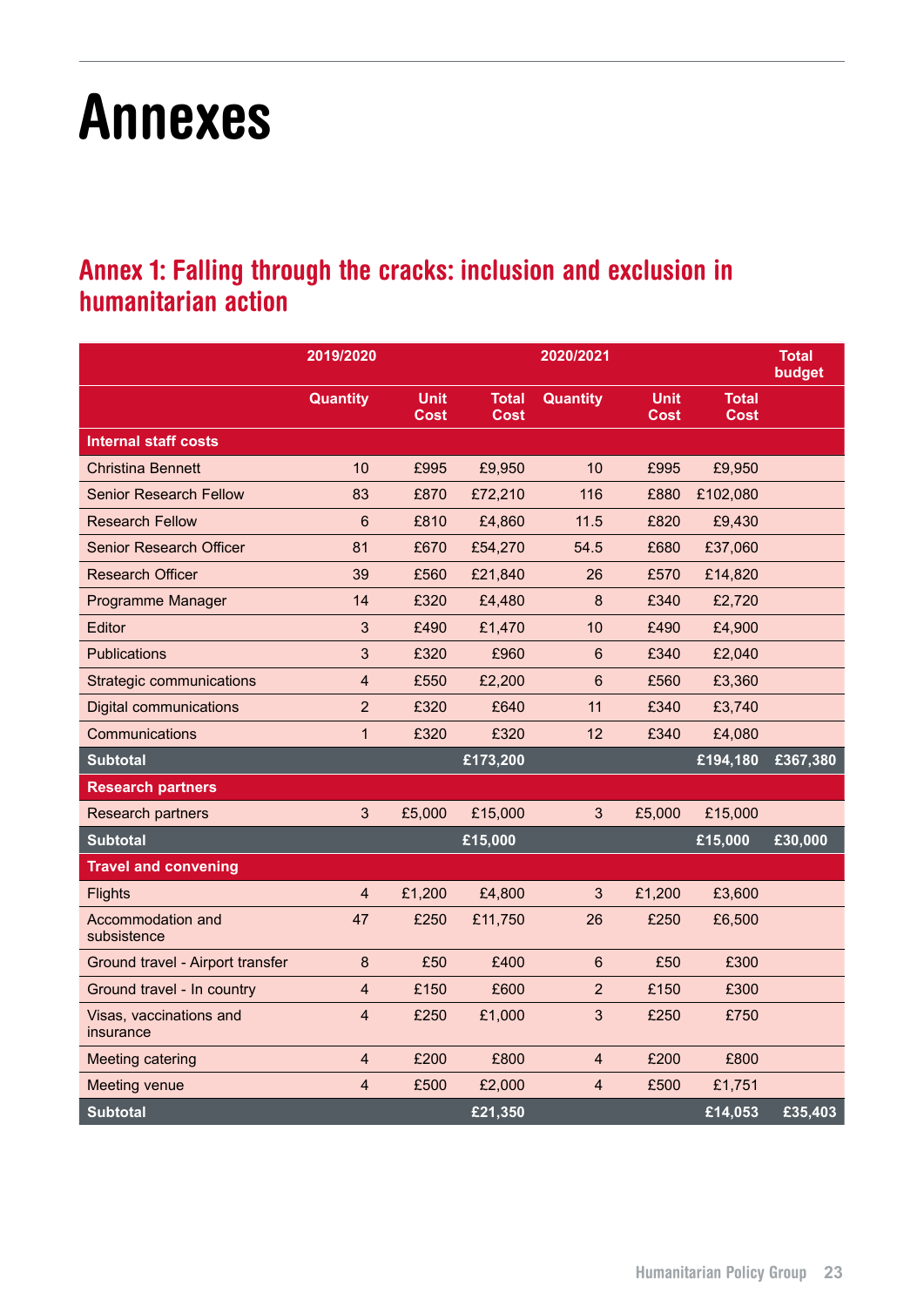|                                           | 2019/2020       |                            |                             | 2020/2021       |                     |                             | <b>Total</b><br>budget |
|-------------------------------------------|-----------------|----------------------------|-----------------------------|-----------------|---------------------|-----------------------------|------------------------|
|                                           | <b>Quantity</b> | <b>Unit</b><br><b>Cost</b> | <b>Total</b><br><b>Cost</b> | <b>Quantity</b> | <b>Unit</b><br>Cost | <b>Total</b><br><b>Cost</b> |                        |
| <b>Publications and</b><br>communications |                 |                            |                             |                 |                     |                             |                        |
| Policy brief                              | 1               | £500                       | £500                        | 2               | £500                | £1,000                      |                        |
| <b>Working paper</b>                      | $\overline{2}$  | £900                       | £1,800                      | $\overline{2}$  | £900                | £1,800                      |                        |
| Final report                              | $\mathbf{0}$    | £1,200                     | £0                          | $\mathbf{1}$    | £1,200              | £1,200                      |                        |
| Translation                               | 1               | £500                       | £500                        | 5               | £500                | £2,500                      |                        |
| Design and infographics                   | $\Omega$        | £3,000                     | £0                          | 1               | £3,000              | £3,000                      |                        |
| <b>Subtotal</b>                           |                 |                            | £2,800                      |                 |                     | £9,500                      | £12,300                |
| <b>Project costs/miscellaneous</b>        |                 |                            |                             |                 |                     |                             |                        |
| Communications and project<br>costs       | 2               | £200                       | £400                        | $\overline{2}$  | £200                | £400                        |                        |
| Documentation costs                       | $\overline{2}$  | £150                       | £300                        | $\overline{2}$  | £150                | £300                        |                        |
| <b>Subtotal</b>                           |                 |                            | £700                        |                 |                     | £700                        | £1,400                 |
| <b>Grand total</b>                        |                 |                            | £213,050                    |                 |                     | £233,433                    | £446,483               |

# Annex 2: How gender roles change in displacement

|                               | 2019/2020       |                     |                             | 2020/2021       |                     |                             | <b>Total</b><br>budget |
|-------------------------------|-----------------|---------------------|-----------------------------|-----------------|---------------------|-----------------------------|------------------------|
|                               | <b>Quantity</b> | <b>Unit</b><br>Cost | <b>Total</b><br><b>Cost</b> | <b>Quantity</b> | <b>Unit</b><br>Cost | <b>Total</b><br><b>Cost</b> |                        |
| <b>Internal staff costs</b>   |                 |                     |                             |                 |                     |                             |                        |
| <b>Christina Bennett</b>      | 10              | £995                | £9,950                      | 10              | £995                | £9,950                      |                        |
| <b>Senior Research Fellow</b> | 159             | £870                | £138,330                    | 108             | £880                | £95,040                     |                        |
| <b>Research Fellow</b>        | 16              | £810                | £12,960                     | 9               | £820                | £7,380                      |                        |
| Senior Research Officer       | 16              | £670                | £10,720                     | 5.5             | £680                | £3,740                      |                        |
| <b>Research Officer</b>       | 32              | £560                | £17,920                     | 38.5            | £570                | £21,945                     |                        |
| Programme Manager             | 14              | £320                | £4,480                      | 8               | £340                | £2,720                      |                        |
| Editor                        | 3               | £490                | £1,470                      | $6\phantom{1}$  | £490                | £2,940                      |                        |
| <b>Publications</b>           | 3               | £320                | £960                        | 5               | £340                | £1,700                      |                        |
| Strategic communications      | 4               | £550                | £2,200                      | 6               | £560                | £3,360                      |                        |
| Digital communications        | 2               | £320                | £640                        | 9               | £340                | £3,060                      |                        |
| Communications                | 1               | £320                | £320                        | 9               | £340                | £3,060                      |                        |
| <b>Subtotal</b>               |                 |                     | £199,950                    |                 |                     | £154,895                    | £354,845               |
| <b>Research partners</b>      |                 |                     |                             |                 |                     |                             |                        |
| <b>Research partners</b>      | 3               | £5,000              | £15,000                     | $\mathbf 1$     | £5,000              | £5,000                      |                        |
| <b>Subtotal</b>               |                 |                     | £15,000                     |                 |                     | £5,000                      | £20,000                |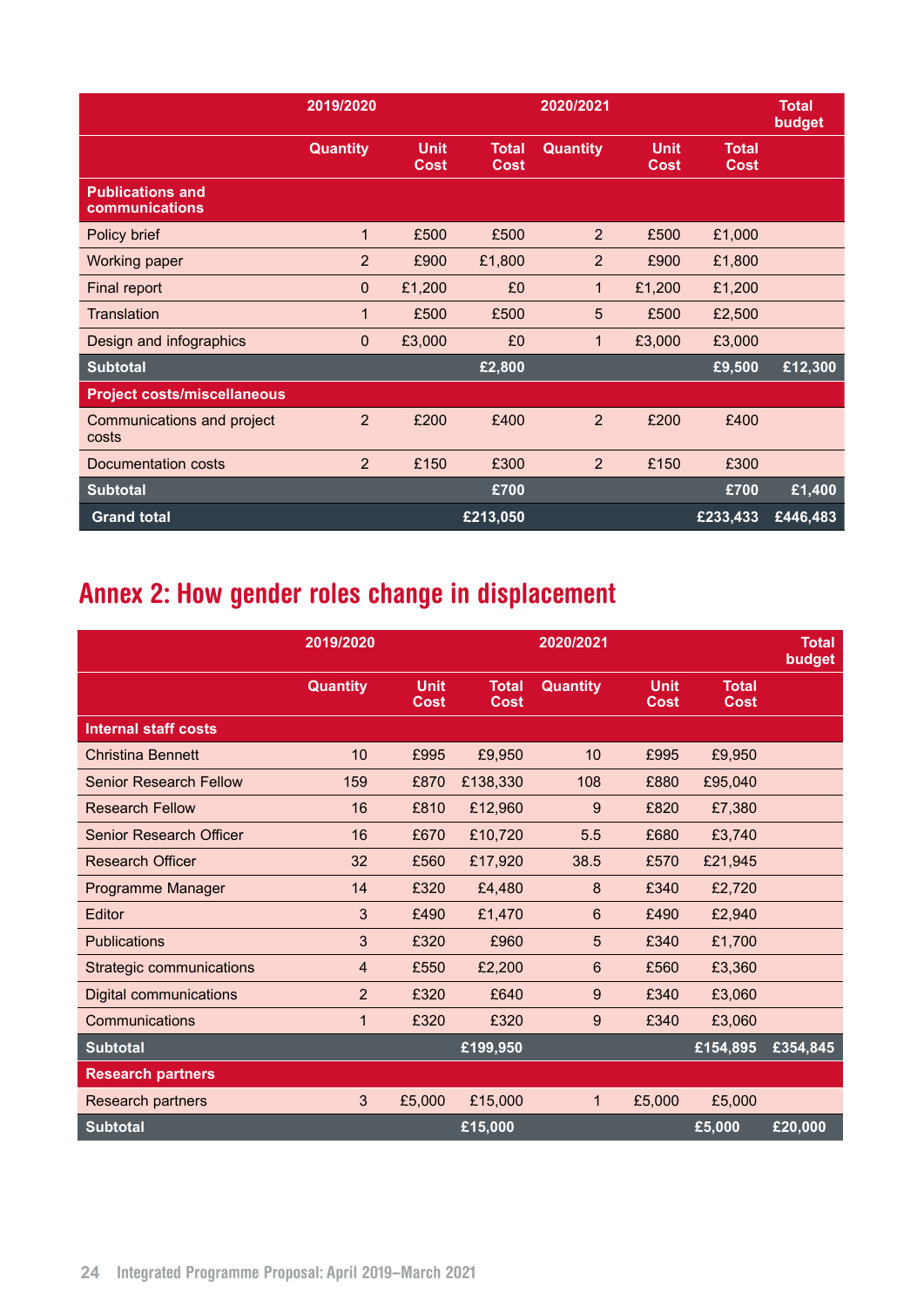|                                           | 2019/2020       |                            |                             | 2020/2021               |                            |                             | <b>Total</b><br>budget |
|-------------------------------------------|-----------------|----------------------------|-----------------------------|-------------------------|----------------------------|-----------------------------|------------------------|
|                                           | <b>Quantity</b> | <b>Unit</b><br><b>Cost</b> | <b>Total</b><br><b>Cost</b> | <b>Quantity</b>         | <b>Unit</b><br><b>Cost</b> | <b>Total</b><br><b>Cost</b> |                        |
| <b>Travel and convening</b>               |                 |                            |                             |                         |                            |                             |                        |
| Flights                                   | $6\phantom{1}$  | £1,200                     | £7,200                      | $\overline{4}$          | £1,200                     | £4,800                      |                        |
| Accommodation and<br>subsistence          | 37              | £250                       | £9,250                      | 20                      | £250                       | £5,000                      |                        |
| Ground travel - Airport transfer          | 36              | £50                        | £1,800                      | $\bf 8$                 | £50                        | £1,200                      |                        |
| Ground travel - In country                | $\overline{2}$  | £150                       | £300                        | $\overline{5}$          | £150                       | £250                        |                        |
| Visas, vaccinations and<br>insurance      | $\overline{4}$  | £250                       | £1,000                      | $\overline{4}$          | £250                       | £1,000                      |                        |
| Meeting catering                          | $\overline{4}$  | £200                       | £800                        | $\overline{\mathbf{4}}$ | £200                       | £800                        |                        |
| Meeting venue                             | $\overline{4}$  | £500                       | £2,000                      | $\overline{4}$          | £500                       | £2,000                      |                        |
| <b>Subtotal</b>                           |                 |                            | £22,350                     |                         |                            | £15,050                     | £37,400                |
| <b>Publications and</b><br>communications |                 |                            |                             |                         |                            |                             |                        |
| Policy brief                              | $\mathbf{1}$    | £500                       | £500                        | $\overline{2}$          | £500                       | £1,000                      |                        |
| Working paper                             | 3               | £900                       | £2,700                      | $\overline{2}$          | £900                       | £1,800                      |                        |
| <b>Final report</b>                       | $\mathbf 0$     | £1,200                     | £0                          | $\mathbf{1}$            | £1,200                     | £1,200                      |                        |
| <b>Translation</b>                        | $\mathbf{1}$    | £500                       | £500                        | 3                       | £500                       | £1,500                      |                        |
| Design and infographics                   | $\pmb{0}$       | £3,000                     | £0                          | $\mathbf{1}$            | £3,000                     | £3,000                      |                        |
| Podcast series                            | $\mathbf 0$     | £11,000                    | £0                          | $\mathbf{1}$            | £11,000                    | £11,000                     |                        |
| <b>Subtotal</b>                           |                 |                            | £3,700                      |                         |                            | £19,500                     | £23,200                |
| <b>Project costs/miscellaneous</b>        |                 |                            |                             |                         |                            |                             |                        |
| Communications and project<br>costs       | $\overline{2}$  | £200                       | £400                        | $\overline{2}$          | £200                       | £400                        |                        |
| Documentation costs                       | $\overline{2}$  | £150                       | £300                        | $\overline{2}$          | £150                       | £300                        |                        |
| <b>Subtotal</b>                           |                 |                            | £700                        |                         |                            | £700                        | £1,400                 |
| <b>Grand total</b>                        |                 |                            | £241,700                    |                         |                            | £195,145                    | £436,845               |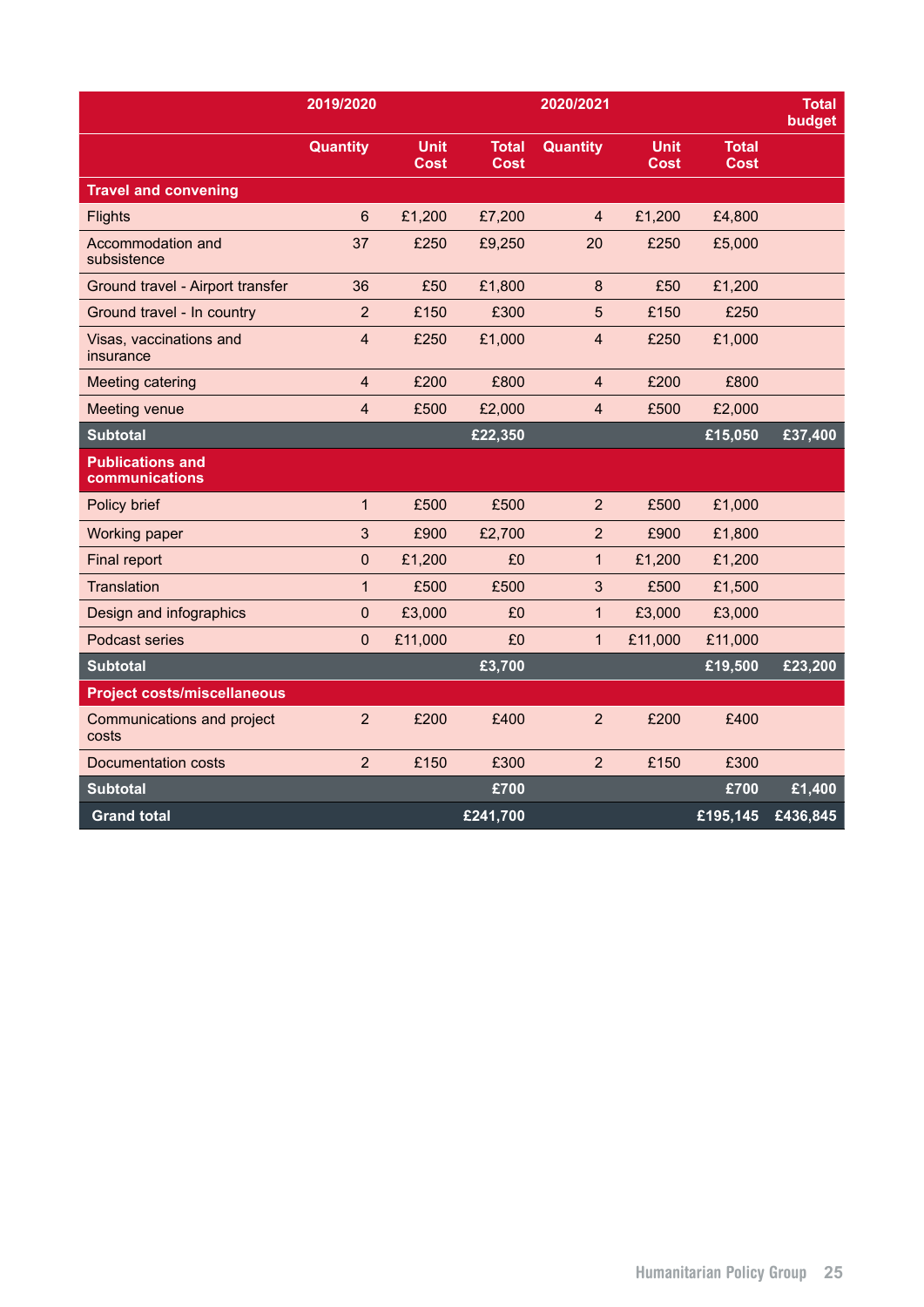# Annex 3: The humanitarian 'digital divide': understanding the impact of technology on crisis response

|                                           | 2019/2020               |                            |                             | 2020/2021        |                            |                             | <b>Total</b><br>budget |
|-------------------------------------------|-------------------------|----------------------------|-----------------------------|------------------|----------------------------|-----------------------------|------------------------|
|                                           | <b>Quantity</b>         | <b>Unit</b><br><b>Cost</b> | <b>Total</b><br><b>Cost</b> | <b>Quantity</b>  | <b>Unit</b><br><b>Cost</b> | <b>Total</b><br><b>Cost</b> |                        |
| <b>Internal staff costs</b>               |                         |                            |                             |                  |                            |                             |                        |
| <b>Christina Bennett</b>                  | 10                      | £995                       | £9,950                      | 10               | £995                       | £9,950                      |                        |
| <b>Senior Research Fellow</b>             | 149                     | £870                       | 129,630                     | 118              | £880                       | £103,840                    |                        |
| <b>Research Fellow</b>                    | 29                      | £810                       | £23,490                     | 9                | £820                       | £7,380                      |                        |
| <b>Senior Research Officer</b>            | 23                      | £670                       | £15,410                     | 5.5              | £680                       | £3,740                      |                        |
| <b>Research Officer</b>                   | 29                      | £560                       | £16,240                     | 44.5             | £570                       | £25,365                     |                        |
| Programme Manager                         | 14                      | £320                       | £4,480                      | 8                | £340                       | £2,720                      |                        |
| Editor                                    | $\overline{4}$          | £490                       | £1,960                      | 8                | £490                       | £3,920                      |                        |
| <b>Publications</b>                       | $\overline{4}$          | £320                       | £1,280                      | $\overline{7}$   | £340                       | £2,380                      |                        |
| Strategic communications                  | $\overline{\mathbf{4}}$ | £550                       | £2,200                      | $6\phantom{1}6$  | £560                       | £3,360                      |                        |
| <b>Digital communications</b>             | $\overline{2}$          | £320                       | £640                        | $9$              | £340                       | £3,060                      |                        |
| Communications                            | $\mathbf{1}$            | £320                       | £320                        | $9$              | £340                       | £3,060                      |                        |
| <b>Subtotal</b>                           |                         |                            | £205,600                    |                  |                            | £168,775                    | £374,375               |
| <b>Research partners</b>                  |                         |                            |                             |                  |                            |                             |                        |
| Research partners                         | $\overline{2}$          | £5,000                     | £10,000                     | $\mathbf{1}$     | £5,000                     | £5,000                      |                        |
| <b>Subtotal</b>                           |                         |                            | £10,000                     |                  |                            | £5,000                      | £15,000                |
| <b>Travel and convening</b>               |                         |                            |                             |                  |                            |                             |                        |
| <b>Flights</b>                            | $\overline{4}$          | £1,200                     | £4,800                      | $\overline{4}$   | £1,200                     | £4,800                      |                        |
| Accommodation and<br>subsistence          | 23                      | £250                       | £5,750                      | 20               | £250                       | £5,000                      |                        |
| Ground travel - Airport transfer          | 8                       | £50                        | £400                        | $\boldsymbol{8}$ | £50                        | £400                        |                        |
| Ground travel - In country                | 4                       | £150                       | £600                        | 3                | £150                       | £450                        |                        |
| Visas, vaccinations and<br>insurance      | 4                       | £250                       | £1,000                      | $\overline{4}$   | £250                       | £1,000                      |                        |
| <b>Meeting catering</b>                   | $\overline{4}$          | £200                       | £800                        | $\overline{4}$   | £200                       | £800                        |                        |
| Meeting venue                             | $\overline{\mathbf{4}}$ | £500                       | £2,000                      | $\overline{4}$   | £500                       | £2,000                      |                        |
| <b>Subtotal</b>                           |                         |                            | £15,350                     |                  |                            | £14,450                     | £29,800                |
| <b>Publications and</b><br>communications |                         |                            |                             |                  |                            |                             |                        |
| Policy brief                              | $\overline{2}$          | £500                       | £1,000                      | $\mathbf{3}$     | £500                       | £1,500                      |                        |
| Working paper                             | $\overline{c}$          | £900                       | £1,800                      | $\overline{2}$   | £900                       | £1,800                      |                        |
| Final report                              | $\pmb{0}$               | £1,200                     | £0                          | $\mathbf{1}$     | £1,200                     | £1,200                      |                        |
| Translation                               | $\mathbf{1}$            | £500                       | £500                        | 5                | £500                       | £2,500                      |                        |
| Design and infographics                   | $\pmb{0}$               | £3,000                     | £0                          | $\mathbf{1}$     | £3,000                     | £3,000                      |                        |
| Digital communications/<br>platform       | $\pmb{0}$               | £2,000                     | £0                          | $\overline{5}$   | £2,000                     | £10,000                     |                        |
| <b>Subtotal</b>                           |                         |                            | £3,300                      |                  |                            | £20,000                     | £23,300                |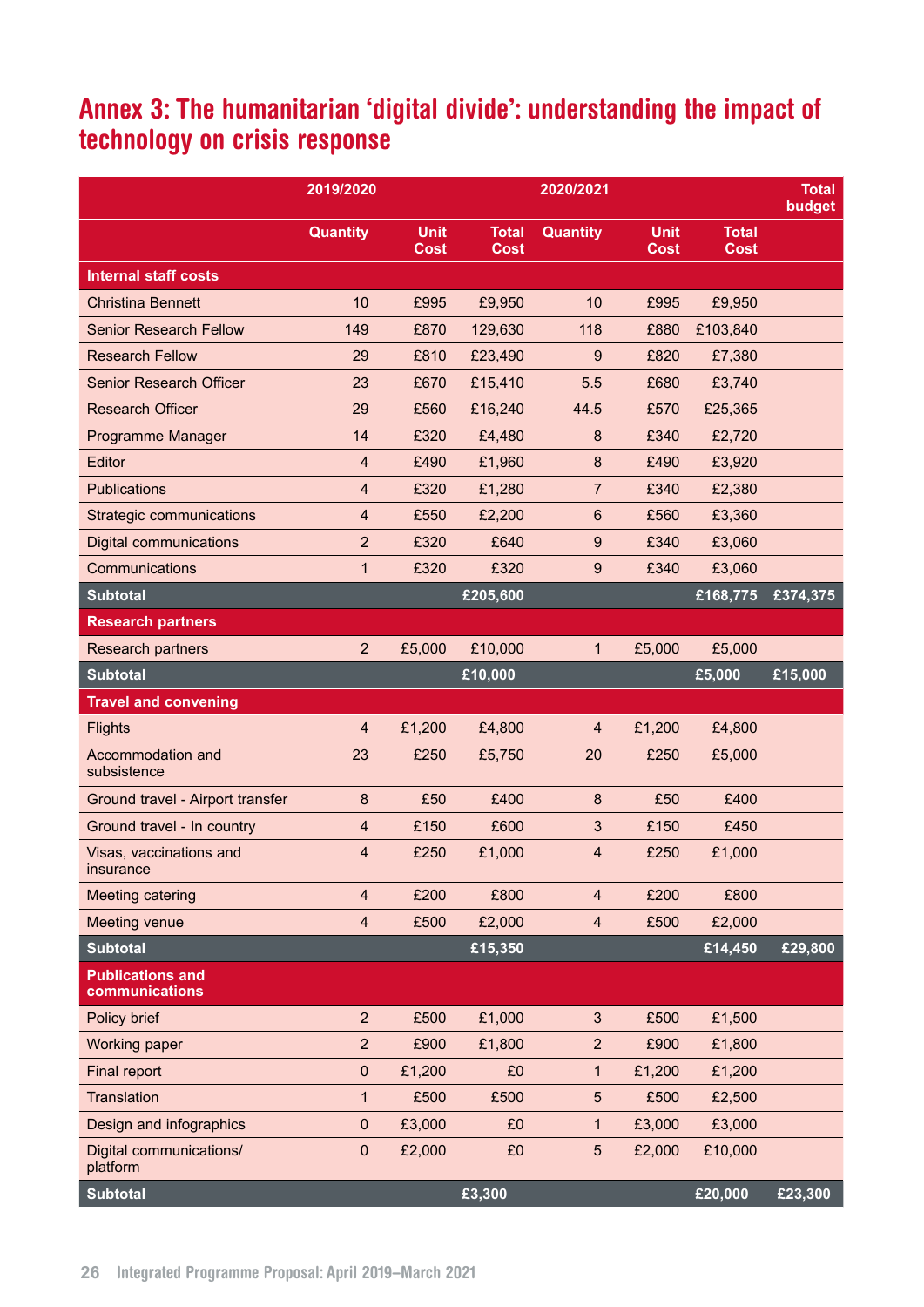|                                     | 2019/2020       |                            |                      | 2020/2021       |                            |                             | <b>Total</b><br>budget |
|-------------------------------------|-----------------|----------------------------|----------------------|-----------------|----------------------------|-----------------------------|------------------------|
|                                     | <b>Quantity</b> | <b>Unit</b><br><b>Cost</b> | Total<br><b>Cost</b> | <b>Quantity</b> | <b>Unit</b><br><b>Cost</b> | <b>Total</b><br><b>Cost</b> |                        |
| <b>Project costs/miscellaneous</b>  |                 |                            |                      |                 |                            |                             |                        |
| Communications and project<br>costs | 2               | £200                       | £400                 | $\overline{2}$  | £200                       | £400                        |                        |
| Documentation costs                 | $\overline{2}$  | £150                       | £300                 | 2               | £150                       | £300                        |                        |
| <b>Subtotal</b>                     |                 |                            | £700                 |                 |                            | £700                        | £1,400                 |
| <b>Grand total</b>                  |                 |                            | £234,950             |                 |                            | £208,925                    | £443,875               |

# Annex 4: Advocating for humanity: opportunities for improving protection outcomes in conflict

|                                      | 2019/2020      |                     |                      | 2020/2021        |                     |                      | <b>Total</b><br>budget |
|--------------------------------------|----------------|---------------------|----------------------|------------------|---------------------|----------------------|------------------------|
|                                      | Quantity       | <b>Unit</b><br>Cost | <b>Total</b><br>Cost | <b>Quantity</b>  | <b>Unit</b><br>Cost | <b>Total</b><br>Cost |                        |
| <b>Internal staff costs</b>          |                |                     |                      |                  |                     |                      |                        |
| <b>Christina Bennett</b>             | 10             | £995                | £9,950               | 10               | £995                | £9,950               |                        |
| <b>Senior Research Fellow</b>        | 126            | £870                | £109,620             | 124              | £880                | £109,120             |                        |
| <b>Research Fellow</b>               | 6              | £810                | £4,860               | 9                | £820                | £7,380               |                        |
| <b>Senior Research Officer</b>       | 56             | £670                | £37,520              | 19.5             | £680                | £13,260              |                        |
| <b>Research Officer</b>              | 15             | £560                | £8,400               | 45.5             | £570                | £25,935              |                        |
| Programme Manager                    | 14             | £320                | £4,480               | 8                | £340                | £2,720               |                        |
| Editor                               | $\overline{4}$ | £490                | £1,960               | 8                | £490                | £3,920               |                        |
| <b>Publications</b>                  | $\overline{4}$ | £320                | £1,280               | $\overline{7}$   | £340                | £2,380               |                        |
| Strategic communications             | $\overline{4}$ | £550                | £2,200               | 6                | £560                | £3,360               |                        |
| <b>Digital communications</b>        | $\overline{2}$ | £320                | £640                 | $\boldsymbol{9}$ | £340                | £3,060               |                        |
| Communications                       | $\mathbf{1}$   | £320                | £320                 | 9                | £340                | £3,060               |                        |
| <b>Subtotal</b>                      |                |                     | £181,230             |                  |                     | £184,145             | £365,375               |
| <b>Research partners</b>             |                |                     |                      |                  |                     |                      |                        |
| <b>Research partners</b>             | $\overline{4}$ | £3,000              | £12,000              | $\overline{2}$   | £3,000              | £6,000               |                        |
| <b>Subtotal</b>                      |                |                     | £12,000              |                  |                     | £6,000               | £18,000                |
| <b>Travel and convening</b>          |                |                     |                      |                  |                     |                      |                        |
| <b>Flights</b>                       | $\overline{7}$ | £1,200              | £8,400               | $\overline{7}$   | £1,200              | £8,400               |                        |
| Accommodation and<br>subsistence     | 34             | £250                | £8,500               | 31               | £250                | £7,750               |                        |
| Ground travel - Airport transfer     | 14             | £50                 | £700                 | 14               | £50                 | £700                 |                        |
| Ground travel - In country           | 19             | £150                | £2,850               | 24               | £150                | £3,600               |                        |
| Visas, vaccinations and<br>insurance | $\overline{5}$ | £250                | £1,250               | 5                | £250                | £1,250               |                        |
| <b>Meeting catering</b>              | 5              | £200                | £800                 | 3                | £200                | £600                 |                        |
| <b>Meeting venue</b>                 | 5              | £500                | £2,000               | 3                | £500                | £1,500               |                        |
| <b>Subtotal</b>                      |                |                     | £24,500              |                  |                     | £23,800              | £48,300                |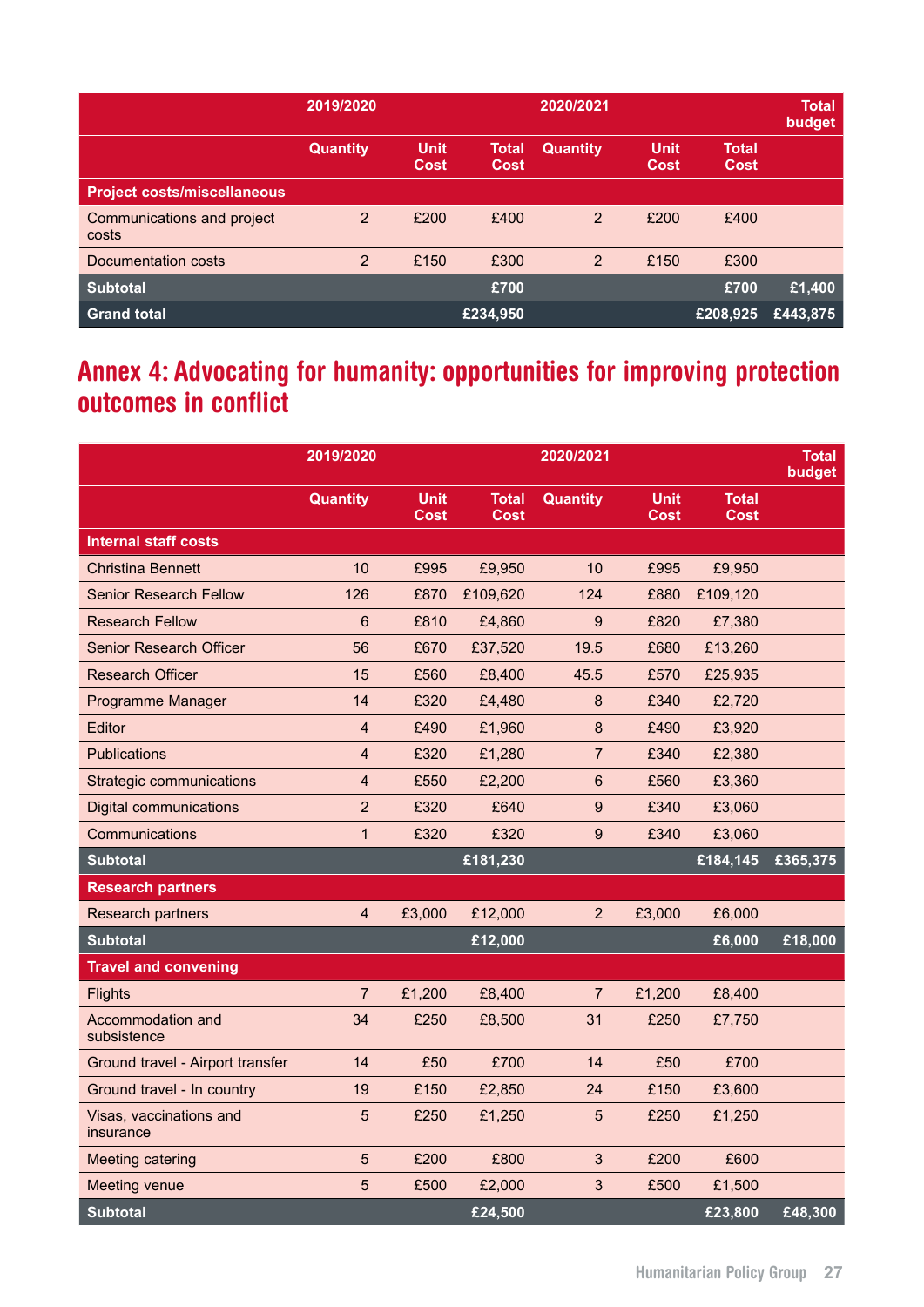|                                           | 2019/2020       |                            |                             | 2020/2021       |                            |                             | <b>Total</b><br>budget |
|-------------------------------------------|-----------------|----------------------------|-----------------------------|-----------------|----------------------------|-----------------------------|------------------------|
|                                           | <b>Quantity</b> | <b>Unit</b><br><b>Cost</b> | <b>Total</b><br><b>Cost</b> | <b>Quantity</b> | <b>Unit</b><br><b>Cost</b> | <b>Total</b><br><b>Cost</b> |                        |
| <b>Publications and</b><br>communications |                 |                            |                             |                 |                            |                             |                        |
| Policy brief                              | $\overline{2}$  | £500                       | £1,000                      | $\overline{2}$  | £500                       | £1,000                      |                        |
| Working paper                             | $\overline{2}$  | £900                       | £1,800                      | $\overline{2}$  | £900                       | £1,800                      |                        |
| Final report                              | $\mathbf{0}$    | £1,200                     | £0                          | $\mathbf 1$     | £1,200                     | £1,200                      |                        |
| <b>Translation</b>                        | 1               | £500                       | £500                        | 5               | £500                       | £3,000                      |                        |
| Design and infographics                   | $\Omega$        | £3,000                     | £0                          | $\mathbf{1}$    | £3,000                     | £3,000                      |                        |
| Digital communications/<br>platform       | 0               | £2,000                     | £0                          | $\overline{2}$  | £2,000                     | £4,000                      |                        |
| Op-ed                                     | $\mathbf{0}$    | £1,000                     | £0                          | $\Omega$        | £1,000                     | £1,000                      |                        |
| <b>Subtotal</b>                           |                 |                            | £3,300                      |                 |                            | £15,000                     | £18,300                |
| <b>Project costs/miscellaneous</b>        |                 |                            |                             |                 |                            |                             |                        |
| Communications and project<br>costs       | $\overline{2}$  | £200                       | £400                        | $\overline{2}$  | £200                       | £400                        |                        |
| Documentation costs                       | $\overline{2}$  | £150                       | £300                        | $\overline{2}$  | £150                       | £300                        |                        |
| Survey                                    | 1               | £1,000                     | £1,000                      | 0               | £1,000                     | £0                          |                        |
| <b>Subtotal</b>                           |                 |                            | £1,700                      |                 |                            | £700                        | £2,400                 |
| <b>Grand total</b>                        |                 |                            | £222,730                    |                 |                            | £229,645                    | £452,375               |

# Annex 5: Synthesis

|                                | 2019/2020       |                            |                      | 2020/2021       |                            |                      | <b>Total</b><br>budget |
|--------------------------------|-----------------|----------------------------|----------------------|-----------------|----------------------------|----------------------|------------------------|
|                                | <b>Quantity</b> | <b>Unit</b><br><b>Cost</b> | <b>Total</b><br>Cost | <b>Quantity</b> | <b>Unit</b><br><b>Cost</b> | <b>Total</b><br>Cost |                        |
| Internal staff costs           |                 |                            |                      |                 |                            |                      |                        |
| <b>Christina Bennett</b>       | 19              | £995                       | £18,905              | 29              | £995                       | £28,855              |                        |
| <b>Senior Research Fellow</b>  | 30              | £870                       | £26,100              | 64              | £880                       | £56,320              |                        |
| <b>Research Fellow</b>         | 9               | £810                       | £7,290               | 30              | £820                       | £24,600              |                        |
| <b>Senior Research Officer</b> | 3               | £670                       | £2,010               | 6               | £680                       | £4,080               |                        |
| <b>Research Officer</b>        | 6               | £560                       | £3,360               | 12              | £570                       | £6,840               |                        |
| Programme Manager              | 20              | £320                       | £6,400               | 23              | £340                       | £7,820               |                        |
| Editor                         | 3               | £490                       | £1,470               | 10              | £490                       | £4,900               |                        |
| <b>Publications</b>            | $\Omega$        | £320                       | £0                   | $\overline{4}$  | £340                       | £1,360               |                        |
| Strategic communications       | 4               | £550                       | £2,200               | 4               | £560                       | £2,240               |                        |
| <b>Digital communications</b>  | 6               | £320                       | £1,920               | 10              | £340                       | £3,400               |                        |
| Communications                 | 6               | £320                       | £1,920               | 10              | £340                       | £3,400               |                        |
| <b>Subtotal</b>                |                 |                            | £71,575              |                 |                            | £143,815             | £215,390               |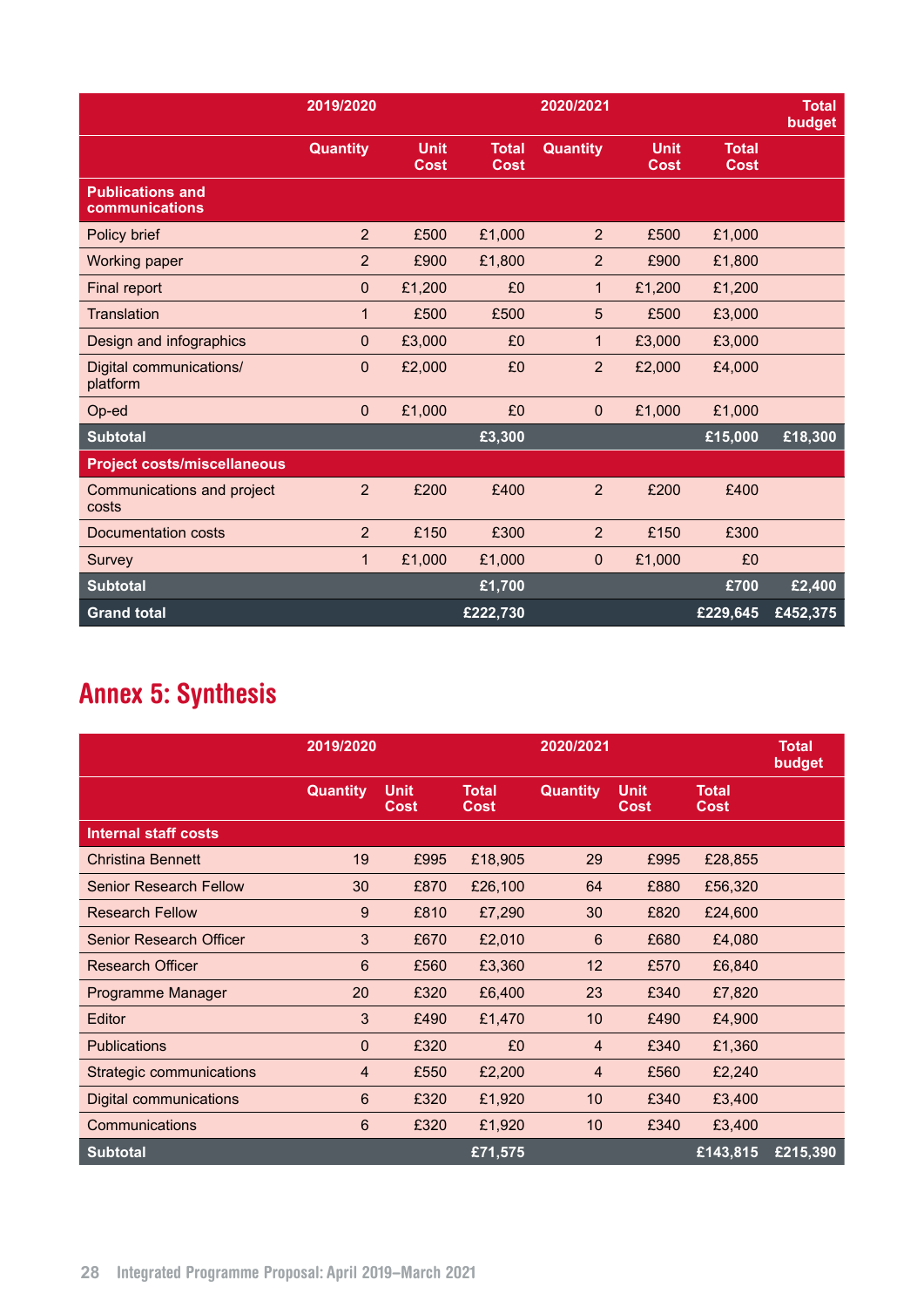|                                           | 2019/2020       |                     |                             | 2020/2021       |              |                             | <b>Total</b><br>budget |
|-------------------------------------------|-----------------|---------------------|-----------------------------|-----------------|--------------|-----------------------------|------------------------|
|                                           | <b>Quantity</b> | <b>Unit</b><br>Cost | <b>Total</b><br><b>Cost</b> | <b>Quantity</b> | Unit<br>Cost | <b>Total</b><br><b>Cost</b> |                        |
| <b>Research partners</b>                  |                 |                     |                             |                 |              |                             |                        |
| <b>Research Associates</b>                | $\overline{0}$  | £650                | £0                          | 10              | £650         | £6,500                      |                        |
| <b>Subtotal</b>                           |                 |                     | £0                          |                 |              | £6,500                      | £6,500                 |
| <b>Travel and convening</b>               |                 |                     |                             |                 |              |                             |                        |
| Flights                                   | $\pmb{0}$       | £1,200              | £0                          | $\overline{4}$  | £1,200       | £4,800                      |                        |
| Accommodation and<br>subsistence          | $\Omega$        | £250                | £0                          | 10              | £250         | £2,500                      |                        |
| Ground travel - Airport transfer          | $\mathbf 0$     | £50                 | £0                          | 8               | £50          | £400                        |                        |
| Ground travel - UK                        | $\mathbf 0$     | £150                | £0                          | $\overline{4}$  | £150         | £600                        |                        |
| Meeting catering                          | $\mathbf 0$     | £200                | £0                          | $\mathbf{1}$    | £200         | £200                        |                        |
| <b>Meeting venue</b>                      | $\overline{0}$  | £500                | £0                          | $\mathbf{1}$    | £500         | £500                        |                        |
| <b>Subtotal</b>                           |                 |                     | £0                          |                 |              | £9,000                      | £9,000                 |
| <b>Publications and</b><br>communications |                 |                     |                             |                 |              |                             |                        |
| Final report                              | $\bf 0$         | £1,200              | £0                          | $\mathbf{1}$    | £1,200       | £1,200                      |                        |
| Translation                               | $\mathbf 0$     | £500                | £0                          | $\mathbf{1}$    | £500         | £1,000                      |                        |
| Design and infographics                   | $\mathbf 0$     | £3,000              | £0                          | 3               | £3,000       | £9,000                      |                        |
| <b>Subtotal</b>                           |                 |                     | £0                          |                 |              | £11,200                     | £11,200                |
| <b>Project costs/miscellaneous</b>        |                 |                     |                             |                 |              |                             |                        |
| Communications and project<br>costs       | $\mathbf 0$     | £200                | £0                          | $\overline{2}$  | £200         | £400                        |                        |
| <b>Documentation costs</b>                | $\mathbf 0$     | £150                | £0                          | $\overline{2}$  | £150         | £300                        |                        |
| <b>Subtotal</b>                           |                 |                     | £0                          |                 |              | £700                        | £700                   |
| <b>Grand total</b>                        |                 |                     | £71,575                     |                 |              | £171,215                    | £242,790               |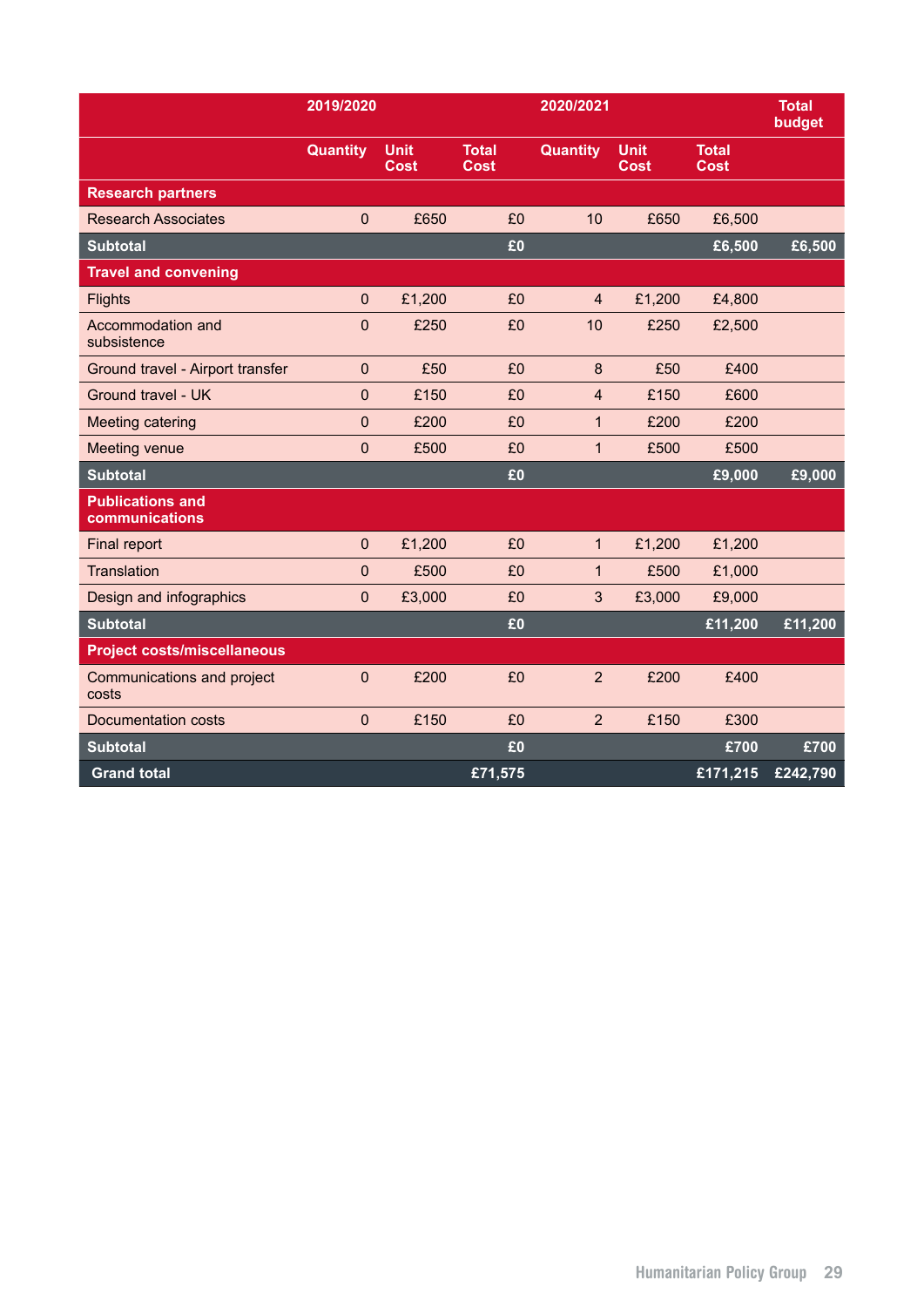# Annex 6: Humanitarian Practice Network

|                                           | 2019/2020       |                            |                             | 2020/2021       |                            |                             | <b>Total</b><br>budget |
|-------------------------------------------|-----------------|----------------------------|-----------------------------|-----------------|----------------------------|-----------------------------|------------------------|
|                                           | <b>Quantity</b> | <b>Unit</b><br><b>Cost</b> | <b>Total</b><br><b>Cost</b> | <b>Quantity</b> | <b>Unit</b><br><b>Cost</b> | <b>Total</b><br><b>Cost</b> |                        |
| <b>Internal staff costs</b>               |                 |                            |                             |                 |                            |                             |                        |
| <b>Wendy Fenton</b>                       | 100             | £870                       | £87,000                     | 100             | £880                       | £88,000                     |                        |
| Matthew Foley (editing)                   | 80              | £490                       | £39,200                     | 80              | £490                       | £39,200                     |                        |
| <b>Senior Research Fellow</b>             | 10              | £870                       | £8,700                      | 10              | £880                       | £8,800                      |                        |
| Programme Manager                         | 20              | £320                       | £6,400                      | 20              | £340                       | £6,800                      |                        |
| <b>Publications</b>                       | 8               | £320                       | £2,560                      | 8               | £340                       | £2,720                      |                        |
| <b>Digital communications</b>             | 100             | £320                       | £32,000                     | 100             | £340                       | £34,000                     |                        |
| Communications                            | 60              | £320                       | £19,200                     | 60              | £340                       | £20,400                     |                        |
| <b>Subtotal</b>                           |                 |                            | £195,060                    |                 |                            | £199,920                    | £394,980               |
| <b>Research partners</b>                  |                 |                            |                             |                 |                            |                             |                        |
| <b>Research Associates</b>                | $\overline{4}$  | £650                       | £2,600                      | $\overline{4}$  | £650                       | £2,600                      |                        |
| <b>Subtotal</b>                           |                 |                            | £2,600                      |                 |                            | £2,600                      | £5,200                 |
| <b>Travel and convening</b>               |                 |                            |                             |                 |                            |                             |                        |
| <b>Flights</b>                            | 5               | £1,200                     | £6,000                      | $\overline{5}$  | £1,200                     | £6,000                      |                        |
| Accommodation and<br>subsistence          | 12              | £250                       | £2,800                      | 12              | £250                       | £2,800                      |                        |
| Ground travel - Airport transfer          | $\bf 8$         | £50                        | £400                        | $\bf 8$         | £50                        | £400                        |                        |
| Ground travel - In country                | $\overline{2}$  | £150                       | £300                        | $\overline{2}$  | £150                       | £300                        |                        |
| Ground travel - UK                        | 7               | £150                       | £1,050                      | $\overline{7}$  | £150                       | £1,050                      |                        |
| Visas, vaccinations and<br>insurance      | 3               | £250                       | £750                        | 3               | £250                       | £750                        |                        |
| <b>Meeting catering</b>                   | $\mathbf{1}$    | £200                       | £300                        | $\mathbf{1}$    | £200                       | £300                        |                        |
| Meeting venue                             | 11              | £500                       | £2,500                      | 11              | £500                       | £2,500                      |                        |
| <b>Subtotal</b>                           |                 |                            | £14,100                     |                 |                            | £14,100                     | £28,200                |
| <b>Publications and</b><br>communications |                 |                            |                             |                 |                            |                             |                        |
| <b>Humanitarian Exchange</b>              | $\overline{4}$  | £1,000                     | £4,000                      | $\overline{4}$  | £1,000                     | £4,000                      |                        |
| Network paper                             | 1               | £1,000                     | £1,000                      | $\mathbf{1}$    | £1,000                     | £1,000                      |                        |
| Contingency                               | 1               | £3,000                     | £3,000                      | $\mathbf{1}$    | £3,000                     | £3,000                      |                        |
| Translating and proofreading              | 1               | £3,000                     | £3,000                      | $\mathbf{1}$    | £3,000                     | £3,000                      |                        |
| Website maintenance                       | 12              | £500                       | £6,000                      | 12              | £500                       | £6,000                      |                        |
| <b>Subtotal</b>                           |                 |                            | £17,000                     |                 |                            | £17,000                     | £34,000                |
| <b>Project costs/miscellaneous</b>        |                 |                            |                             |                 |                            |                             |                        |
| Communications and project<br>costs       | 10              | £200                       | £2,000                      | £10             | £200                       | £2,000                      |                        |
| <b>Documentation costs</b>                | $\mathbf{1}$    | £150                       | £150                        | £1              | £150                       | £150                        |                        |
| <b>Subtotal</b>                           |                 |                            | £2,150                      |                 |                            | £2,150                      | £4,300                 |
| <b>Grand total</b>                        |                 |                            | £230,910                    |                 |                            | £235,770                    | £466,680               |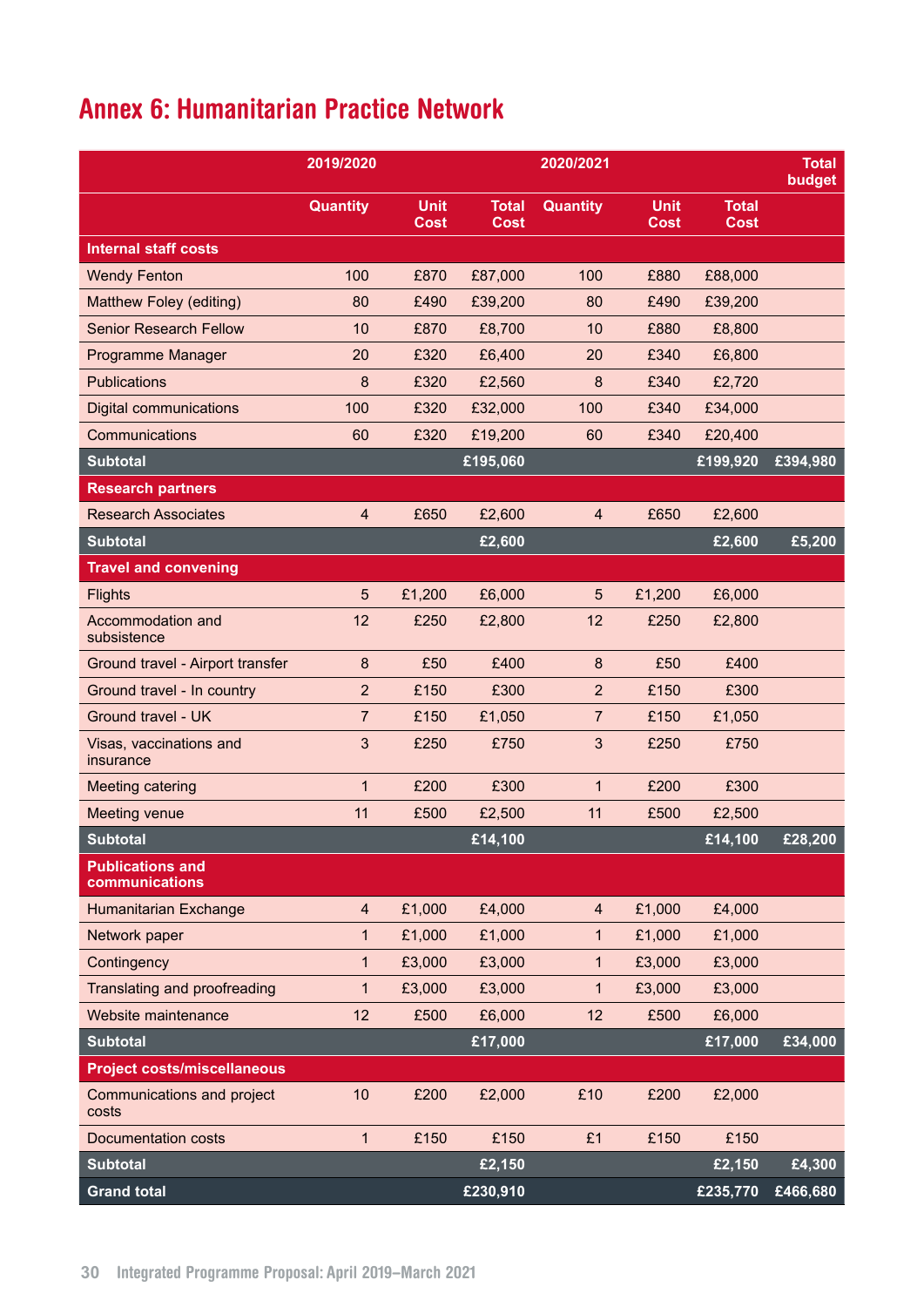# Annex 7: Policy engagement and representation

|                                           | 2019/2020       |                            |                             | 2020/2021       |                            |                             | <b>Total</b><br>budget |
|-------------------------------------------|-----------------|----------------------------|-----------------------------|-----------------|----------------------------|-----------------------------|------------------------|
|                                           | <b>Quantity</b> | <b>Unit</b><br><b>Cost</b> | <b>Total</b><br><b>Cost</b> | <b>Quantity</b> | <b>Unit</b><br><b>Cost</b> | <b>Total</b><br><b>Cost</b> |                        |
| <b>Internal staff costs</b>               |                 |                            |                             |                 |                            |                             |                        |
| <b>Christina Bennett</b>                  | 29              | £995                       | £28,855                     | 29              | £995                       | £28,855                     |                        |
| <b>Senior Research Fellow</b>             | 71              | £870                       | £61,770                     | 71              | £880                       | £62,480                     |                        |
| <b>Research Fellow</b>                    | 27              | £810                       | £21,870                     | 27              | £820                       | £22,140                     |                        |
| <b>Senior Research Officer</b>            | $\overline{7}$  | £670                       | £4,690                      | $\overline{7}$  | £680                       | £4,760                      |                        |
| <b>Research Officer</b>                   | 14              | £560                       | £7,840                      | 14              | £570                       | £7,980                      |                        |
| Programme Manager                         | 23              | £320                       | £7,360                      | 23              | £340                       | £7,820                      |                        |
| Editor                                    | 8               | £490                       | £3,920                      | 8               | £490                       | £3,920                      |                        |
| <b>Publications</b>                       | $\overline{7}$  | £320                       | £2,240                      | $\overline{7}$  | £340                       | £2,380                      |                        |
| Strategic communications                  | 5               | £550                       | £2,750                      | $\overline{5}$  | £560                       | £2,800                      |                        |
| <b>Digital communications</b>             | $\overline{7}$  | £320                       | £2,240                      | $\overline{7}$  | £340                       | £2,380                      |                        |
| Communications                            | 17              | £320                       | £5,440                      | 17              | £340                       | £5,780                      |                        |
| <b>Subtotal</b>                           |                 |                            | £148,975                    |                 |                            | £151,295                    | £300,270               |
| <b>Research partners</b>                  |                 |                            |                             |                 |                            |                             |                        |
| <b>Research Associates</b>                | 10              | £650                       | £6,500                      | 10              | £650                       | £6,500                      |                        |
| <b>Subtotal</b>                           |                 |                            | £6,500                      |                 |                            | £6,500                      | £13,000                |
| <b>Travel and convening</b>               |                 |                            |                             |                 |                            |                             |                        |
| <b>Flights</b>                            | 13              | £1,200                     | £15,600                     | 14              | £1,200                     | £16,800                     |                        |
| Accommodation and<br>subsistence          | 40              | £250                       | £10,000                     | 40              | £250                       | £10,000                     |                        |
| Ground travel - Airport transfer          | 30              | £50                        | £1,500                      | 30              | £50                        | £1,500                      |                        |
| Ground travel - In country                | $\overline{4}$  | £150                       | £600                        | 4               | £150                       | £600                        |                        |
| Ground travel - UK                        | $\overline{4}$  | £150                       | £600                        | $\overline{4}$  | £150                       | £600                        |                        |
| Visas, vaccinations and<br>insurance      | 3               | £250                       | £780                        | $\overline{2}$  | £250                       | £520                        |                        |
| <b>Meeting catering</b>                   | 11              | £200                       | £4,000                      | 11              | £200                       | £4,000                      |                        |
| <b>Meeting venue</b>                      | 25              | £500                       | £12,500                     | 25              | £500                       | £12,500                     |                        |
| <b>Subtotal</b>                           |                 |                            | £45,580                     |                 |                            | £46,520                     | £92,100                |
| <b>Publications and</b><br>communications |                 |                            |                             |                 |                            |                             |                        |
| Policy brief                              | $5\phantom{.0}$ | £500                       | £7,300                      | $\overline{2}$  | £500                       | £1,000                      |                        |
| Simultaneous translation                  | 1               | £5,000                     | £5,000                      | $\mathbf{1}$    | £5,000                     | £5,000                      |                        |
| Translation                               | $\overline{2}$  | £500                       | £1,000                      | $\overline{2}$  | £500                       | £1,000                      |                        |
| Annual report                             | 1               | £2,100                     | £2,100                      | $\mathbf{1}$    | £2,100                     | £2,100                      |                        |
| Subscriptions                             | $\overline{4}$  | £500                       | £2,000                      | $\overline{4}$  | £500                       | £2,000                      |                        |
| <b>Subtotal</b>                           |                 |                            | £17,400                     |                 |                            | £11,100                     | £28,500                |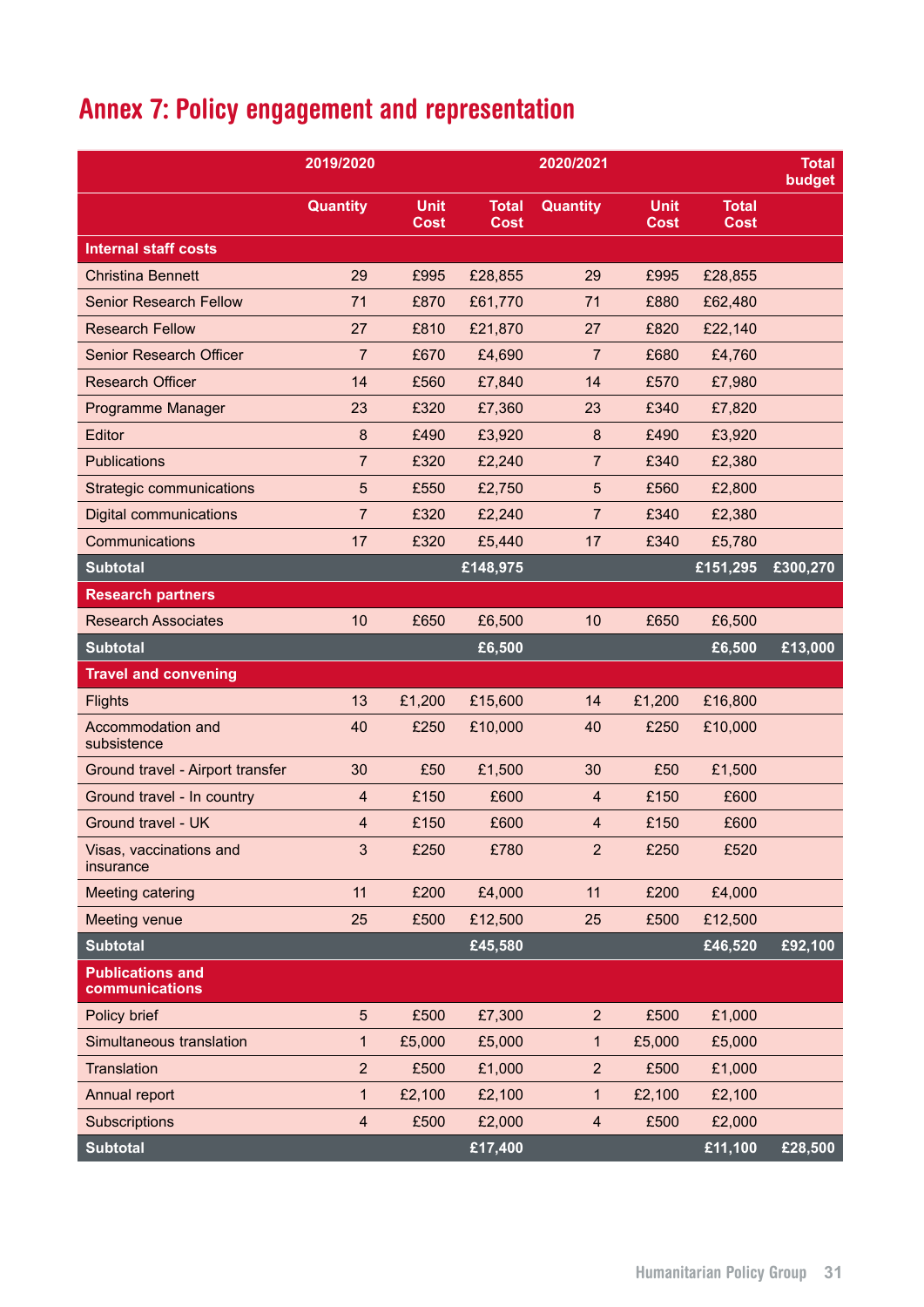|                                     | 2019/2020       |                            |                      | 2020/2021       |                            |                      | <b>Total</b><br>budget |
|-------------------------------------|-----------------|----------------------------|----------------------|-----------------|----------------------------|----------------------|------------------------|
|                                     | <b>Quantity</b> | <b>Unit</b><br><b>Cost</b> | Total<br><b>Cost</b> | <b>Quantity</b> | <b>Unit</b><br><b>Cost</b> | Total<br><b>Cost</b> |                        |
| <b>Project costs/miscellaneous</b>  |                 |                            |                      |                 |                            |                      |                        |
| Communications and project<br>costs |                 | £200                       | £200                 | 2               | £200                       | £400                 |                        |
| Documentation costs                 |                 | £150                       | £150                 | 2               | £150                       | £300                 |                        |
| <b>Subtotal</b>                     |                 |                            | £350                 |                 |                            | £700                 | £1,050                 |
| <b>Grand total</b>                  |                 |                            | £218,805             |                 |                            | £216,115             | £434,920               |

# Annex 8: Public affairs, rapid response and media

|                                  | 2019/2020       |                     |                      | 2020/2021               |                            |                             | <b>Total</b><br>budget |
|----------------------------------|-----------------|---------------------|----------------------|-------------------------|----------------------------|-----------------------------|------------------------|
|                                  | <b>Quantity</b> | <b>Unit</b><br>Cost | Total<br><b>Cost</b> | <b>Quantity</b>         | <b>Unit</b><br><b>Cost</b> | <b>Total</b><br><b>Cost</b> |                        |
| <b>Internal staff costs</b>      |                 |                     |                      |                         |                            |                             |                        |
| <b>Christina Bennett</b>         | 20              | £995                | £19,900              | 20                      | £995                       | £19,900                     |                        |
| <b>Senior Research Fellow</b>    | 54              | £870                | £46,980              | 54                      | £880                       | £47,520                     |                        |
| <b>Research Fellow</b>           | 21              | £810                | £17,010              | 21                      | £820                       | £17,220                     |                        |
| Senior Research Officer          | 5               | £670                | £3,350               | 5                       | £680                       | £3,400                      |                        |
| <b>Research Officer</b>          | 10              | £560                | £5,600               | 10                      | £570                       | £5,700                      |                        |
| Programme Manager                | 15              | £320                | £4,800               | 15                      | £340                       | £5,100                      |                        |
| Editor                           | 6               | £490                | £2,940               | 6                       | £490                       | £2,940                      |                        |
| <b>Publications</b>              | 10              | £320                | £3,200               | 10                      | £340                       | £3,400                      |                        |
| Strategic communications         | 5               | £550                | £2,750               | 5                       | £560                       | £2,800                      |                        |
| <b>Digital communications</b>    | 15              | £320                | £4,800               | 15                      | £340                       | £5,100                      |                        |
| Communications                   | 15              | £320                | £4,800               | 15                      | £340                       | £5,100                      |                        |
| <b>Subtotal</b>                  |                 |                     | £116,130             |                         |                            | £118,180                    | £234,310               |
| <b>Research partners</b>         |                 |                     |                      |                         |                            |                             |                        |
| <b>Research Associates</b>       | 10              | £650                | £6,500               | 10                      | £650                       | £6,500                      |                        |
| <b>Subtotal</b>                  |                 |                     | £6,500               |                         |                            | £6,500                      | £13,000                |
| <b>Travel and convening</b>      |                 |                     |                      |                         |                            |                             |                        |
| <b>Flights</b>                   | 10              | £1,200              | £12,000              | 10                      | £1,200                     | £12,000                     |                        |
| Accommodation and<br>subsistence | 30              | £250                | £7,500               | 30                      | £250                       | £7,500                      |                        |
| Ground travel - Airport transfer | 30              | £50                 | £1,500               | 30                      | £50                        | £1,500                      |                        |
| Ground travel - In country       | $\overline{4}$  | £150                | £600                 | $\overline{4}$          | £150                       | £600                        |                        |
| Ground travel - UK               | 5               | £150                | £750                 | $\overline{5}$          | £150                       | £750                        |                        |
| <b>Meeting catering</b>          | 5               | £200                | £1,000               | $\overline{5}$          | £200                       | £1,000                      |                        |
| <b>Meeting venue</b>             | $\overline{4}$  | £500                | £2,000               | $\overline{\mathbf{4}}$ | £500                       | £2,000                      |                        |
| <b>Subtotal</b>                  |                 |                     | £25,350              |                         |                            | £25,350                     | £50,700                |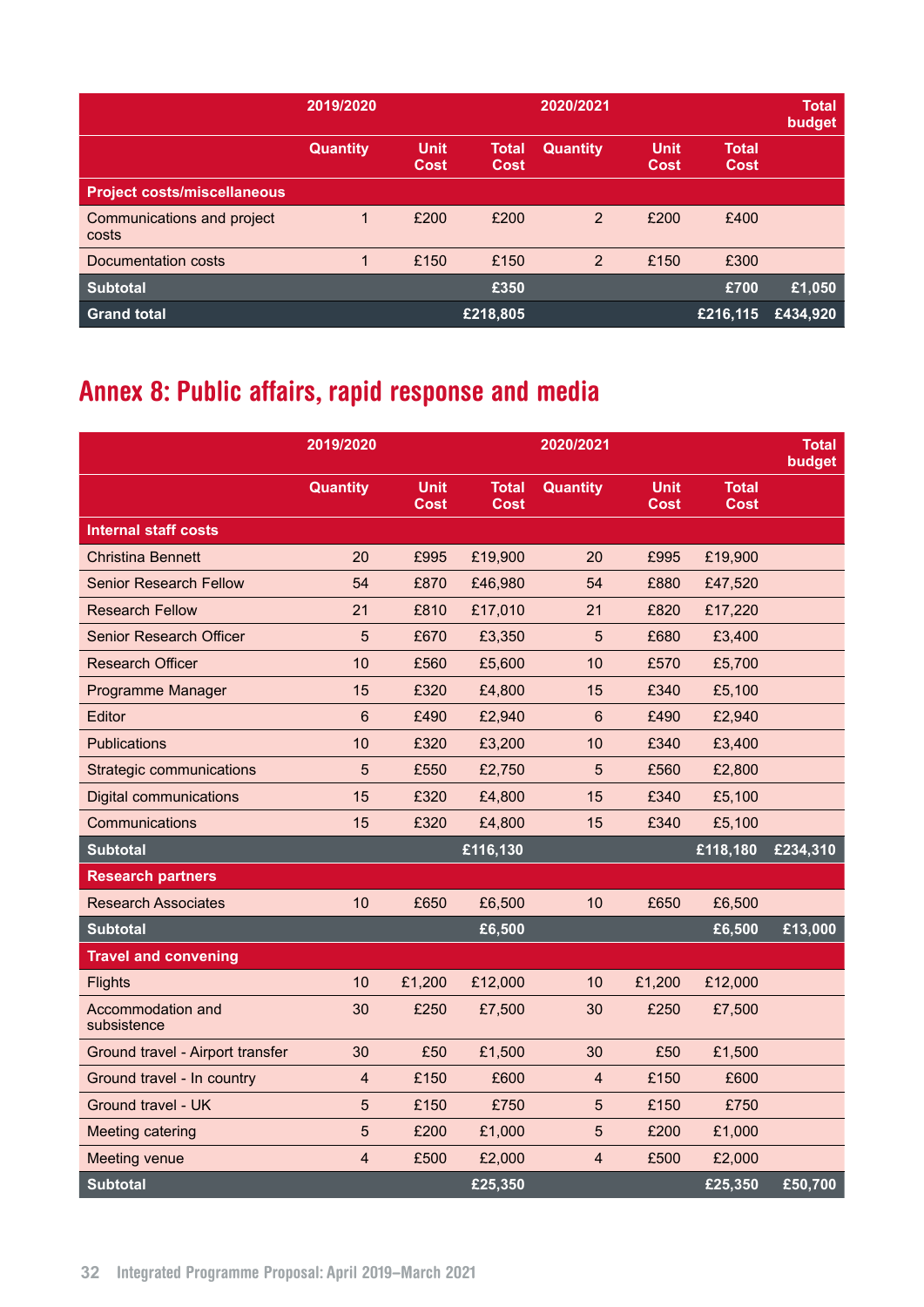|                                           | 2019/2020       |                            |                      | 2020/2021       |                            |                             | <b>Total</b><br>budget |
|-------------------------------------------|-----------------|----------------------------|----------------------|-----------------|----------------------------|-----------------------------|------------------------|
|                                           | <b>Quantity</b> | <b>Unit</b><br><b>Cost</b> | <b>Total</b><br>Cost | <b>Quantity</b> | <b>Unit</b><br><b>Cost</b> | <b>Total</b><br><b>Cost</b> |                        |
| <b>Publications and</b><br>communications |                 |                            |                      |                 |                            |                             |                        |
| Working paper                             | $\mathbf{1}$    | £900                       | £900                 | $\mathbf{1}$    | £900                       | £900                        |                        |
| Policy brief                              | 3               | £500                       | £1,500               | 3               | £500                       | £1,500                      |                        |
| Final report                              | 3               | £1,200                     | £3,600               | 3               | £1,200                     | £3,600                      |                        |
| Translation                               | $6\phantom{1}$  | £500                       | £3,000               | $6\phantom{1}$  | £500                       | £3,000                      |                        |
| Design and Infographics                   | $\overline{2}$  | £3,000                     | £6,000               | $\overline{2}$  | £3,000                     | £6,000                      |                        |
| <b>Banners</b>                            | $\overline{2}$  | £840                       | £840                 | $\mathbf{0}$    | £840                       | £0                          |                        |
| Facebook promotion                        | $\mathbf{1}$    | £110                       | £110                 | 1               | £110                       | £110                        |                        |
| <b>Twitter promotion</b>                  | 1               | £110                       | £110                 | 1               | £110                       | £110                        |                        |
| <b>Subtotal</b>                           |                 |                            | £16,060              |                 |                            | £15,220                     | £31,280                |
| <b>Project costs/miscellaneous</b>        |                 |                            |                      |                 |                            |                             |                        |
| Communications and project<br>costs       | 1               | £200                       | £200                 | $\overline{2}$  | £200                       | £400                        |                        |
| Documentation costs                       | 1               | £150                       | £150                 | $\overline{2}$  | £150                       | £300                        |                        |
| <b>Subtotal</b>                           |                 |                            | £350                 |                 |                            | £700                        | £1,050                 |
| <b>Grand total</b>                        |                 |                            | £164,390             |                 |                            | £165,950                    | £330,340               |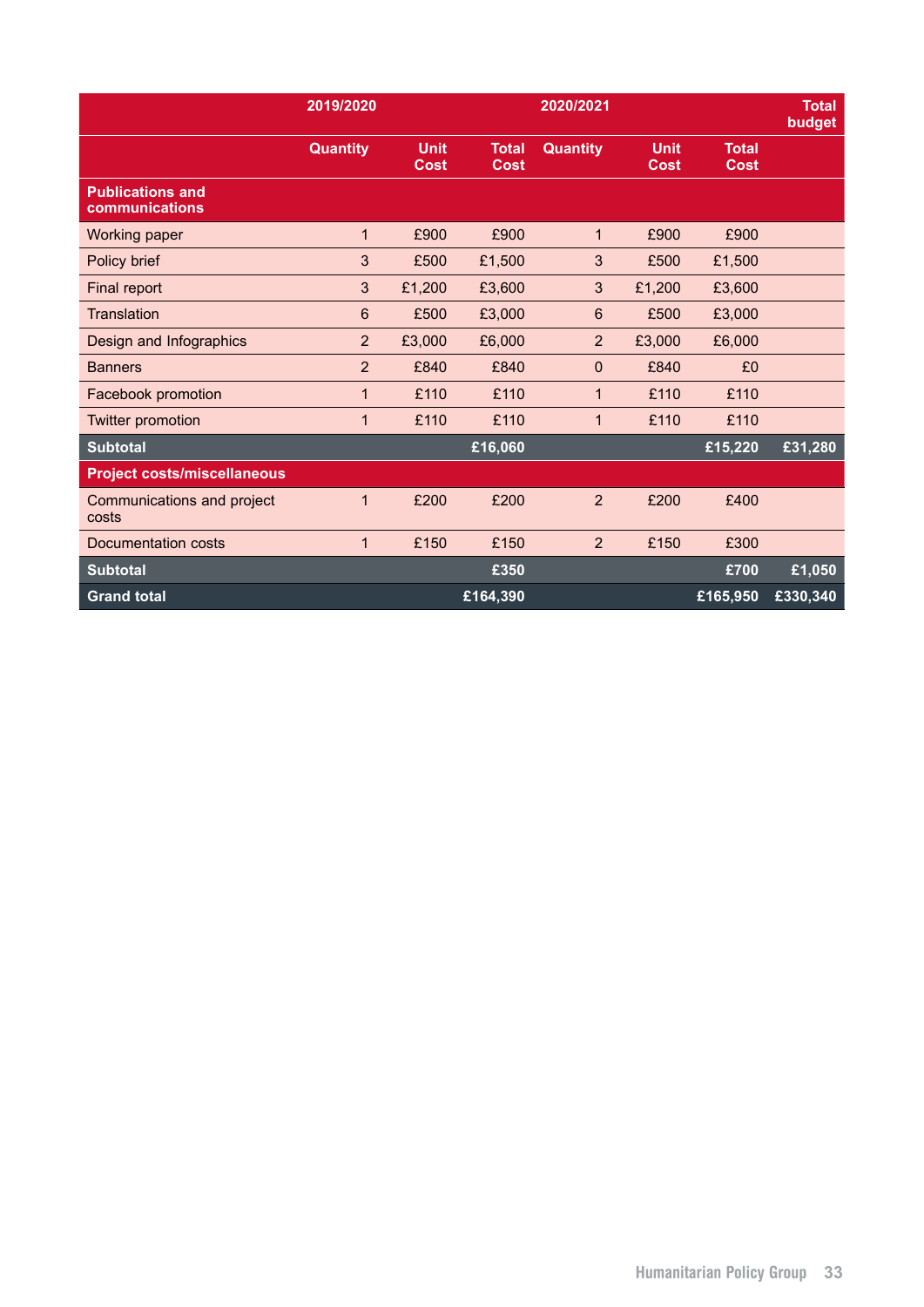# Annex 9: HPG staff and Research Associates

## HPG staff

All email addresses follow the pattern:

[initial].[surname]@odi.org.uk

Phone (switchboard): +44 (0)20 7922 0300

## Christina Bennett

(Head of Programme) +44 (0)20 7922 8235 Specialisms: international aid policy and aid effectiveness, risk and resilience and civil–military issues, analysis of humanitarian policy and programming, conflict and postconflict peacebuilding policy

## Sarah Adamczyk

(Research Fellow) +44 (0)20 7922 0303 Specialisms: International human rights and humanitarian law, protection, counter-terrorism and countering/preventing violent extremism, securitisation of humanitarian aid, gender, land rights, legal identity and statelessness, Middle East, Nigeria, Ukraine

## Dr Veronique Barbelet

(Senior Research Fellow) +44 (0)20 3327 6586 Specialisms: humanitarian access, humanitarian negotiations with armed non-state actors, protection, livelihoods, displacement, inclusive humanitarian action, Central Africa, West Africa, East Africa

## Hannah Bass

(Communications Officer – Publications Lead) +44 020 7922 8219

## John Bryant

(Research Officer) +44 (0)20 3327 6580 Specialisms: humanitarian policy and donorship, system reform, urban response, humanitarian financing, conflict and insecurity, climate change

## Sarah Cahoon

(Programme Officer) +44 (0)20 7922 0355

## Sherine El Taraboulsi-McCarthy

(Research Fellow) +44 (0)20 7922 0339 Specialisms: philanthropy, humanitarian donorship and aid policies, localisation and non-state actors, post conflict reconstruction and state craft, mediation, conflict analysis, radicalisation and countering violent extremism, North Africa (particularly: Libya, Tunisia, Egypt), Yemen, Gulf States and Nigeria

### Wendy Fenton

(HPN Coordinator) +44 (0)20 7922 0324 Specialisms: operational management, programming in protracted crises, advocacy, Sudan, Ethiopia

## Dr Matthew Foley

(Managing Editor and Senior Research Fellow) +44 (0)20 7922 0347 Specialisms: history of humanitarian action

## Katie Forsythe

(HPG Editor) +44 (0)20 7922 0422

## Katy Harris

(Communications Manager (shared)) +44 020 7922 0305; katy.harris@odi.org.uk Specialisms: humanitarian, gender, climate risk and sustainable development communications and public affairs

## Dr Kerrie Holloway

(Research Officer) +44 (0)20 7922 0404 Specialisms: forced displacement, migration, conflict, history of humanitarian action

## Cat Langdon

(Programme Manager) +44 (0)20 7922 8249

## Simon Levine

(Senior Research Fellow) +44 (0)20 7922 8224 Specialisms: livelihoods and resilience, early response, markets in crises, land rights, East and Central Africa

## Irina Mosel

(Senior Research Fellow) +44 (0)20 7922 0335 Specialisms: forced displacement, return and reintegration, urbanisation, conflict, refugee livelihoods, humanitarian access, East Africa (particularly: South Sudan, Uganda, Kenya), Pakistan

## Sarah Phillips

(Disasters and DPR Journals Coordinator) +44 (0)20 7922 8237

## Dr Caitlin Wake

(Senior Research Officer) +44 (0)20 7922 0368 Specialisms: forced displacement, refugee livelihoods, social dimensions of health, public health, Bangladesh, Malaysia, South East Asia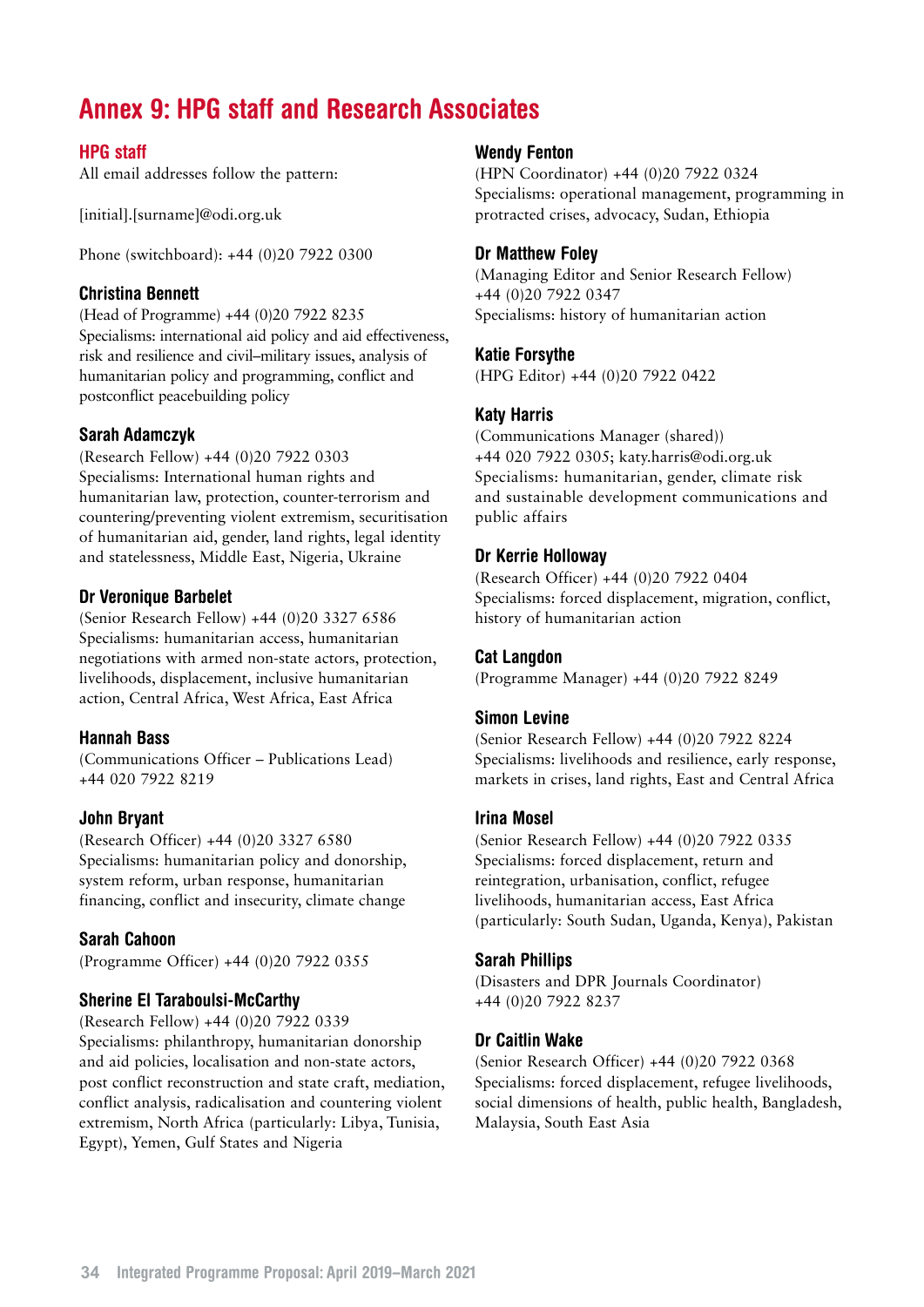### Barnaby Willitts-King

(Senior Research Fellow) +44 (0)20 3817 0028 Specialisms: humanitarian financing, donor policy and rising donors, China, South and Southeast Asia, regional organisations and the private sector

### Brenda Yu

(Senior Communications Officer) +44 (0)20 7922 0331

## HPG Research Associates

### Sarah Bailey

(Research Associate)

Specialisms: emergency cash transfer programming, humanitarian programming, evaluations and policy advising

### John Borton

(Senior Research Associate) Specialisms: history of humanitarian action, capacity development, disaster risk reduction and management and evaluation of humanitarian action, Rwanda, Darfur

## Mark Bowden

(Senior Research Associate)

Specialisms: humanitarian disaster management, development coherence, governance, economic development, gender, rule of law, Afghanistan, Africa, Bangladesh

## Margie Buchanan-Smith

(Senior Research Associate) Specialisms: humanitarian policy and practice, aid, livelihoods, evaluations, Sudan

#### Sarah Collinson

(Research Associate)

Specialisms: humanitarian space, security, migration and refugee protection, livelihoods in conflict, displacement, inclusion

## Nicholas Crawford

(Senior Research Associate)

Specialisms: complex and protracted emergencies, food security and peace building, post-crisis transition and resilience programming, protection, private sector and humanitarian action

### Jim Drummond

(Senior Research Associate)

Specialisms: reform of the humanitarian system, the role of the private sector in humanitarian crises, conflict and links between humanitarian and development agendas

#### Lilianne Fan

(Research Associate)

Specialisms: humanitarian crisis, conflict and sectarian violence, regional organisations and humanitarian action, 'non-traditional' humanitarian actors, ASEAN, Myanmar, China, Indonesia

### Larissa Fast

(Research Associate) Specialisms: humanitarian security, risk management, humanitarian principles, peacebuilding, conflict, violence

### Ashley Jackson

(Research Associate)

Specialisms: conflict and insecurity, protection, civil-military relations, governance in fragile states, displacement, humanitarian negotiations, non-state actors, disaster recovery, Afghanistan, Southeast Asia

### Victoria Metcalfe-Hough

(Research Associate)

Specialisms: multi-dimensional aid responses in fragile and conflict-affected states, protection of civilians, forced displacement, humanitarian negotiations, peacekeeping and peace support operations, Palestine, Pakistan, Lebanon, Iraq, Afghanistan, Sudan

## Naz Khatoon Modirzadeh

#### (Research Associate)

Specialisms: international humanitarian law, human rights law, humanitarian action in situations of armed conflict, counterterrorism regimes, Islamic law, laws of war

## Sorcha O'Callaghan

#### (Research Associates)

Specialisms: policy and programming in civilian protection, migration, humanitarian principles, livelihoods, policy development

#### Sara Pavanello

(Research Associate) Specialisms: cash transfer programming, resilience, drought risk management in the Horn of Africa, displacement, evaluation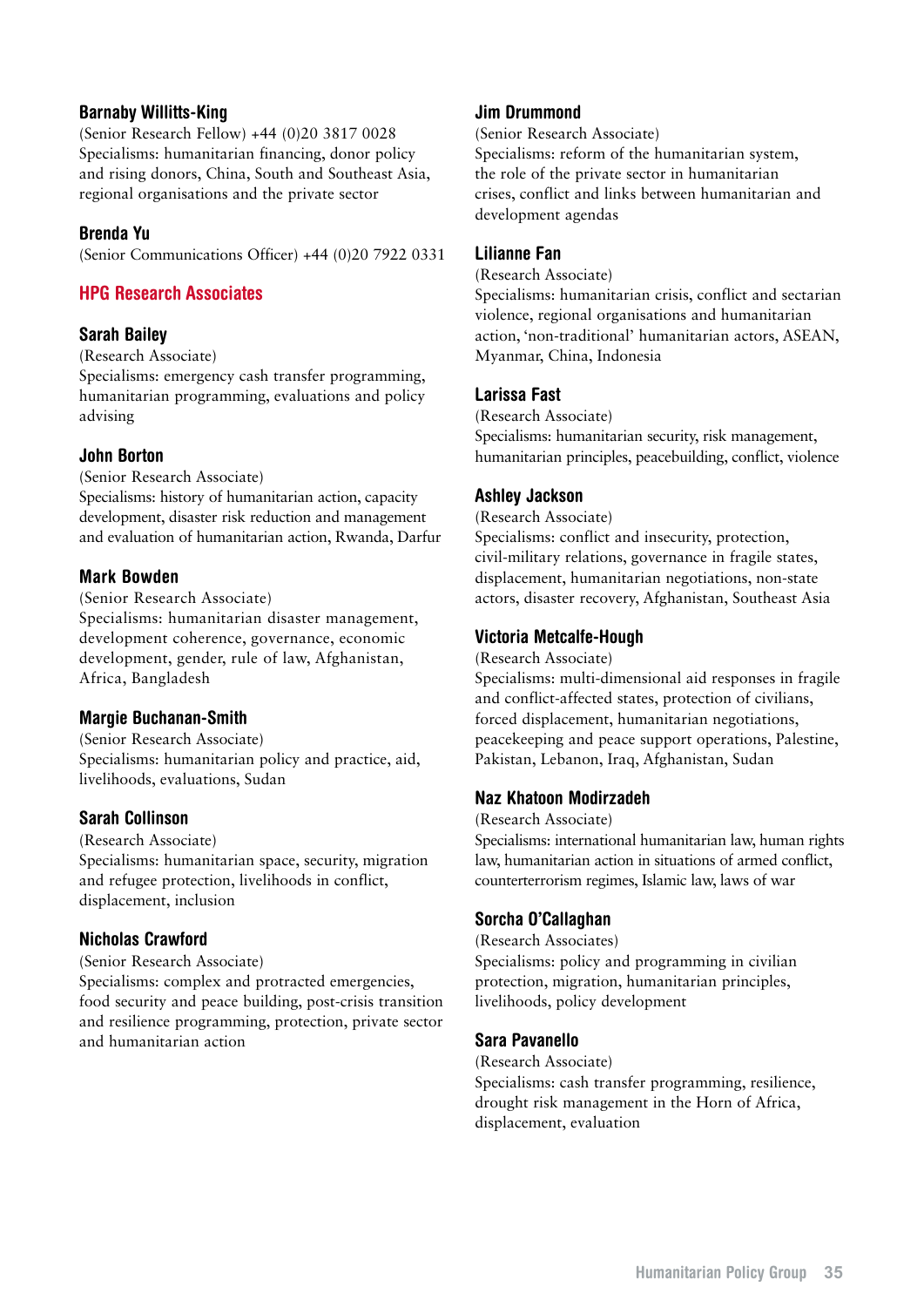# Annex 10: HPG Advisory Group Members\*

| <b>Name</b>                                            | <b>Organisation</b>                                                                    | <b>Position and Department</b>                                                                                        |  |  |
|--------------------------------------------------------|----------------------------------------------------------------------------------------|-----------------------------------------------------------------------------------------------------------------------|--|--|
| <b>John Mitchell</b>                                   | <b>Active Learning Network for</b><br><b>Accountability and Performance</b><br>(ALNAP) | <b>Director</b>                                                                                                       |  |  |
| <b>Stephen Close</b>                                   | <b>Australian Department of Foreign Affairs</b><br>and Trade (DFAT)                    | Assistant Director, Humanitarian Reform<br>and Performance Section                                                    |  |  |
| <b>Alexander Matheou</b>                               | <b>British Red Cross Society</b>                                                       | <b>Executive Director of International</b>                                                                            |  |  |
| Dennis McNamara                                        | Centre for Humanitarian Dialogue                                                       | Senior Humanitarian adviser                                                                                           |  |  |
| <b>Patrick Haughey</b>                                 | Department of Foreign Affairs and<br>Trade, Ireland                                    | Director, Humanitarian Unit                                                                                           |  |  |
| <b>Thomas Thomsen</b>                                  | Danish Ministry of Foreign Affairs                                                     | Chief adviser, Humanitarian Section                                                                                   |  |  |
| <b>Dr Klaus Schreiner</b>                              | Deutsche Gesellschaft für Internationale<br>Zusammenarbeit (GIZ)                       | Head of Unit Competence Centre Peace<br>and Emergency Aid                                                             |  |  |
| Jelte van Wieren                                       | Dutch Ministry of Foreign Affairs                                                      | Director the Stabilisation and<br><b>Humanitarian Aid Department</b>                                                  |  |  |
| <b>Henrike Trautmann</b>                               | European Commission Humanitarian Aid<br>Office (ECHO)                                  | Head of Unit, Humanitarian Aid and Civil<br>Protection                                                                |  |  |
| Abdurahman Sharif                                      | <b>Federal Government of Somalia</b>                                                   | Senior Special Advisor, Development<br>& International Relations, Office of the<br><b>Prime Minister</b>              |  |  |
| <b>Stephen Salewicz</b>                                | <b>Global Affairs Canada</b>                                                           | Director-General                                                                                                      |  |  |
| Per Heggenes                                           | <b>IKEA Foundation</b>                                                                 | <b>Chief Executive Officer</b>                                                                                        |  |  |
| Margie Buchanan-Smith                                  | <b>Independent Consultant</b>                                                          | <b>Independent Consultant</b>                                                                                         |  |  |
| <b>Markus Geisser</b>                                  | International Committee of the Red<br>Cross (ICRC)                                     | Senior Humanitarian Affairs and Policy<br>Adviser, UK and Ireland                                                     |  |  |
| <b>Vickie Hawkins</b>                                  | Médecins Sans Frontières UK (MSF UK)                                                   | <b>Executive Director</b>                                                                                             |  |  |
| <b>Jehangir Malik</b>                                  | <b>Muslim Aid</b>                                                                      | <b>Chief Executive Officer</b>                                                                                        |  |  |
| <b>Reidun Otteroy</b>                                  | Norwegian Ministry of Foreign Affairs                                                  | Policy Director, Humanitarian Affairs<br>Section                                                                      |  |  |
| Ambassador Hesham<br>Youssef                           | Organisation of Islamic Cooperation<br>(OIC)                                           | <b>Assistant Secretary General for</b><br><b>Humanitarian Affairs</b>                                                 |  |  |
| <b>Nigel Timmins</b>                                   | Oxfam                                                                                  | <b>Humanitarian Director</b>                                                                                          |  |  |
| Luca Alinovi                                           | PP Sherpas Ltd                                                                         | <b>CEO and Founder</b>                                                                                                |  |  |
| Myeonjoa Kim/Gina Hong<br>(alternate years)            | South Korea International Cooperation<br>Agency (KOICA)                                | Humanitarian Assistance Specialist<br>(Emergency relief and DRR) / Second<br>Secretary                                |  |  |
| <b>Susanne Mikhail</b>                                 | <b>Swedish International Development</b><br><b>Cooperation Agency (SIDA)</b>           | <b>Head of Humanitarian Aid</b>                                                                                       |  |  |
| <b>Marielle Mumenthaler</b>                            | <b>Swiss Federal Department of Foreign</b><br><b>Affairs</b>                           | Programme Officer, Humanitarian Policy<br>and Migration, Directorate of Political<br>Affairs, Human Security Division |  |  |
| <b>Sultan Barakat</b>                                  | The Doha Institute                                                                     | Director of the Centre for Conflict and<br><b>Humanitarian Studies</b>                                                |  |  |
| Hany El-Banna                                          | The Humanitarian Forum                                                                 | <b>Founder &amp; President</b>                                                                                        |  |  |
| <b>Helen Young/Daniel</b><br>Maxwell (alternate years) | <b>Tufts University</b>                                                                | Research Director for Nutrition,<br>Livelihoods and Conflict/ Professor in<br><b>Food Security</b>                    |  |  |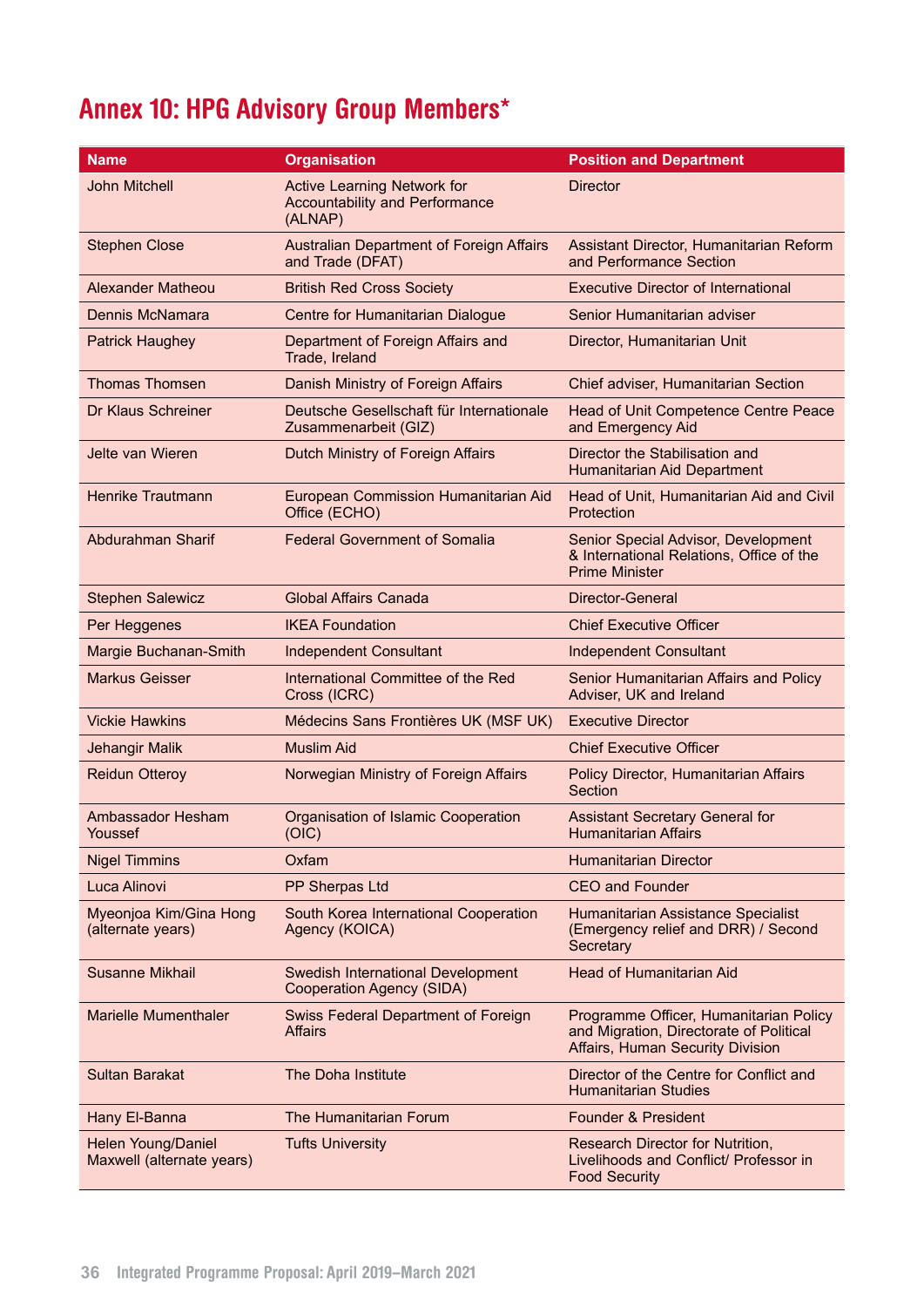| <b>Name</b>                 | <b>Organisation</b>                                                             | <b>Position and Department</b>                                              |
|-----------------------------|---------------------------------------------------------------------------------|-----------------------------------------------------------------------------|
| <b>Colum Wilson</b>         | United Kingdom Department for<br>International Development (DFID)               | Group Head - CHASE Humanitarian<br>and Protracted Crisis Policy             |
| Ewen MacLeod                | United Nations High Commissioner for<br>Refugees (UNHCR)                        | Special Adviser to the High<br>Commissioner                                 |
| <b>Hansjoerg Strohmeyer</b> | United Nations Office for the<br>Coordination of Humanitarian Affairs<br>(OCHA) | <b>Chief, Policy Development and Studies</b><br><b>Branch</b>               |
| Roger Zetter                | <b>University of Oxford</b>                                                     | Emeritus Professor of Refugee Studies,<br><b>Refugees Studies Centre</b>    |
| Mia Beers                   | U.S. Agency for International<br>Development (USAID)                            | Director, OFDA Humanitarian Policy and<br><b>Global Engagement Division</b> |
| Valerie Guarnieri           | World Food Programme (WFP)                                                      | <b>Assistant Executive Director</b>                                         |

\*as of January 2019